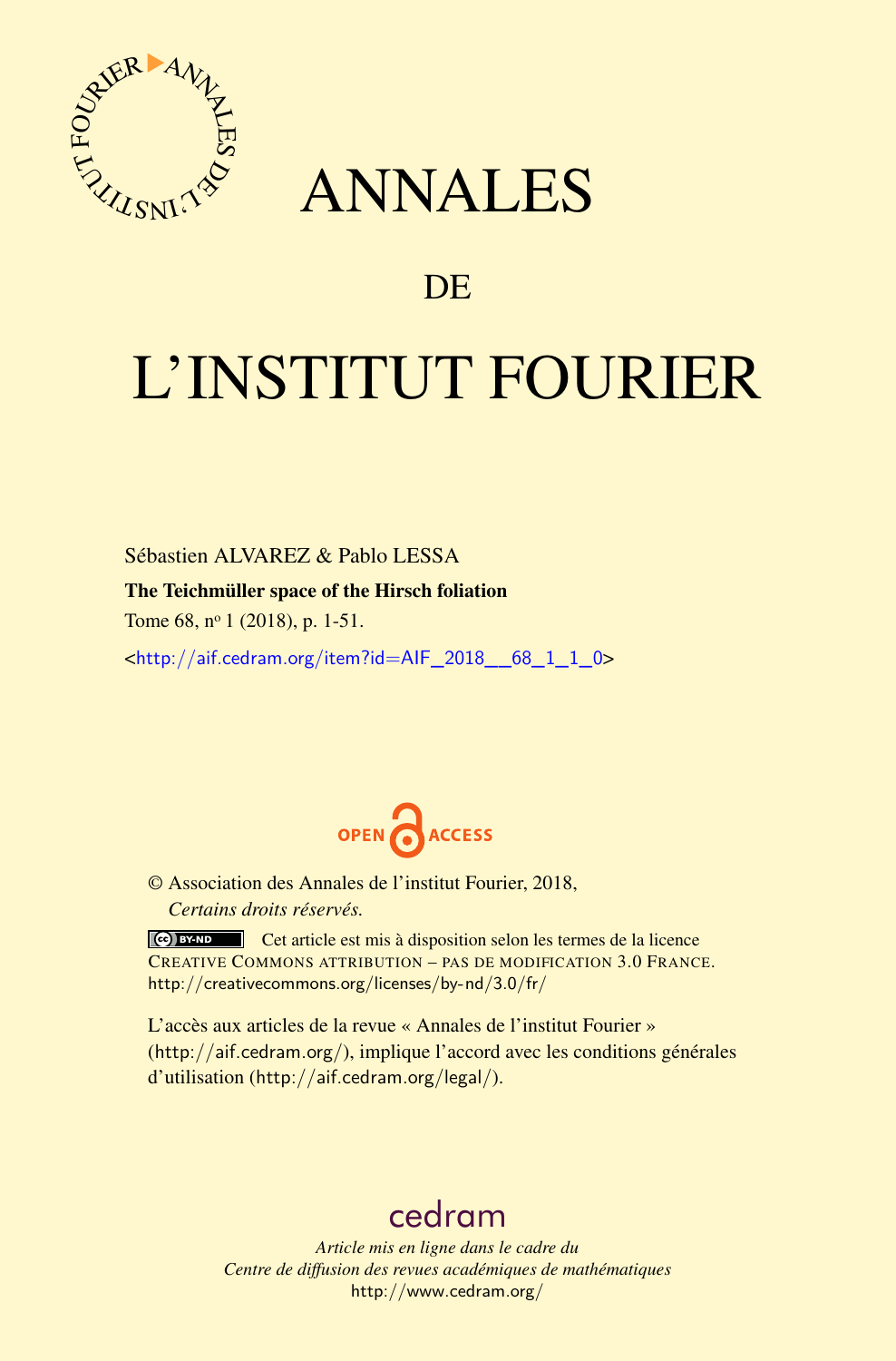# THE TEICHMÜLLER SPACE OF THE HIRSCH FOLIATION

#### **by Sébastien ALVAREZ & Pablo LESSA**

ABSTRACT. — We prove that the Teichmüller space of the Hirsch foliation (a minimal foliation of a closed 3-manifold by non-compact hyperbolic surfaces) is homeomorphic to the space of closed curves in the plane. This allows us to show that the space of hyperbolic metrics on the foliation is a trivial principal fiber bundle. And that the structure group of this bundle, the arc-connected component of the identity in the group of homeomorphisms which are smooth on each leaf and vary continuously in the smooth topology in the transverse direction of the foliation, is contractible.

Résumé. — Nous prouvons que l'espace de Teichmüller du feuilletage de Hirsch (un feuilletage minimal d'une 3-variété fermée par surfaces hyperboliques non compactes) est homéomorphe à l'espace des courbes fermées du plan. Cela nous permet de prouver que l'espace des métriques hyperboliques sur le feuilletage est un fibré principal trivial. De plus, le groupe structural de ce fibré, i.e. la composante neutre du groupe des homéomorphismes qui sont lisses le long des feuilles et varient transversalement continûment dans la topologie lisse, est contractile.

## **Introduction**

The Teichmüller space of compact surfaces is deeply related to the structure of the group of self-diffeomorphims of such surfaces. For example, in [\[21\]](#page-50-0) and [\[22\]](#page-50-1), it is shown that the identity component of the group of self-diffeomorphisms of a compact hyperbolic surface is contractible. The proof proceeds in three steps. First, one shows that the Teichmüller space is contractible. From this one obtains that the space of hyperbolic metrics is a trivial principal fiber bundle over the Teichmüller space whose structure group is the identity component of the diffeomorphism group. Finally, since the space of hyperbolic metrics is also contractible (as can be seen via

Keywords: Teichmüller theory, Riemann surface foliations.

<sup>2010</sup> Mathematics Subject Classification: 57R30, 30F60.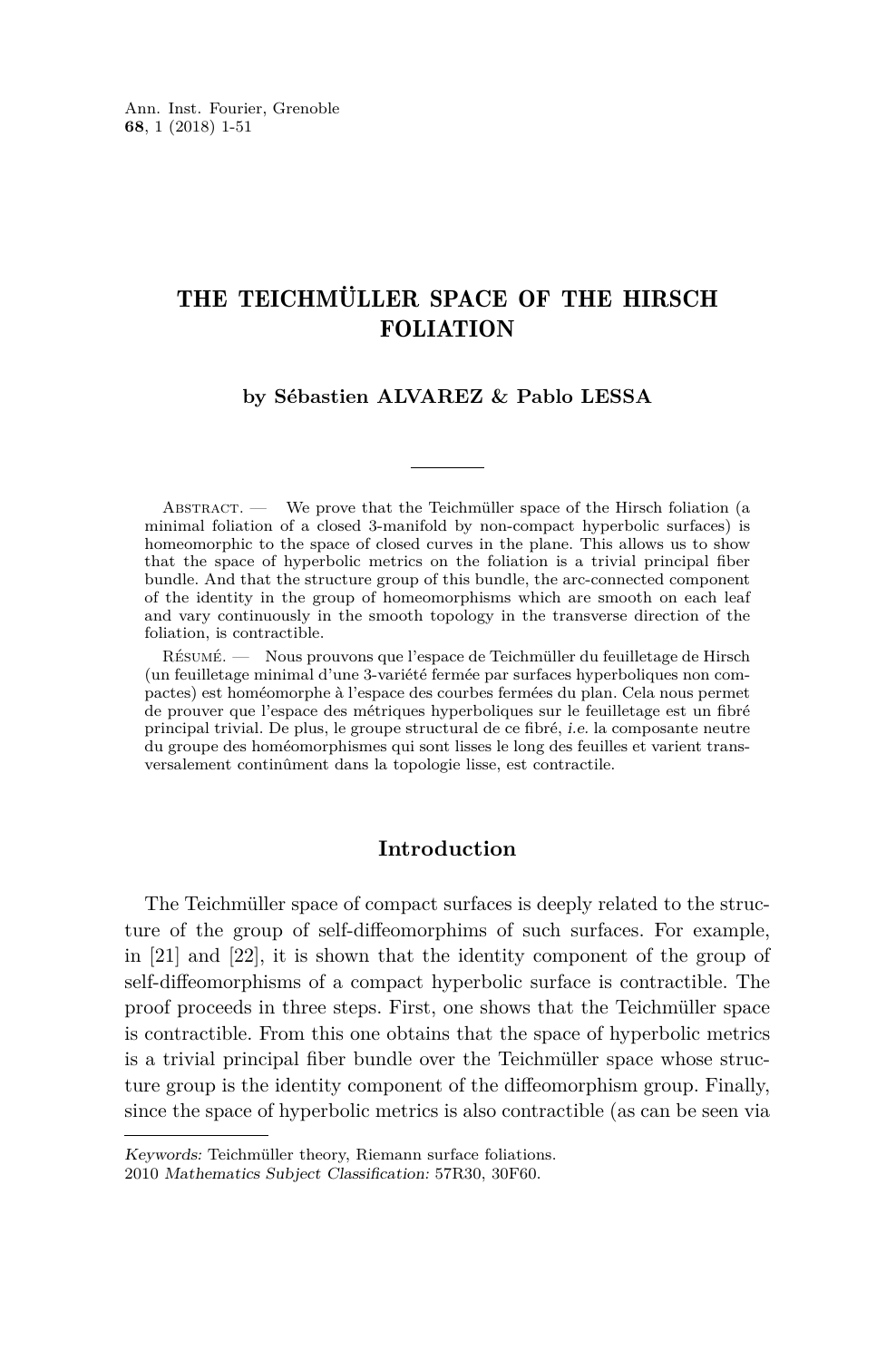identification with Beltrami coefficients), one obtains that the fiber must be as well.

In this work we extend the above line of reasoning to the Hirsch foliation F which is a well known foliation of a closed 3-manifold *M* by non-compact, non-simply connected, hyperbolic surfaces. We will let  $H(M, \mathcal{F})$  denote the set of hyperbolic metrics of the Hirsch foliation and  $\text{Diff}_{\text{Id}}(M, \mathcal{F})$ , the arc-connected component of the identity in the group of homeomorphisms that preserve *M* and which are smooth on each leaf and vary continuously in the smooth topology in the transverse direction of the foliation. The Teichmüller space  $H(M, \mathcal{F})/ \text{Diff}_{Id}(M, \mathcal{F})$  will be denoted by  $T(M, \mathcal{F})$ . We prove the following results.

<span id="page-2-0"></span>THEOREM A. — The Teichmüller space  $T(M, \mathcal{F})$  of the Hirsch foliation is homeomorphic to the space  $C(S^1, \mathbb{R}_+^* \times \mathbb{R})$  of continuous closed curves in the open half-plane.

<span id="page-2-1"></span>THEOREM B. — The space  $H(M, \mathcal{F})$  endowed with the projection to  $T(M, \mathcal{F})$  is a trivial principal  $\text{Diff}_{\text{Id}}(M, \mathcal{F})$ -bundle.

<span id="page-2-2"></span>THEOREM C. — The space  $\text{Diff}_{\text{Id}}(M, \mathcal{F})$  is contractible.

Theorem [A](#page-2-0) provides an infinite dimensional analogue of Fenchel–Nielsen coordinates for hyperbolic metrics for the Hirsch foliations. The two functions  $\lambda: S^1 \to \mathbb{R}_+^*$  and  $\tau: S^1 \to \mathbb{R}$  on the unit circle parametrizing each equivalence class of hyperbolic metrics under the action of  $\text{Diff}_{\text{Id}}(M,\mathcal{F})$ can be interpreted as length and twist parameters associated to a certain family of disjoint closed geodesics on the leaves of the foliation.

**Teichmüller theory of laminations.** The Teichmüller theory of noncompact surfaces encounters several technical difficulties. In particular, for surfaces of infinite topological type, Teichmüller space can be defined, using either pants decompositions, complex structures, or length-spectrum. But these definitions may yield different spaces as shown in [\[6,](#page-50-2) [5\]](#page-49-0) and [\[4\]](#page-49-1).

Another way to generalize the concept of closed surface is to consider laminations of compact spaces by surfaces. See [\[25\]](#page-50-3) for a discussion of the extent to which the basic theorems for Riemann surfaces, such as the Uniformization, Gauss–Bonnet, or the existence of meromorphic functions, can be extended to this general laminated context.

The Teichmüller space of a hyperbolic surface lamination (where the total space of the lamination is compact even though the leaves may not be) was first introduced by Sullivan in [\[38\]](#page-51-0) and later on in more detail in [\[39\]](#page-51-1). He defined it as the set of transversally continuous conformal structures on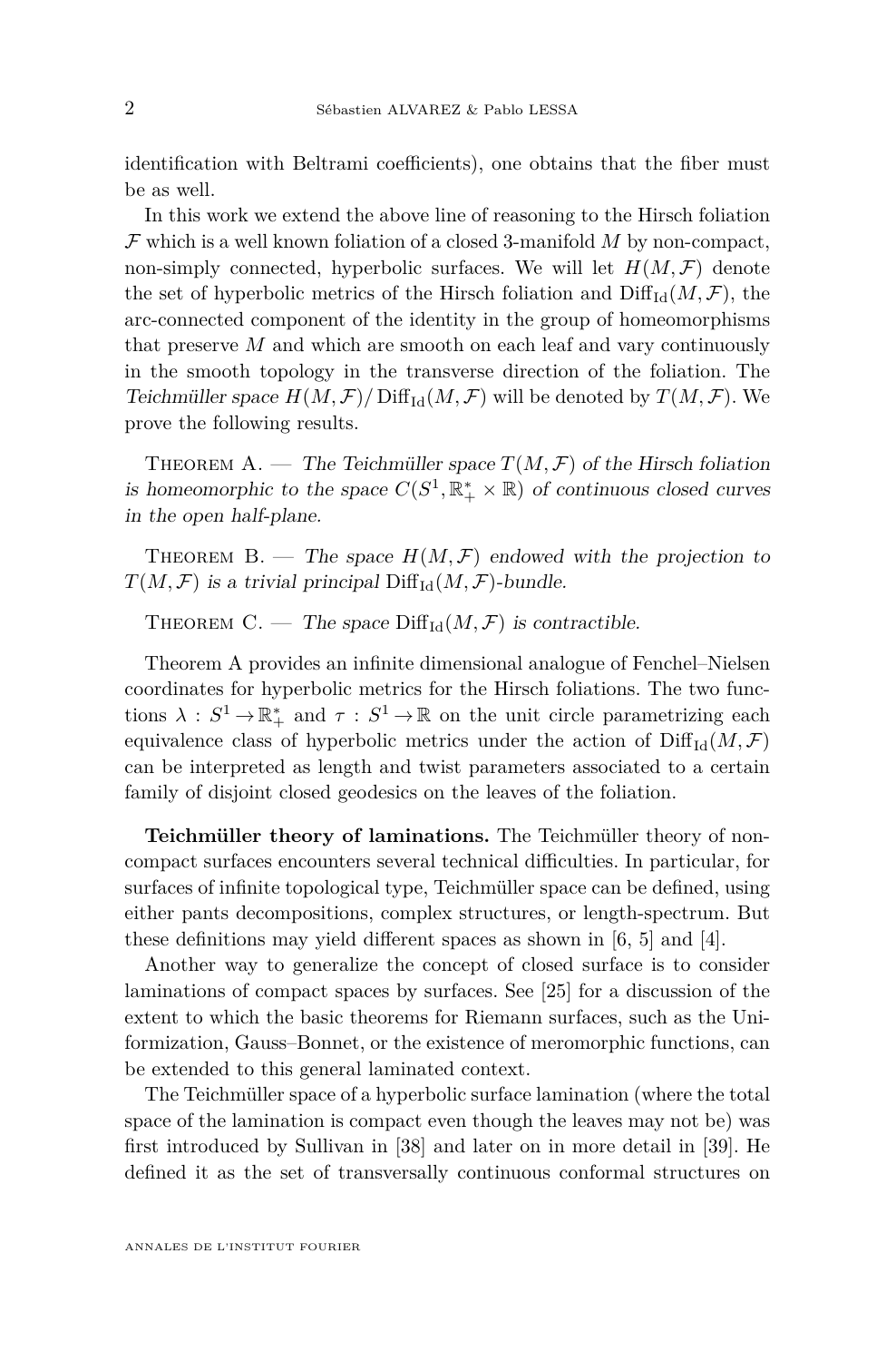the leaves up to conformal isotopies of the identity tangent to the leaves. This space seems more amenable to study than the Teichmüller spaces of general non-compact surfaces. For example it can also be defined in terms of complex structures on the laminations as shown in [\[34,](#page-51-2) p. 232].

A hyperbolic structure on a lamination by Riemann surfaces is a transversally continuous family of hyperbolic metrics on the leaves (see [§1.2\)](#page-8-0). Candel's version of the uniformization theorem (see [\[16\]](#page-50-4)) establishes that there is a unique hyperbolic structure for each conformal structure on a lamination by hyperbolic leaves. Hence Teichmüller space can also be defined in terms of the set of hyperbolic structures up to isometric isotopies of the identity tangent to the leaves: this will be the point of view of the present paper, which we shall develop in [§1.2.](#page-8-0)

**Previous works.** Prior to this work, there are only two cases in which one understands the Teichmüller space of a concrete surface lamination in any depth.

The first case is a certain family of laminations which can be associated to the expanding maps  $z \mapsto z^d$   $(d > 1)$  on the unit circle. One can show that the Teichmüller space of such a lamination is in bijection with the *C* 1 conjugacy classes of expanding maps of the same degree, see [\[39\]](#page-51-1) and [\[25\]](#page-50-3).

The second family of laminations are the so-called solenoids obtained as the inverse limit of the space of finite coverings of a closed hyperbolic surface (these are a special type of the solenoidal manifolds discussed in [\[40\]](#page-51-3) and [\[41\]](#page-51-4)). The structure of this Teichmüller space is very rich, and certain natural problems on finite coverings such as the Ehrenpreis conjecture (recently proven in [\[32\]](#page-51-5)), can be rephrased in terms of the Teichmüller space of the corresponding lamination (see [\[35\]](#page-51-6) and [\[36\]](#page-51-7)).

Besides Candel's work there is, as far as the authors are aware, only one general result on Teichmüller spaces of hyperbolic surface laminations. This is the fact, established by Deroin in [\[18\]](#page-50-5), that the Teichmüller space of such a lamination containing a simply connected leaf is always infinite dimensional.

**Hirsch foliations.** In this work we investigate the Teichmüller theory of the Hirsch foliation. We recall that the Hirsch foliation was introduced in [\[28\]](#page-50-6) as an example of a foliation which is stable under  $C<sup>1</sup>$  perturbations of its tangent field, and has an exceptional minimal set (i.e. a compact closed set which is a union of more than one leaf and is not the entire ambient manifold).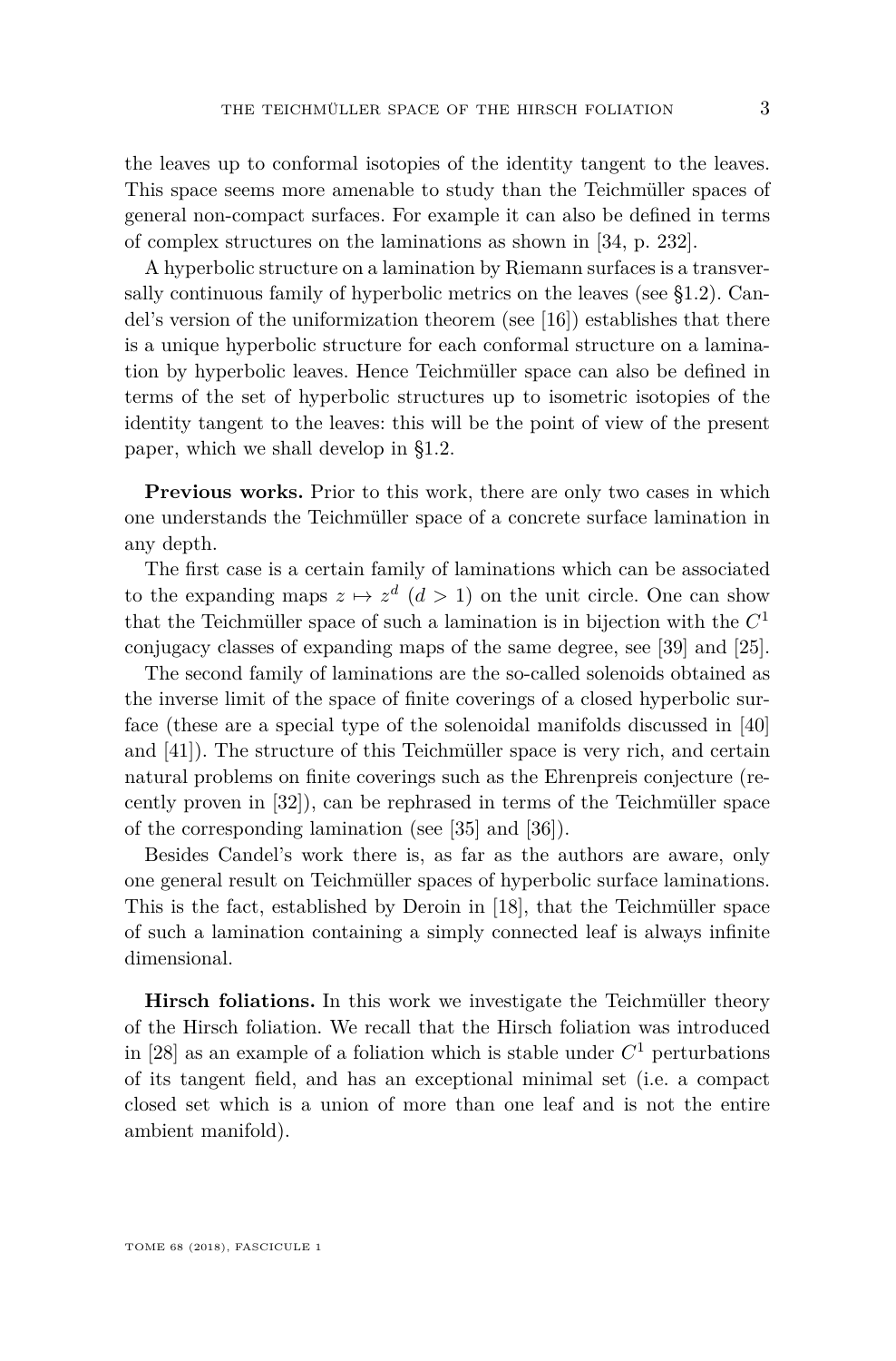We will study a variant (also considered by Ghys for example in [\[24\]](#page-50-7)) of his construction which is minimal (the difference with Hirsch's construction amounts to a different choice of degree 2 map of the circle, we will use  $z \mapsto z^2$  while he used a mapping with a single attracting periodic orbit). The total space of the foliation can be defined as the orbit space of the wandering set of the domain of attraction of a solenoid mapping of the solid torus, and the foliation itself corresponds to the projection of the stable foliation of the attractor.

This actually describes a family of foliations which appear for example in the study of complex Hénon maps (see [\[29\]](#page-51-8)). Our arguments apply to all of them and we will spend some time in the first section describing the different Hirsch foliations explicitly.

Hirsch foliations have also been used to produce examples of minimal foliations which are not uniquely ergodic (in the sense that they admit more than one harmonic measure, see [\[19\]](#page-50-8)).

We believe that Hirsch foliations are of interest for the theory of Teichmüller spaces of hyperbolic surface laminations for the following reasons: First, the previous laminations for which Teichmüller spaces are known all contain simply connected leaves and none of them contains complicated leaves (e.g. leaves whose fundamental group is infinitely generated). Second, Sullivan solenoids are transversally Cantor and it is therefore easier to "globalize" local constructions on them. Third, minimal surface laminations with an essential holonomy-free loop are Hirsch-like in a precise sense, e.g. all leaves are obtained by pasting together elements from the same finite set of compact surfaces with boundary (see [\[3,](#page-49-2) Theorem 2]). Fourth, since the ambient space of the Hirsch foliation is a closed 3-manifold there may be deeper links between its Teichmüller theory and the dynamics and geometry of the manifold.

The Hirsch foliation we work with are constructed from a solenoidal mapping of degree 2. It seems possible to generalize our construction of Teichmüller space to solenoidal mapping of degree *d* with the additional condition that they are unbraided. Following [\[29\]](#page-51-8), this means that it sends a solid torus inside itself as a (*d,* 1) (unknotted) torus. in other words, the fundamental domain is diffeomorphic to the suspension of a *d*+1-connected plane domain by a rotation of angle 2*π/d*.

**Dynamical motivations.** The idea to associate a natural manifold to a dynamical system proved to be useful in problems of classification. In [\[11\]](#page-50-9) the authors give a complete topological invariant of gradient-like diffeomorphisms of compact 3-dimensional manifolds. This invariant is a closed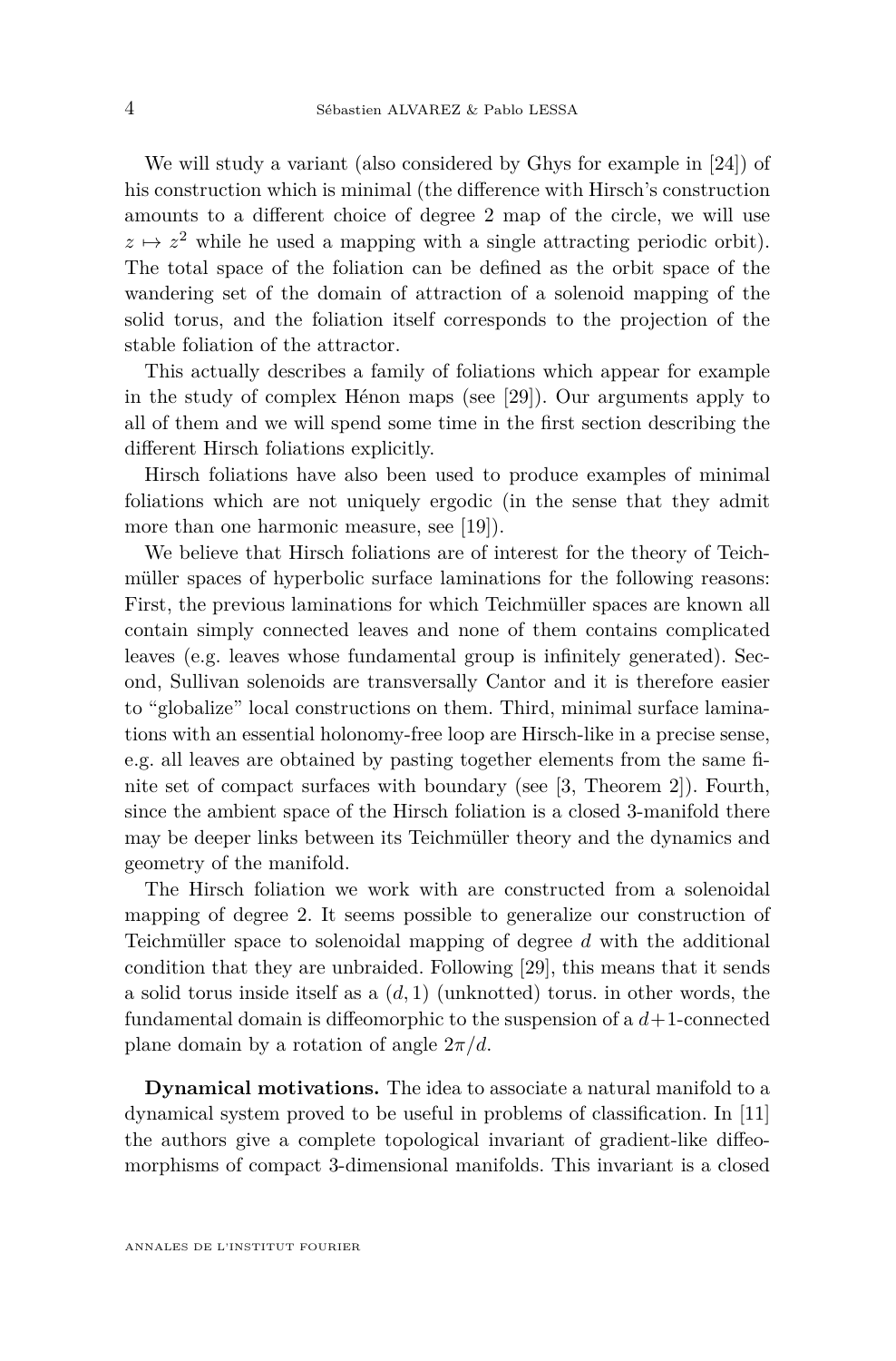3-dimensional manifold constructed in a way similar to the Hirsch foliation, as the orbit space of the diffeomorphism in the complement of one dimensional stable and unstable manifolds of periodic orbits. The topology of such a space is studied in detail in [\[12\]](#page-50-10).

It occurs that in [§1.3](#page-9-0) we prove that the Hirsch foliation is a complete topological invariant of solenoids of degree 2, giving another proof of the classification of [\[29\]](#page-51-8). It seems likely that our proof applies to give the topological classification of solenoids of arbitrary degree, whether the image of the solid torus is unbraided (which is a theorem of [\[29\]](#page-51-8)), or braided (which is a priori open).

Now, the solenoidal endomorphisms of  $S^1 \times \mathbb{C}$  used to define the Hirsch foliation are known to be  $C^1$  structurally stable when extended to  $S^1 \times \widehat{\mathbb{C}}$ where  $\hat{\mathbb{C}}$  is the Riemann sphere, see [\[30\]](#page-51-9). Hence the  $C^0$  conjugacy class of any such map contains a *C* <sup>1</sup> neighborhood of the map (see also [\[29,](#page-51-8) Section 3] where the restrictions of the endomorphisms to a solid torus where they are injective are considered). Therefore, finding  $C<sup>1</sup>$ -conjucacy classes of solenoidal maps seems an interesting problem.

In view of Sullivan's result relating *C* 1 -conjugacy classes of expanding maps of the circle and the Teichmüller space of a suitable lamination, one might think that our results are related to the problem of finding *C* 1 conjugacy classes of solenoids. The answer to the following question would be a nice dynamical application of Teichmüller theory of Riemann surface foliations.

QUESTION. — What can be said about the  $C^1$ -conjugacy classes of solenoid mappings? In particular, is there a natural way of associating each such class to an element of the Teichmüller space of the associated Hirsch foliation?

It seems interesting to study the application of our result to the study of complex Hénon maps. Bonnot gives in [\[13\]](#page-50-11) topological models for some complex Hénon maps of the form  $H_{a,c}(x,y) = (P_c(x) - ay, x)$ , where  $P_c(z) = z^2 + c$  has an attractive fixed point. Such a model is a map  $g: Y \to Y$  of the complement in  $\mathbb{R}^4$  of a cone over a solenoid in the 3sphere. It is given in spherical coordinates by  $g(r, \theta) = (r^2, f(\theta))$  where *f* is a solenoid of degree 2. We hope that our result might be useful in the study of such maps.

**Outline of the paper.** The main technical issue which was solved in order to construct hyperbolic metrics on the Hirsch foliation was obtaining a global continuous section of the Teichmüller space of a pair of pants with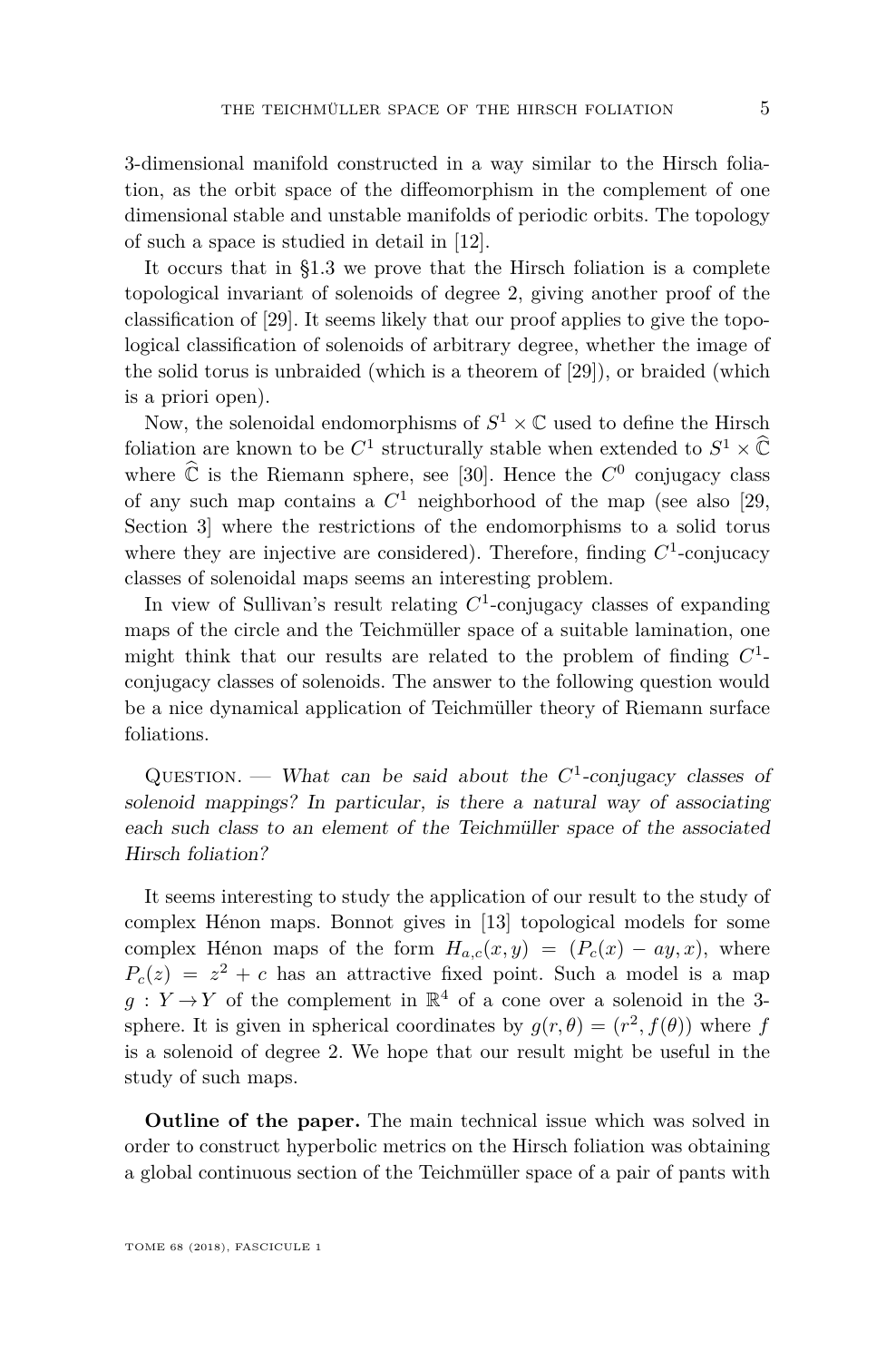several specific properties. For proving that all metrics on the foliation are equivalent to a "model metric" we needed on the one hand a procedure for deforming metrics on the pair pants to metrics with the aforementioned special properties, and on the other hand a procedure for deforming a general metric on the Hirsch foliation so that it admits a specific set of closed curves as geodesics. The most important tools we have used are geometric flows, in particular we use the flow on circle diffeomorphisms defined by Schwartz in [\[37\]](#page-51-10), and the curve shortening flow on a hyperbolic surface (see [\[26\]](#page-50-12)); as well as standard tools from Teichmüller theory such as the Beltrami equation (see for example [\[2\]](#page-49-3)).

We now review the structure of this paper.

In Section [1](#page-7-0) we construct the Hirsch foliation we will be working on and its Teichmüller space. We also classify the different non-equivalent Hirsch foliations which arise from this type of construction. Finally, we introduce a technique for deforming a hyperbolic metric defined on a neighborhood of a circle in the plane using a smooth isotopy of the identity in order to make it conformal and rotationally symmetric.

In Section [2](#page-25-0) we construct a global continuous section of the Teichmüller space of a planar pair of pants with several special properties, the first of which is that the metrics in the section are conformal and rotationally symmetric around each boundary component. Also, if one exchanges the length parameters for two "legs" of the pair of pants then the corresponding metrics given by the section differ by the rotation of angle  $\pi$  (in particular if the two lengths are equal then the rotation is an isometry for the metric). These properties are important in order to construct metrics on the Hirsch foliation which glue together smoothly under the identifications defining the foliation.

In Section [3](#page-34-0) we use the preceeding global section to construct a family of hyperbolic metrics on the Hirsch foliation parametrized by a length parameter  $\lambda: S^1 \to \mathbb{R}_+^*$  and a twist parameter  $\mu: S^1 \to \mathbb{R}$ . We also show that no two such metrics are Teichmüller equivalent.

In Section [4](#page-37-0) we prove that any hyperbolic metric on the foliation can be deformed (using a leaf-preserving isotopy which is leafwise smooth) to one of the model metrics. This is done in two cases. In the first one we assume that the given metric already has a certain distinguished family of curves as geodesics so one can operate separately on each pair of pants. We then show how to deform a general metric to this case using the curve-shortening flow.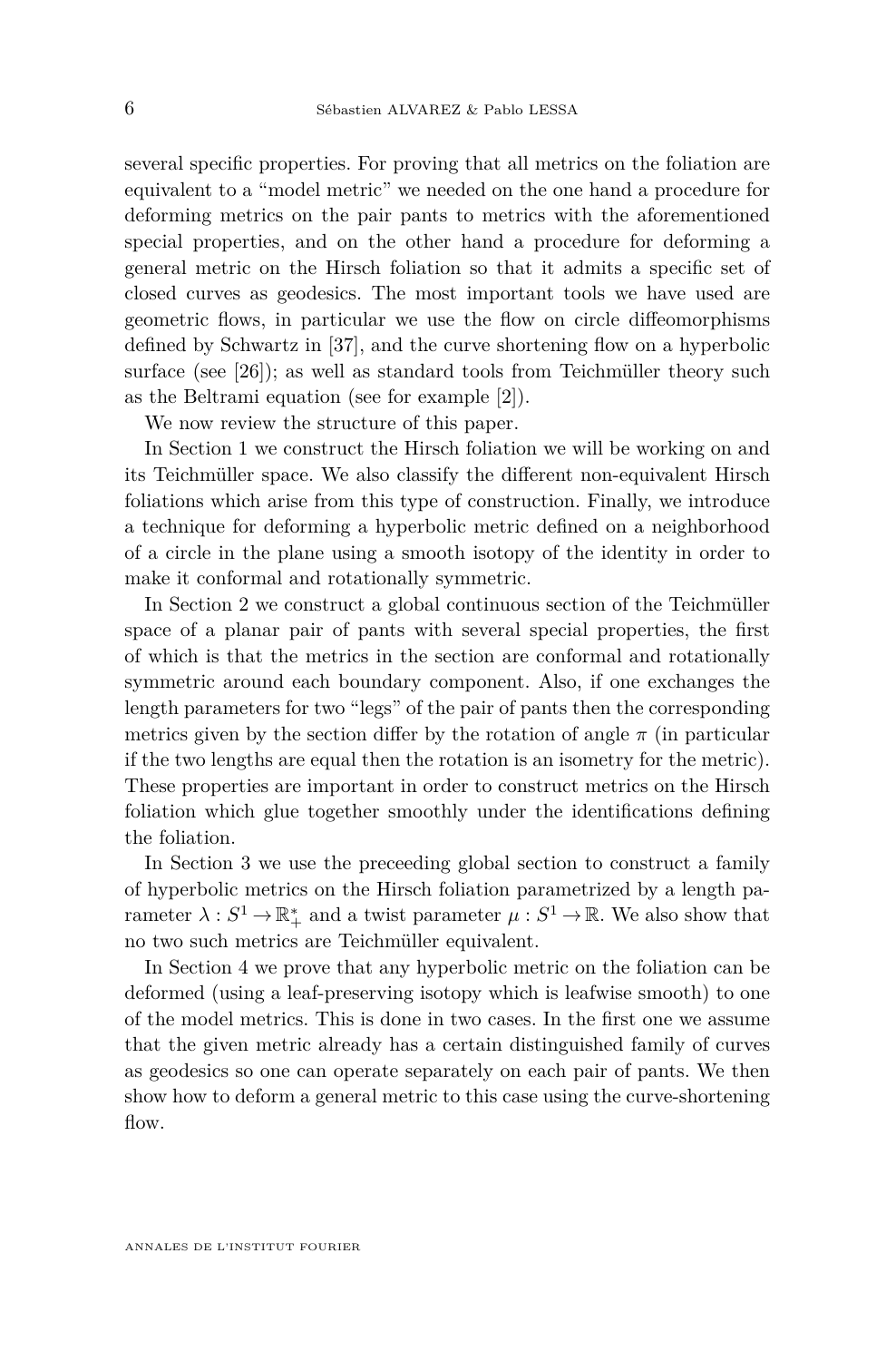<span id="page-7-0"></span>This concludes the proof of Theorem [A.](#page-2-0) In Section [5](#page-47-0) we show how to obtain Theorems [B](#page-2-1) and [C.](#page-2-2)

## **1. Preliminaries**

#### **1.1. The Hirsch foliation**

<span id="page-7-1"></span>**Smale's Solenoid.** Consider the smooth endomorphism  $f$  of  $S^1 \times \mathbb{C}$ (where  $S^1 = \{z \in \mathbb{C} : |z| = 1\}$ ) defined by

$$
f(e^{it}, z) = \left(e^{i2t}, \frac{1}{2}e^{it} + \frac{1}{4}z\right).
$$

Let  $\mathbf{T} = S^1 \times \mathbb{D}$  (where  $\mathbb{D}$  is the open unit disk). The closed solid torus  $\overline{T}$  is mapped diffeomorphically into **T** by *f*. In fact, *f* restricted to  $\overline{T}$  is the well known solenoid map and the compact set  $K_0 = \bigcap_{n\geqslant 0} f^n(\overline{T})$  is a hyperbolic attractor which is locally homeomorphic to R times a Cantor set.

**The Hirsch foliation.** Let *K* be the union of preimages of  $K_0$ . The quotient  $M = ((S^1 \times \mathbb{C}) \setminus K)/f$  (where two points  $x, y$  are equivalent if they belong to the same complete orbit, i.e. if  $f^{n}(x) = f^{m}(y)$  for some  $n, m \geqslant 0$  is a compact boundaryless smooth manifold and the foliation of  $(S^1 \times \mathbb{C}) \backslash K$  by leaves of the form  $\{e^{it}\}\times \mathbb{C} \backslash K$  descends to M. The resulting foliated compact boundaryless 3-manifold (where both the manifold and the leaves of the foliation are smooth) is what we will call from now on the Hirsch foliation (*M,* F).

**Topology of the leaves.** One can verify that each complete *f*-orbit intersects the set  $M_0 = \overline{T} \setminus f(T)$  (which is a 3-manifold with two boundary components which are 2-dimensional tori) at exactly one interior point or at one point on each boundary component:  $M_0$  is a fundamental domain of f. Hence  $M$  is obtained by pasting the two boundaries of  $M_0$  using  $f$ . The sets of the form  $P_t = M_0 \cap \{e^{it}\}\times \mathbb{C}$  are pairs of pants, and the partition of *M*<sup>0</sup> into these pants when pasted using *f* yields the Hirsch foliation. With this description it is simple to see that the leaves of the Hirsch foliation are homeomorphic to either the two-dimensional torus minus a Cantor set or the two-dimensional sphere minus a Cantor set (depending on whether the leaf contains a pair of pants  $P_t$  such that  $e^{it}$  is periodic under iterated squaring or not).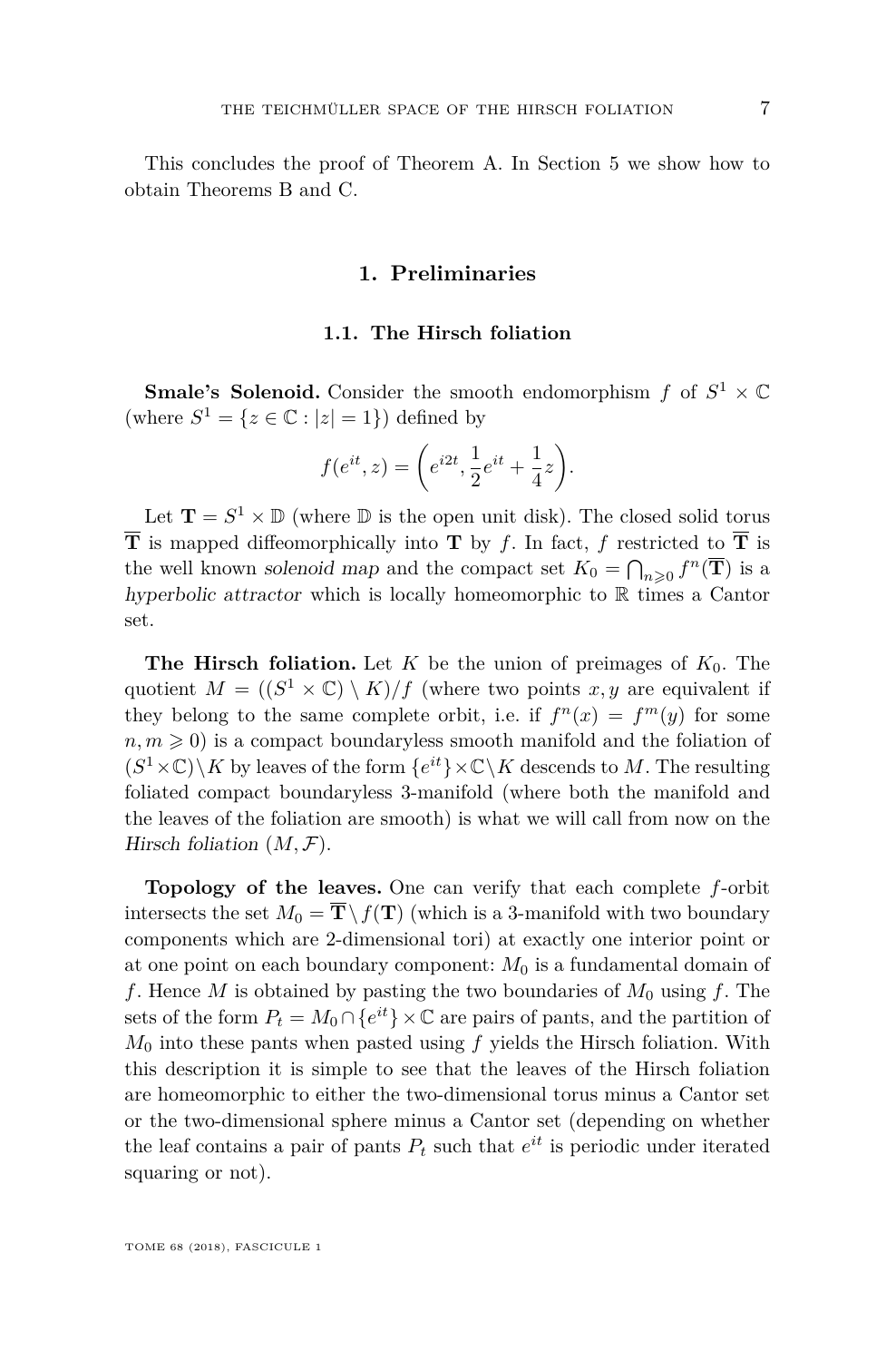#### <span id="page-8-0"></span>**1.2. Hyperbolic metrics and Teichmüller space**

**Hyperbolic metrics.** By a hyperbolic metric on the Hirsch foliation we mean an assignment of a hyperbolic Riemannian metric to each leaf which varies continuously transversally in local charts with respect to the topology of local smooth convergence. The space of such metrics, endowed with the topology of locally uniform smooth convergence, will be denoted by  $H(M, \mathcal{F})$ .

An isotopy of the identity of the Hirsch foliation (sometimes we will just say leaf isotopy, or leaf-preserving isotopy) is a continuous function  $I : [0,1] \times M \rightarrow M$  such that  $I(0, \cdot)$  is the identity, and  $I(s, \cdot)$  is a selfdiffeomorphism when restricted to any leaf. Furthermore one demands that in local foliated charts *I* varies continuously in the smooth topology with respect to the transverse parameter.

Two hyperbolic metrics  $g, g' \in H(M, \mathcal{F})$  are said to be equivalent if there exists an isotopy of the identity *I* such that when  $I(1, \cdot)$  is restricted to any leaf it is an isometry between  $g$  and  $g'$ . In other words the metric  $g'$  is the pushforward of *g* with respect to  $I(1, \cdot)$ .

**Teichmüller space.** The *Teichmüller space*  $T(M, \mathcal{F})$  of the Hirsch foliation is by definition the space of equivalence classes of Riemannian metrics under leaf-preserving isotopies of the identity.

In our special case these definitions can be given much more explicitly. Any hyperbolic metric on the Hirsch foliation can always be lifted to  $(S^1 \times$  $\mathbb{C}$  \ *K* yielding a 2 $\pi$ -periodic family of metrics  $g_t$ , where  $g_t$  is defined on  $({e^{it}\}\times\mathbb{C})\setminus K.$ 

Defining  $K_t \subset \mathbb{C}$  so that  $({e^{it}} \times \mathbb{C}) \setminus K = {e^{it}} \times (\mathbb{C} \setminus K_t)$  one may identify each  $q_t$  with a metric defined on  $\mathbb{C} \setminus K_t$ .

The transverse continuity of the hyperbolic metric translates as follows. If  $z \in \mathbb{C} \setminus K_t$  and  $s_n \to t$  then there exists a compact neighborhood *U* of *z* such that all metrics  $g_{s_n}$  with *n* large enough are defined in *U* and can be written as  $a_n dx^2 + 2b_n dx dy + c_n dy^2$  where the functions  $a_n, b_n$  and  $c_n$ (the coefficients of  $g_{s_n}$ ) converge in the smooth (i.e.  $C^{\infty}$ ) topology to the corresponding coefficients for *g<sup>t</sup>* on *U*.

The definition of convergence in the space of hyperbolic metrics can be similarly written in these terms. A sequence of metrics  $g^n$  converges to a metric  $g$  if and only if taking  $g_t^n$  and  $g_t$  as their lifts there exists for each  $z \notin K_t$  a closed interval *I* containing *t* in its interior and a compact neighborhood *U* of *z* such that all metrics  $g_s^n$  are defined on *U* for all  $s \in I$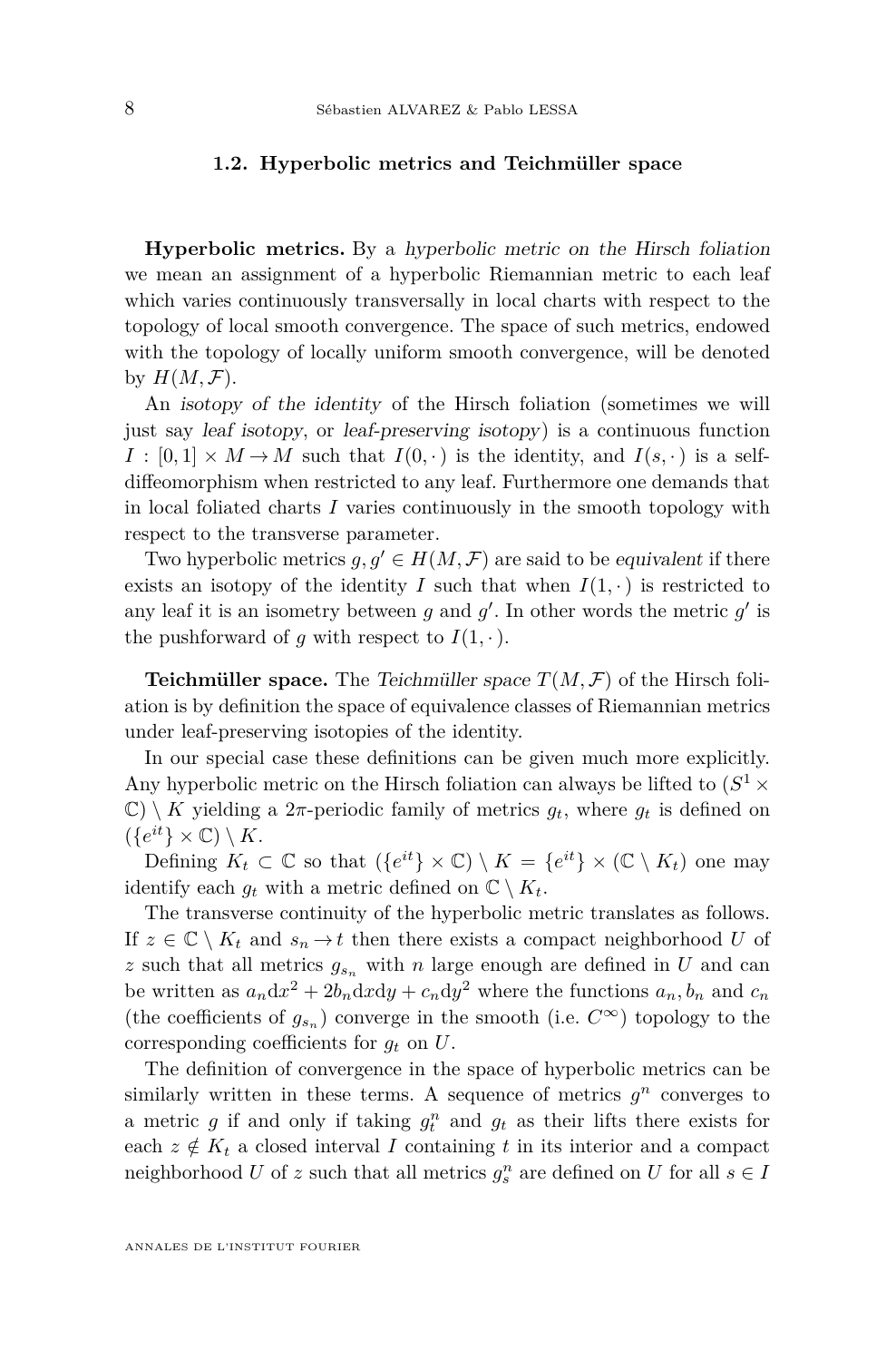and converge to *g<sup>s</sup>* on *U* in the smooth topology uniformly with respect to  $s \in I$ .

## **1.3. General Hirsch foliations**

<span id="page-9-0"></span>The Hirsch foliation we described before is a very concrete algebraic model. Hirsch's original construction [\[28\]](#page-50-6) is more topological. We wish to prove here that the space of metrics we will describe below does not depend on the algebraic model we chose.

The sequel seems folklore and must be well known to the specialist. But even though the Hirsch foliation has been studied for some time now (see for example [\[17,](#page-50-13) [19,](#page-50-8) [24\]](#page-50-7)), it has been difficult to locate a careful construction of the different Hirsch foliations. Hence we found it useful to give a topological discussion about it. For basic 3-manifold theory we refer to [\[27\]](#page-50-14).

#### 1.3.1. Seifert bundle over the pair of pants

**A suspended manifold.** Here a pair of pants *P* will be a surface with three boundary components which is diffeomorphic to the symmetric planar pair of pants  $\{z \in \mathbb{C} : |z| \leq 1, |z \pm 1/2| \geq 1/4\}.$ 

Consider  $\phi: P \to P$  an orientation preserving diffeomorphism which:

- leaves invariant one of the boundary components, which we call the outer component;
- exchanges the other two boundary components, which we will call the inner components;
- has a unique fixed point in  $P$  denoted by  $p_0$ ;
- is of order two.

In the symmetric case, just consider the rotation of angle  $\pi$ . Suspend this diffeomorphism to construct the following manifold:

$$
M_0 = P \times \mathbb{R}/\{(x,t) \sim (\phi(x), t+1)\}.
$$

This manifold fibers over the circle, with a *P*-fiber. From now on we will refer to the boundary components of the  $P$ -fibers of  $M_0$  as meridians.

The manifold  $M_0$  is a solid torus with an inner solid torus drilled out which winds around twice longitudinally while winding once meridianally. It has two boundary components which are tori, we will call the outer boundary torus  $T_{out}$  and inner one  $T_{inn}$  respectively. The discussion below is again valid with any equivalent pant bundle over the circle which is equivalent to  $M_0$ .

TOME 68 (2018), FASCICULE 1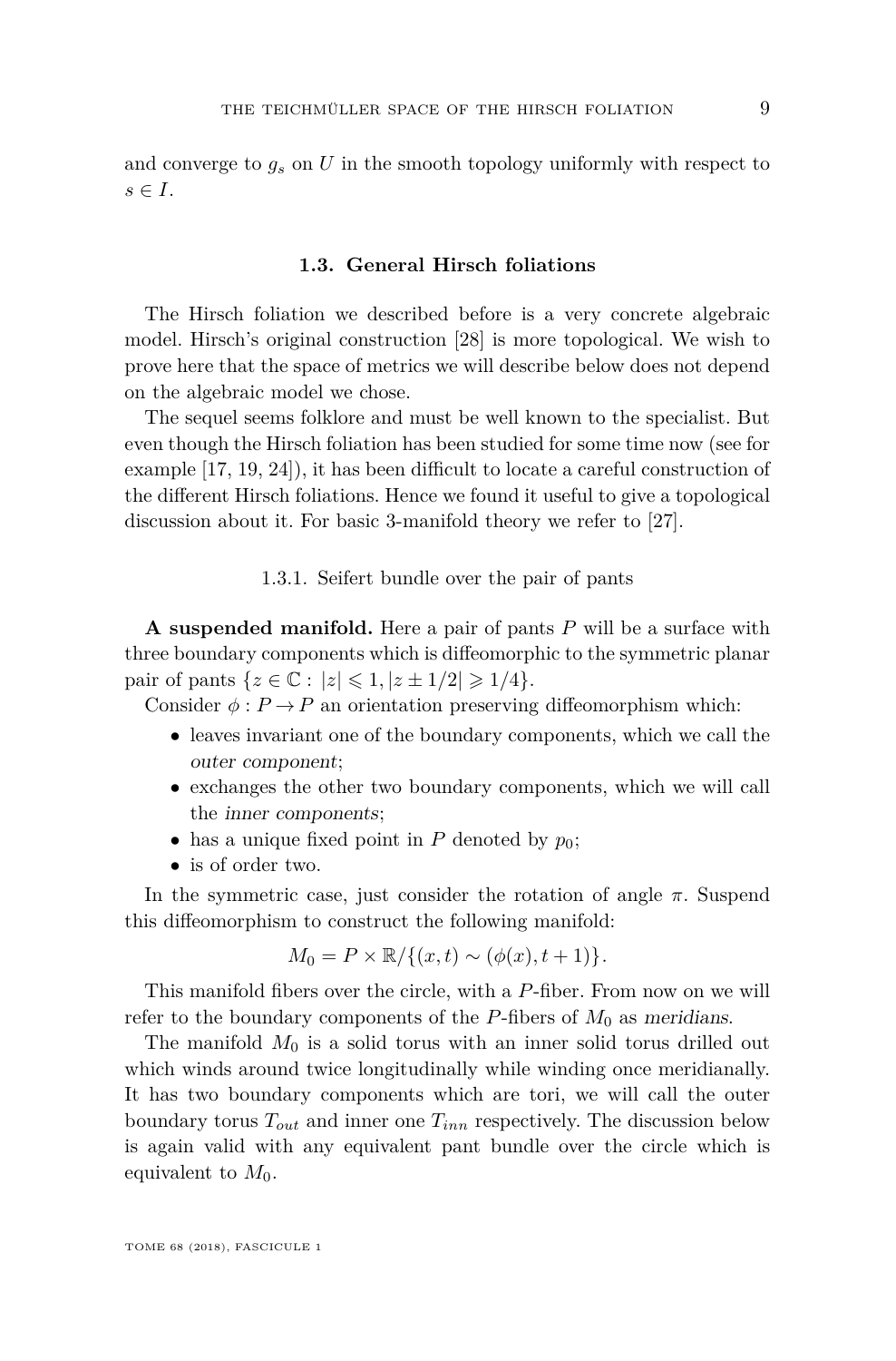We recall that a surface  $S$  embedded in a 3-manifold  $M_0$  is incompressible if the morphism  $\pi_1(S) \to \pi_1(M_0)$  induced by the inclusion is injective.

LEMMA 1.1. — The boundary components of  $M_0$  are incompressible.

Proof. — The fundamental group of *M*<sup>0</sup> is given by a semi-direct product  $\pi_1(M_0) = F_2 \rtimes_{\phi_*} \mathbb{Z}$ , where  $F_2 = \pi_1(P)$  denotes the free group with two generators (corresponding for example to the two inner boundary components of *P*), and  $\phi_*$  is the morphism of  $F_2$  induced by  $\phi$ : it permutes the two generators of  $F_2$ .

A meridian of  $T_{out}$  represents a non trivial element of the  $F_2$  factor (the product of the two generators). As for the  $\mathbb Z$  factor, it can be represented by the longitud of *T*. Hence, the inclusion  $T_{out} \hookrightarrow M_0$  induces an injection  $\pi_1(T_{out}) \to \pi_1(M_0)$ :  $T_{out}$  is incompressible. The same argument provides the incompressibility of  $T_{inn}$ .

**Structure of Seifert bundle.** The suspension flow on  $M_0$  defines a structure of Seifert bundle over *P* with a unique exceptional fiber of type  $(1, 2)$  [\[27\]](#page-50-14), which corresponds to the fixed point  $x_0$  of  $\phi$ . We will denote this exceptional fiber by *S*0.

Remember that a 3-manifold is said to be irreducible if every embedded 2-sphere bounds a 3-dimensional ball. By Proposition 1.12 of [\[27\]](#page-50-14), the manifold  $M_0$  is irreducible (it is clearly not one of the exceptions listed in this proposition).

<span id="page-10-0"></span>LEMMA 1.2. — Every diffeomorphism of  $M_0$  is homotopic to a Seifert fiber preserving diffeomorphism.

Proof. — See the classification of Seifert bundles given in Theorem 2.3 of [\[27\]](#page-50-14).

The orientations of the pair of pants and of *S* <sup>1</sup> provide a natural orientation on  $M_0$ . With this orientation, the inner (resp. outer) Seifert fiber and the meridian provide two homology classes  $\alpha_{inn}$  (resp.  $\alpha_{out}$ ) and  $\beta_{inn}$ (resp.  $\beta_{out}$ ) of  $T_{inn}$  (resp.  $T_{out}$ ), and they have intersection number 1 (resp. 2).

<span id="page-10-1"></span>LEMMA 1.3. — Let  $P$  be a foliation of  $M_0$  by pants which are transversal to the Seifert fibration. Then there exists and integer *d* such that the outer boundary component of all pairs of pants in  $P$  are in the homology class  $d\alpha_{out} + \beta_{out}$  on  $T_{out}$  and the inner boundaries of all such pants are the class  $d\alpha_{inn} + \beta_{inn}$  on  $T_{inn}$ .

Proof. — The manifold  $M_0$  is naturally a circle bundle over the 2-orbifold  $\Sigma_0$  obtained by quotienting *P* by  $\phi$ , which is homeomorphic to an annulus.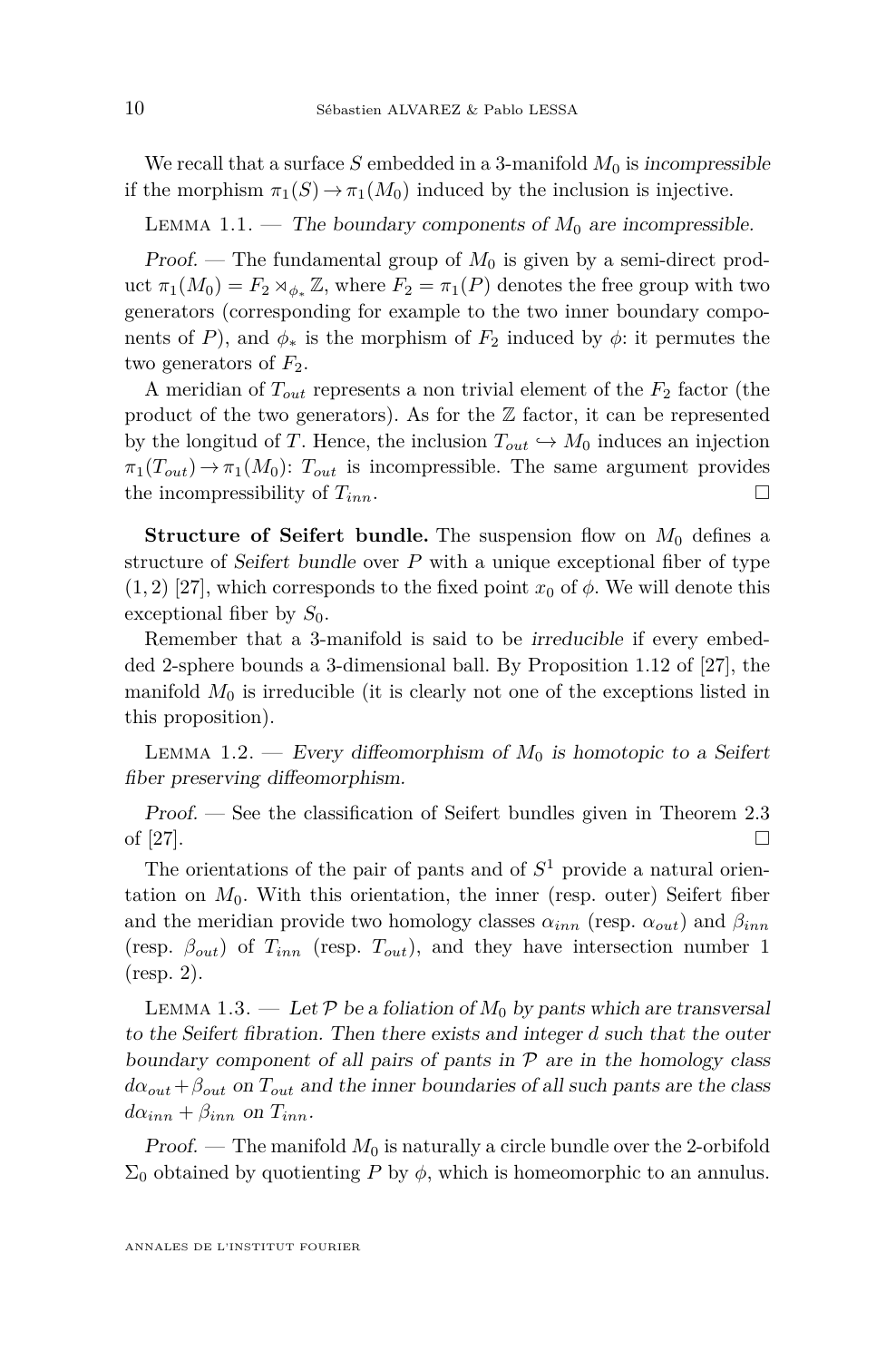Consider an arc *c* in  $\Sigma_0$  linking the boundaries, and lift it to  $M_0$ . We obtain an annulus *A* everywhere transverse to the fibration  $(P_t)_{t \in S}$ . The boundary components of this annulus are by definition outer and inner Seifert fibers.

Now, note that  $\Sigma = \Sigma_0 \setminus c$  is simply connected, in such a way that the restriction of the fiber bundle to  $M_0 \setminus A$  is a trivial circle fibration over the simply connected manifold with boundary, which, topologically, is a closed band. The boundary of  $M_0 \setminus A$  is therefore the union of four annuli, two of which, denoted by  $A_1$  and  $A_2$ , are copies of  $A$ .

In particular, since the base  $\Sigma_0 \setminus c$  is simply connected, any foliation such as described in the statement of the lemma provides a foliation of  $M_0 \setminus A$ which is isotopic along the fibers to the trivial product foliation. The gluing of *A*<sup>1</sup> and *A*<sup>2</sup> determines the type of foliations.

Now, such a gluing is determined by Dehn twists along *A* (since any class of isotopy of diffeomorphisms of the annulus is represented by a Dehn twist). Since boundary components of *A* are Seifert fibers, we can conclude the proof of the lemma.

#### 1.3.2. Gluing the boundary components

**The Hirsch foliation.** Consider an orientation preserving diffeomorphism  $f: T_{out} \to T_{inn}$  which sends meridians onto meridians, and consider the manifold  $M_f$  obtained by gluing the two boundary components of  $M_0$ using *f*.

The manifold  $M_0$  is foliated by pairs of pants, which induce two foliations of the boundary components by circles (the two meridian foliations). By definition, *f* sends the first meridian foliation onto the second meridian foliation. The gluing by f then provides a foliation of  $M_f$  by surfaces that we denote by  $\mathcal F$  and that we call the Hirsch foliation associated to  $f$ .

The circle  $S_0$  yields naturally a circle  $S$  in  $M_f$  which is transverse to all leaves of  $\mathcal F$ . Hence the foliation is taut in the sense of [\[15\]](#page-50-15).

**The graph manifold.** The manifold *M<sup>f</sup>* possesses a natural torus *T*, that as we prove later, is canonical in the sense that it is the unique JSJ torus of  $M_f$ . The resulting manifold is called a graph manifold, and is not a Seifert bundle itself.

<span id="page-11-0"></span>LEMMA 1.4. — Let  $f: T_{out} \rightarrow T_{inn}$  be an orientation preserving diffeomorphism that preserves the meridians. Then  $M_f$  is not a Seifert bundle.

Proof. — We are going to work inside *M*0. *M*<sup>0</sup> possesses a unique structure of Seifert manifold (see Lemma [1.2\)](#page-10-0), so it is enough to see that *f* does not send the Seifert fibers of *Tout* onto those of *Tinn*.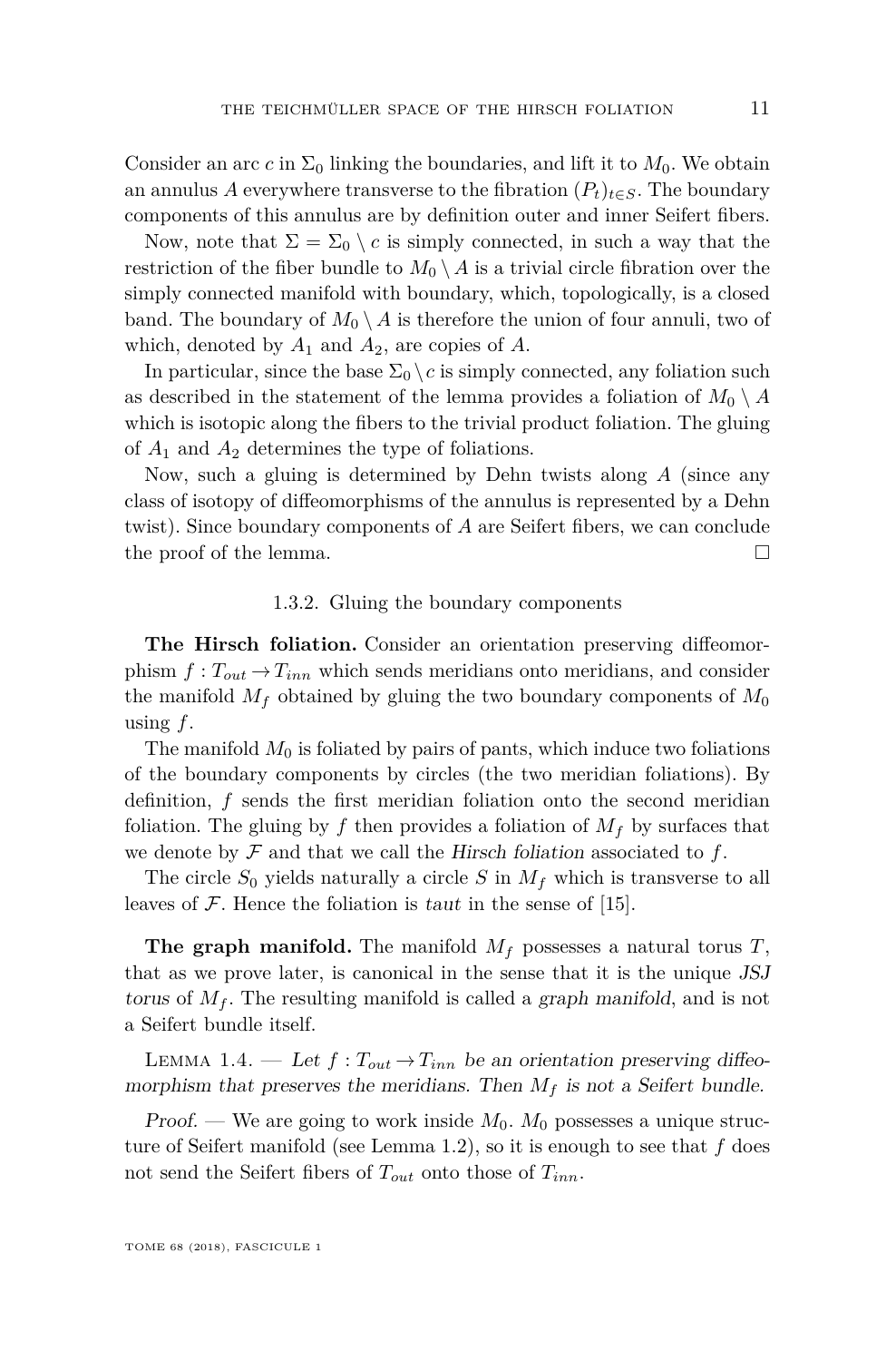A Seifert fiber of *Tout* intersects each meridian twice, and a Seifert fiber of *Tinn* intersects each meridian only once. Since *f* sends diffeomorphically meridians of  $T_{out}$  onto meridians of  $T_{inn}$ , it implies that  $f$  cannot preserve the Seifert fibers. This concludes the proof.  $\Box$ 

<span id="page-12-0"></span>LEMMA 1.5. — Let  $f: T_{out} \rightarrow T_{inn}$  be an orientation diffeomorphism that preserves the meridians. Then  $M_f$  is irreducible and the torus  $T$  is incompressible.

Proof.  $\mathcal{L}$  Let us prove first that *T* is incompressible. We will use the Loop Theorem [\[27\]](#page-50-14): let  $D \subset M_f$  be an embedded closed 2-disc such that  $D \cap T = \partial D$  is an embedded circle in *T*. We have to prove that  $\partial D$  is null homotopic in *T*. The interior of *D* does not meet *T*: there is an embedded copy *D*<sub>0</sub> of *D* \  $\partial D$  inside  $M_0$  such that  $\partial D_0$  is included in one of the two boundary components  $T_{out}$  or  $T_{inn}$ . It is enough to prove that  $\partial D_0$ is null homotopic inside this component. But this is true since  $M_0$  has an incompressible boundary.

Now let us prove that  $M_f$  is irreducible. Notice that  $M_f$  has an incompressible torus: in particular its fundamental group possesses a copy of  $\mathbb{Z}^2$ and is not finitely covered by  $S^2 \times S^1$ . Moreover it possesses a taut foliation, so by Novikov's theorem (see [\[15,](#page-50-15) Theorem 4.35]), it is irreducible.  $\Box$ 

**The JSJ torus.** We show now that inside the manifold  $M_f$ , the torus *T* is canonical.

Recall that any compact and irreducible 3-manifold can be canonically decomposed into pieces that are either Seifert or atoroidal (any incompressible torus is isotopic to a boundary component) and acylindrical (any properly embedded annulus is isotopic, fixing the boundary, to a subannulus of a boundary component) by cutting along a collection of incompressible tori. Such a collection of tori is unique up to isotopy. This decomposition is called the JSJ decomposition, and decomposition tori are called JSJ tori (see [\[27\]](#page-50-14)).

LEMMA 1.6. — *T* is, up to isotopy, the only incompressible torus of  $M_f$ .

Proof. — By Lemma [1.5](#page-12-0)  $M_f$  is irreducible and T is incompressible. On the other hand,  $M_f$  is not a Seifert bundle (Lemma [1.4\)](#page-11-0), while  $M_f \setminus T$  is: hence,  $T$  is the unique JSJ torus of  $M$ .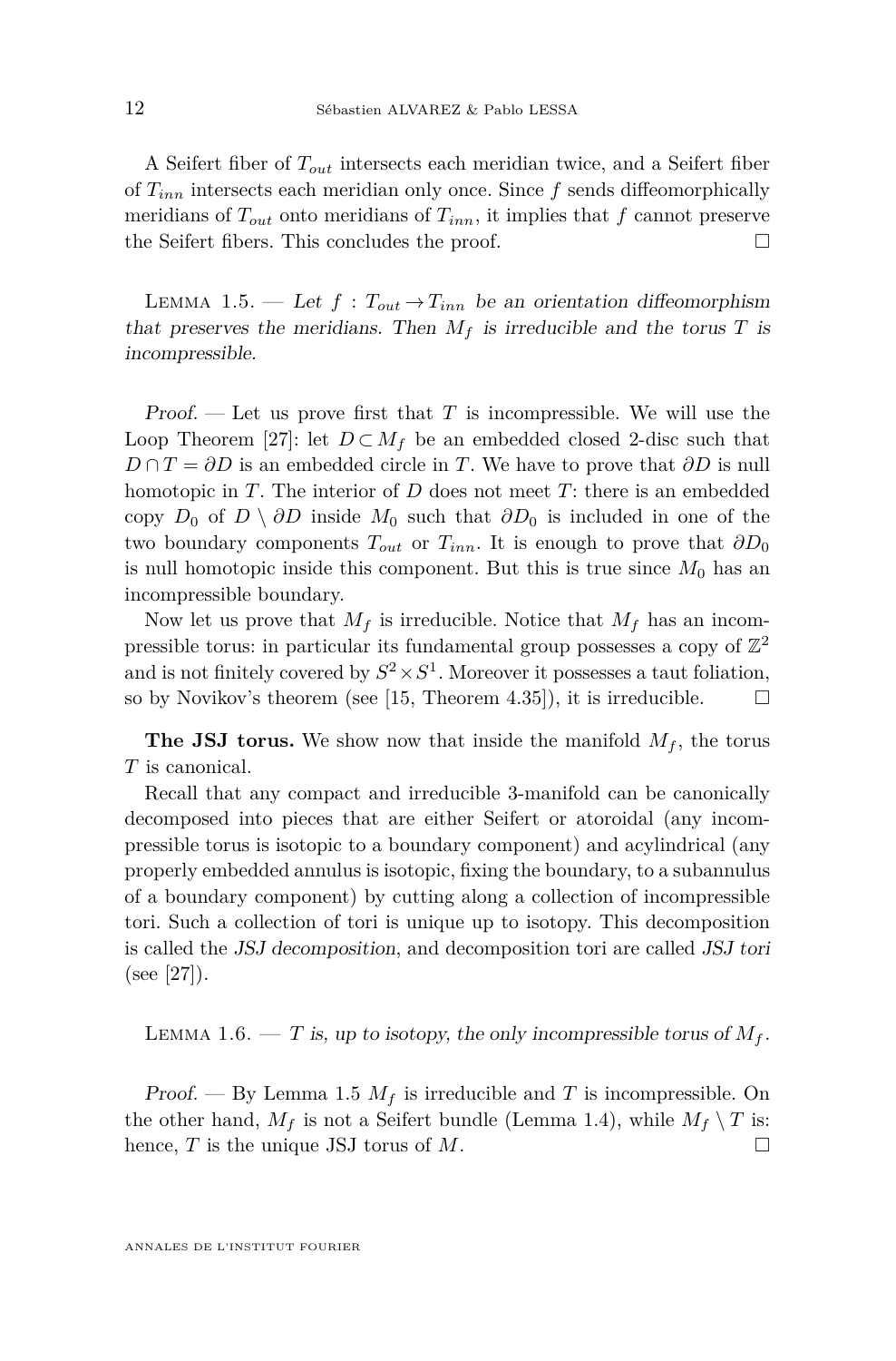**Uniqueness of the Hirsch foliation.** Now we intend to prove that the Hirsch foliation is unique. To see this, imagine that there is another fibration by pairs of pants of  $M_0$ , that we denote by  $(P'_t)_{t \in S_0}$  which is everywhere transverse to the Seifert bundle and is *f*-invariant in the following sense.

The boundaries of the pairs of pants  $P'_t$  determine two foliations of  $T_{out}$ and  $T_{inn}$  that we call  $P'$ -meridians (usual meridians will also be called  $P$ meridians) which are everywhere transverse to the Seifert fibers. We say the family  $(P'_t)_{t \in S_0}$  is *f*-invariant if *f* preserves the *P*'-meridians. Note that in that case the boundary components of  $P'_t$  and those of  $P_t$  are freely homotopic: this comes from Lemma [1.3](#page-10-1) and from the fact that *f* does not preserve the Seifert fibers. Then gluing  $T_{out}$  and  $T_{inn}$  by f provides another foliation  $\mathcal{F}'$  on  $M_f$ . The next lemma implies that this new foliation is isotopic to  $\mathcal{F}.$ 

<span id="page-13-0"></span>Lemma 1.7 (Uniqueness of the Hirsch foliation). — The Hirsch foliation of  $M_f$  is unique. More precisely, consider another fibration  $(P'_t)_{t \in S_0}$  in pairs of pants transverse to the Seifert bundle, which is *f*-invariant. Then there exists an isotopy  $\Phi_s$ :  $M_0 \to M_0$  such that for every  $t \in S_0$ ,  $\Phi_1(P'_t) = P_t$ and which commutes with  $f: \Phi_s \circ f = f \circ \Phi_s$  in  $T_{out}$ .

*Proof.* — Let  $(P'_t)_{t \in S_0}$  be a fibration of  $M_0$  in pairs of pants everywhere transverse to the Seifert bundle, which is *f*-invariant. As we noted before, P and P'-meridians are freely homotopic. Hence if one lifts the fibration to  $P \times \mathbb{R}$ , the P'-meridians lift as simple closed curves (they are freely homotopic to the lifts of *P*-meridians).

By hypothesis, all the pairs of pants  $P'_t$  are everywhere transverse to the lines  $\{x\} \times \mathbb{R}$ :  $P'_t$  may be seen as a graph of a smooth function  $\varphi_t : P \to \mathbb{R}$ satisfying the equivariance relation  $\varphi_{t+1} = \varphi_t + 1$ .

In particular, the lifts of the outer  $P'$ -meridians are graphs over those of outer *P*-meridians. Using the vertical flow and the function  $\varphi_t$  above, it is possible to isotope  $P'$ -meridians to corresponding  $P$ -meridians. Pushing this isotopy by  $f$  shows how to isotope the inner  $P'$ -meridians onto inner  $P$ meridians. These isotopies may be extended to neighborhoods of *Tinn* and  $T_{out}$  in order to isotope  $(P'_t)_{t \in S_0}$  to a family  $(P''_t)_{t \in S_0}$  sharing the same properties, and coinciding moreover with  $(P_t)_{t \in S_0}$  near the boundary, via an isotopy which commutes with *f*.

Using one more time the function  $\varphi_t$  in  $P \times \mathbb{R}$  enables us to glue the isotopy above with an isotopy which sends the interior of  $P_t''$  to those of  $P_t$ . The resulting isotopy stays *f*-invariant.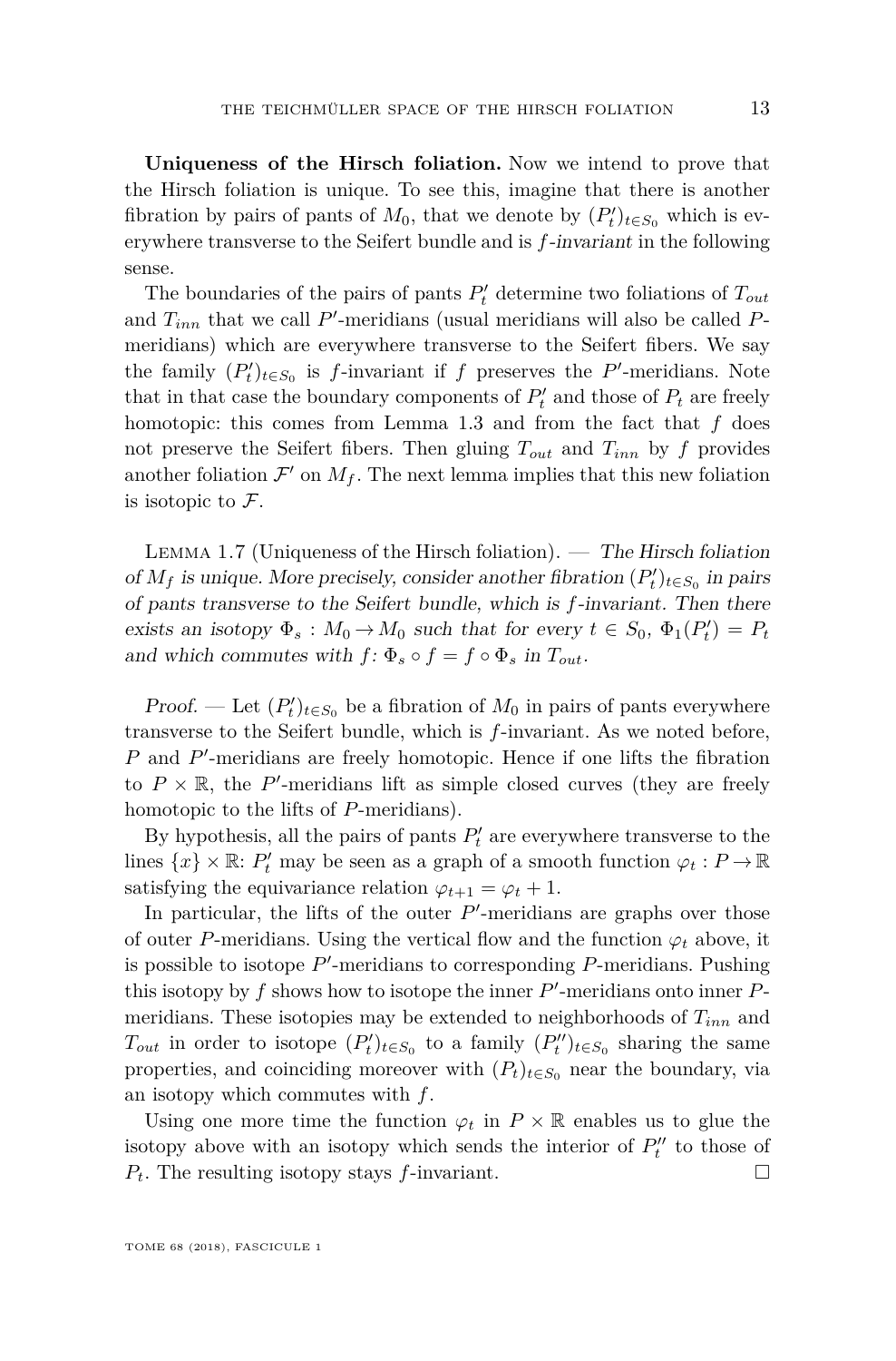1.3.3. A homological invariant

**The twisting number.** Define  $d_f$  as the intersection number, inside  $T_{inn}$ , of the homology classes  $\alpha_{inn}$  and  $f_*\alpha_{out}$ .

LEMMA 1.8. — The intersection number  $d_f$  is always odd.

Proof. — First, in a natural basis of integer homology of  $T_{out}$ ,  $\alpha_{out}$  can be written as (1*,* 2). In particular, it is not the power of some homology class.

Inside  $T_{inn}$ , we have a natural basis of the homology defined by  $\alpha_{inn}$  and *β* (their intersection number is 1). Since *f* sends meridian onto meridian (and preserves the orientation), and the representation of  $f_* \alpha_{out}$  in this basis is  $(d_f, 2)$ . Since this is not the power of some homology class (the action of  $f_*$  on the homology is invertible),  $d_f$  has to be odd.

**A topological invariant.** We now prove the main result of this section.

THEOREM 1.9. — Let  $f, f' : T_{out} \rightarrow T_{inn}$  be two meridian preserving diffeomorphisms. Then the following properties are equivalent.

- $(1)$   $d_f = d_{f'}$ .
- (2)  $M_f$  and  $M_{f'}$  are diffeomorphic.
- (3) There exists a diffeomorphism  $H : M_0 \to M_0$  which conjugates f and  $f'$ .
- (4) The Hirsch foliations corersponding to  $f$  and  $f'$  are conjugate.

Proof. — First, note that the third and fourth assertion clearly imply the second one.

Assume that  $d_f = d_{f'}$ . Then since f and f' send diffeomorphically meridian on meridian, we see that they induce the same action in the first homology of the 2-torus. Hence they have the same isotopy type, and the glued manifolds  $M_f$  and  $M_{f'}$  are diffeomorphic.

Now, assume that  $M_f$  and  $M_{f'}$  are diffeomorphic: denote by  $H$  a diffeomorphism between them. Since *H* is a diffeomorphism,  $H(T_f)$  is incompressible: it is isotopic to  $T_{f'}$ . After performing an isotopy, one can ask that  $H(T_f) = T_{f'}$ .

This implies that *H* induces a diffeomorphism of *M*0, still denoted by *H*, such that the commutation relation  $f' \circ H = H \circ f$  holds in restriction to *Tout*. By Lemma [1.2](#page-10-0) *H* is homotopic to a fiber preserving diffeomorphism. Hence, *H* preserves the homology classes  $\alpha_{inn}$  and  $\alpha_{out}$ . Since it conjugates *f* and *f*<sup>'</sup>, we deduce that  $d_f = d_{f'}$ .

We want to prove that in that case, the corresponding Hirsch foliations are conjugate. The image by *H* of the fibration  $(P_t)_{t \in S_0}$  provides a family of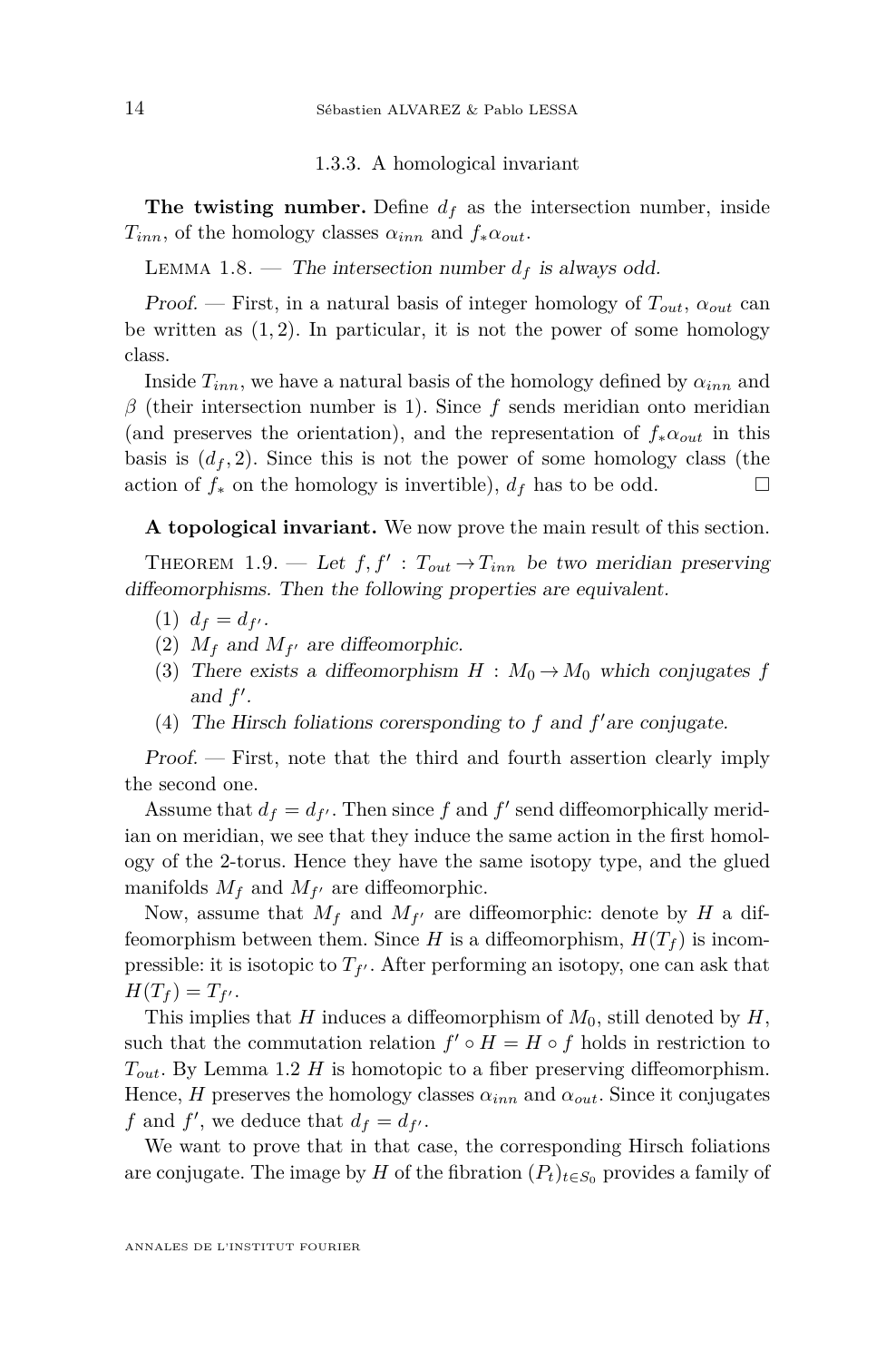pairs of pants which is transverse to the Seifert bundle (since *H* preserves it) and is  $f'$ -invariant (since  $H$  conjugates the actions of  $f$  and  $f'$ ). Lemma [1.7](#page-13-0) provides an isotopy from  $(P'_t)_{t \in S_0}$  to  $(P_t)_{t \in S_0}$  which is  $f'$ -invariant. In other terms, the two Hirsch foliations are conjugate.

The other implications are obvious.

This homological invariant  $d_f$  will be referred to as the *twisting number* of the corresponding Hirsch foliation.

#### 1.3.4. Algebraic models

**The solenoid.** We have already met Smale's solenoid  $f : S^1 \times \mathbb{C} \rightarrow$  $S^1 \times \mathbb{C}$ 

$$
f(e^{it}, z) = \left(e^{2it}, \frac{1}{2}e^{it} + \frac{1}{4}z\right).
$$

Identify  $M_0$  and a fundamental domain of *f* given by  $\overline{\mathbf{T}} \setminus f(\mathbf{T})$ . Then, *f* clearly induces a diffeomorphism (still denoted by *f*) from *Tout* to *Tinn* which preserves the meridians, and satisfies  $d_f = 1$ .

Hence every Hirsch foliation with same twisting number 1 is conjugate to this model, which we will study in detail in what follows.

**Twisted model.** It is easily shown that if in  $M_0$ , we compose the diffeomorphism with a positive Dehn twist of *Tinn*, the twisting number is increased by 2. Hence these diffeomorphisms provide models of the Hirsch foliation for every odd integer  $d_f$ . Algebraic models exist, and appear in [\[29\]](#page-51-8). They are defined by maps  $f_k: S^1 \times \mathbb{C} \to S^1 \times \mathbb{C}$  given by the formula:

$$
f_k(e^{it}, z) = \left(e^{2it}, \frac{1}{2}e^{it} + \frac{e^{kit}}{4}z\right).
$$

#### **1.4. Massage of an annulus**

<span id="page-15-0"></span>The goal of this paragraph is to describe a procedure for deforming hyperbolic metrics around a geodesic circle *C* via an isotopy of the identity. This procedure can later be applied around each boundary component of *P* (via the affine maps  $z \mapsto z/4 \pm 1/2$  for the left and right boundaries) to construct the homotopy of Theorem [2.7.](#page-28-0) However, we will also use the procedure directly later on for deforming hyperbolic metrics on the Hirsch foliation (see the proof of Lemma [4.1\)](#page-38-0).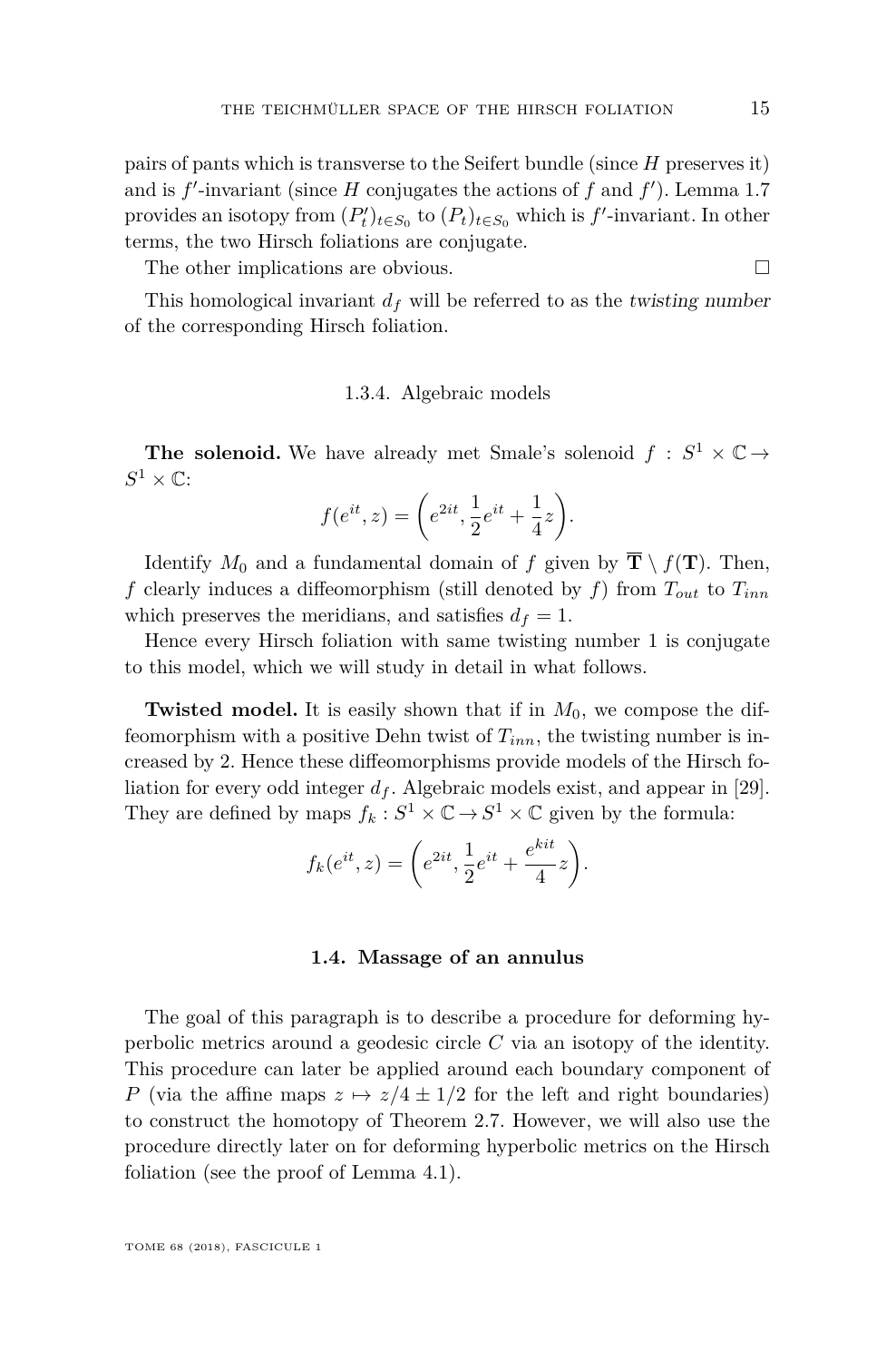#### 1.4.1. Standard hyperbolic annuli

**Standard hyperbolic annuli.** For each positive length  $\ell$  there is a unique conformal metric  $\sigma_\ell$  on the annulus  $A_\ell = \{z \in \mathbb{C} : e^{-\pi^2/\ell} < |z| < \ell \}$  $e^{\pi^2/\ell}$  in  $\mathbb C$  which is hyperbolic, rotationally invariant, and such that the unit circle  $r = 1$  is a geodesic of length  $\ell$ .

In order to see this consider the strip model of the hyperbolic plane. That is, consider the metric

$$
ds^{2} = \frac{1}{\cos(y)^{2}}(dx^{2} + dy^{2})
$$

on the strip  $\{x + iy \in \mathbb{C} : -\pi/2 < y < \pi/2\}$  (this is obtained from the usual upper half plane model by pullback under the conformal map  $z \mapsto \exp(-iz)$ .

The metric  $\sigma_{\ell}$  is the pushforward of the above metric via the conformal covering map  $z \mapsto \exp(2\pi i z/\ell)$ .

The pairs  $(\mathcal{A}_{\ell}, \sigma_{\ell})$  will be referred to as the *standard hyperbolic annuli.* 

**Standard hyperbolic metrics.** Suppose that *g* is a hyperbolic Riemannian metric defined on some region in the plane for which a Euclidean circle *C* is a closed geodesic of length  $\ell$ . We say  $g$  is standard around *C* if it coincides, on some neighborhood of *C*, with the pushforward of  $\sigma_\ell$  under a conformal map of the form  $z \mapsto az + b$  taking the unit circle to *C*.

#### 1.4.2. The Massage Lemma

Consider an annulus  $A = \{z \in \mathbb{C} : 0.9 < |z| < 1.1\}$  and denote by  $H(A)$  the set of hyperbolic metrics on A with the unit circle as a geodesic. Consider  $R: \mathbb{C} \to \mathbb{C}$  the rotation of angle  $\pi$ , i.e.  $R(z) = -z$ . We will prove the following:

<span id="page-16-3"></span>THEOREM 1.10 (Massage Lemma). — For each  $g \in H(\mathcal{A})$  there exists an isotopy of the identity  $F_{s,q}: A \rightarrow A$  such that:

- <span id="page-16-0"></span>(1) Each diffeomorphism  $F_{s,g}$  preserves the unit circle and is the identity outside the annulus defined by  $\mathcal{A}' = \{z \in \mathbb{C} : 0.91 \lt |z| \lt \mathcal{A}\}$ 1*.*09}.
- (2) The pullback metric  $(F_{1,g})^*g$  is standard around C.
- <span id="page-16-1"></span>(3) If  $A(s, g) = (F_{s,g})^* g$ , then we have for every  $s \in [0, 1]$ ,  $R_*A(s, g) =$  $A(s, R_*g)$ .
- <span id="page-16-2"></span>(4) For each  $s \in [0,1]$  the map  $g \mapsto F_{s,q}$  is continuous in the smooth topology.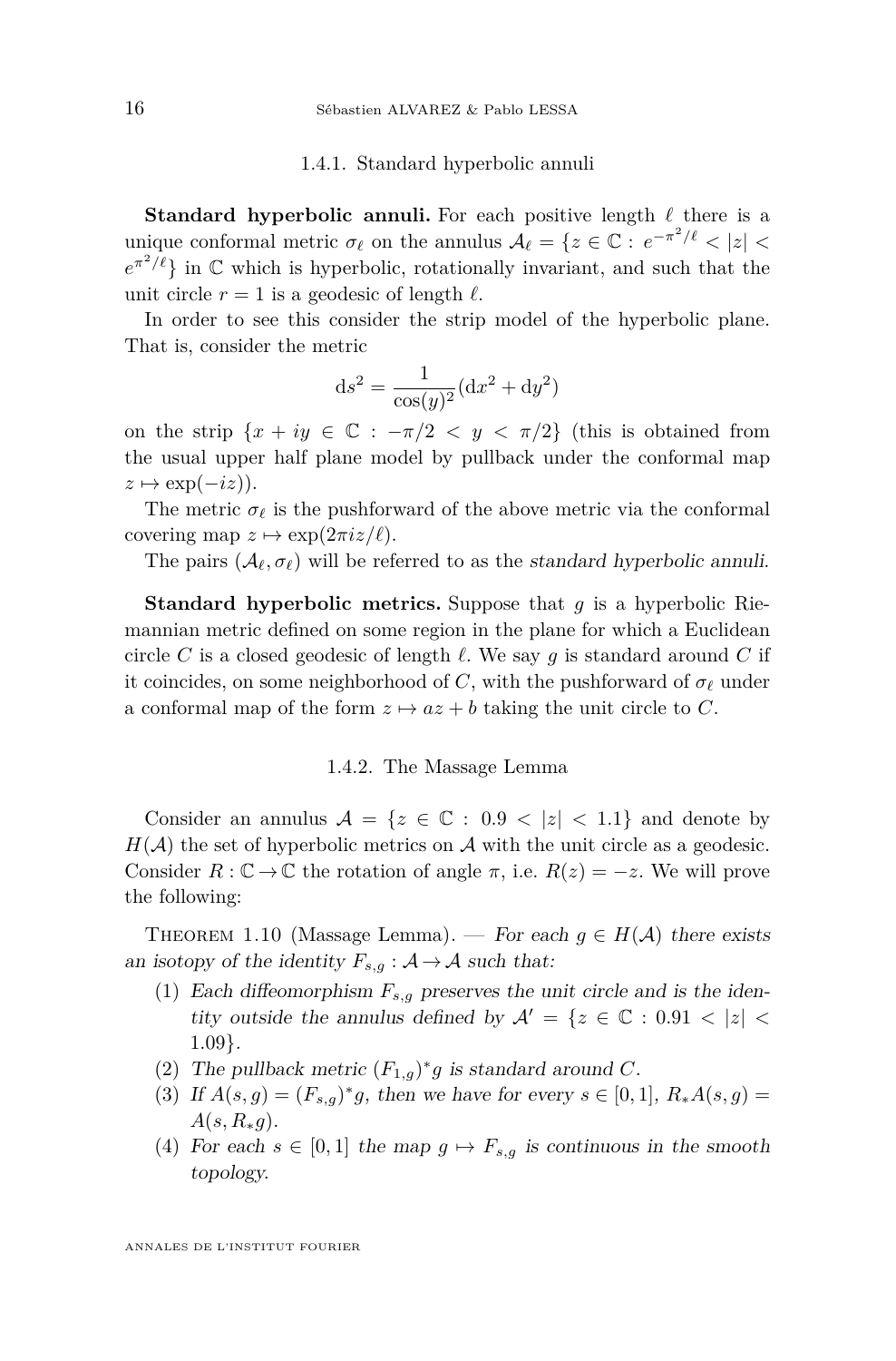The deformation will follow four steps. At each step of this procedure, we shall check that Properties [\(1\)](#page-16-0), [\(3\)](#page-16-1) and [\(4\)](#page-16-2) are satisfied.

- (1) Deformation of the unit tangent bundle. We perform an isotopy of the identity for the circle *C* to be geodesic when parametrized by Euclidean arc length. In other words, after this step the Euclidean unit tangent vector field to the circle is parallel for the metric.
- (2) Deformation of the normal bundle. We perform an isotopy of the identity so that the Euclidean normal vector field to *C* is also perpendicular to *C* for the deformed metric.
- (3) Conformality on the circle. We perform an isotopy in order to make the metric conformal to the Euclidean metric on the circle *C*.
- (4) Standardness around the circle. We perform an isotopy to make the metric standard around *C*. At this point (and only at this point) some standard metrics may be deformed to other equivalent standard metrics.

#### 1.4.3. Auxiliary functions

<span id="page-17-0"></span>We fix from now on a bump function, i.e. a smooth map  $\rho : \mathbb{R} \to \mathbb{R}$  which is 1 on [0.99*,* 1.01] and 0 on  $(-\infty, 0.91]$  ∪ [1.09*,* +∞).

For each  $\lambda > 0$  we will also need to fix a smooth increasing diffeomorphism  $f_{\lambda} : \mathbb{R} \to \mathbb{R}$  which is the identity outside of the interval [0.9, 1.1] and has derivative  $\lambda$  at 1. We further suppose that  $f_{\lambda}(x)$  is smooth with respect to both  $\lambda > 0$  and  $x \in [0, 1]$  and that  $f_1$  is the identity map.

#### 1.4.4. Deformation of the tangent bundle

**Parametrize the geodesic.** Until the end of the proof of the Massage Lemma (Theorem [1.10\)](#page-16-3), we fix a metric  $g \in H(\mathcal{A})$ . Let  $\ell$  be the *g*-length of the geodesic *C*. In order to simplify the presentation, we will assume, in this paragraph only, that  $\ell = 2\pi$ .

Consider an arc length parametrization of *C*, that is an orientation preserving diffeomorphism  $\gamma \in \text{Diff}^{\infty}_{+}(S^1)$  such that  $g = \gamma_* d\theta^2$  where by definition  $d\theta^2$  is the Euclidean metric on *C*. Such a diffeomorphism is well defined up to precomposition by a rotation.

There is a continuous section  $g \mapsto \gamma_g$ , which is characterized by the condition  $\gamma_q(1) = 1$ .

We will denote by  $\text{M\"ob}(C)$ , the group of Möbius transforms leaving  $C$ invariant, by Rot the group of rotations of  $C, z \mapsto e^{it}z$ , and by Trans, the group of translations of  $\mathbb{R}/2\pi\mathbb{Z}$ . These groups are conjugate by the exponential map  $E: \mathbb{R}/2\pi\mathbb{Z} \to S^1$ ,  $t \mapsto e^{it}$ .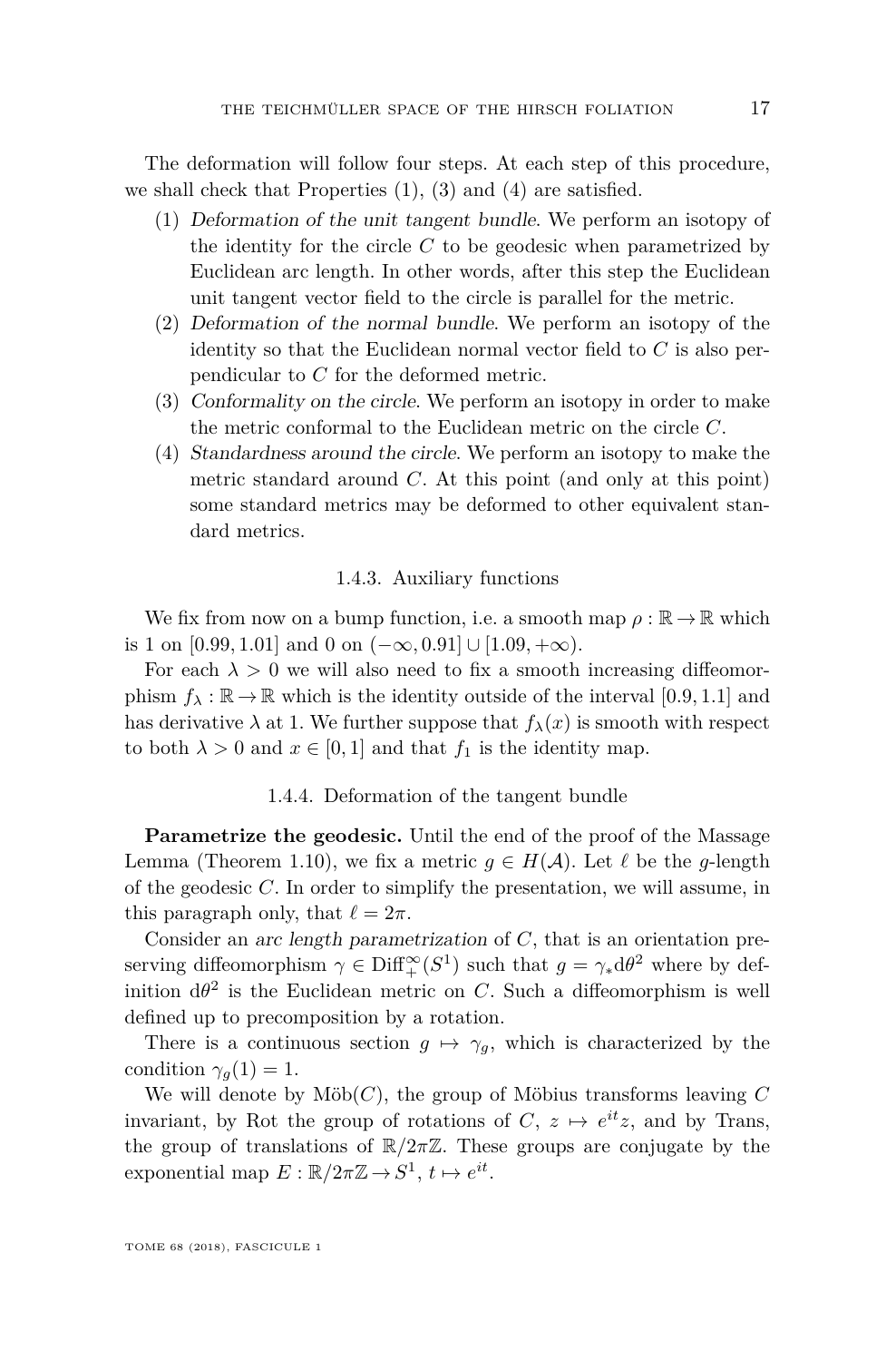**A bi-equivariant deformation retract.** We want to find a continuous path of metrics from *g* to a metric for which *C* is a geodesic when parametrized by the Euclidean length of arc. And we want these paths to be equivariant for the action of *R*. A first step is to modify in an equivariant way the parametrization of *C*. In order to do this, we will use a strong deformation retract from  $\text{Diff}^{\infty}_{+}(C)$  to Rot, which is bi-equivariant for the action of Rot. This requires a construction due to Schwartz [\[37\]](#page-51-10).

<span id="page-18-2"></span>THEOREM 1.11 (Bi-equivariant deformation retract). — There exists a deformation retract  $\Phi : [0,1] \times \text{Diff}^\infty_+(C) \to \text{Rot}$  which is bi-equivariant for the action of Rot, i.e. for every  $(R_1, \gamma, R_2) \in \text{Rot} \times \text{Diff}_+^{\infty}(C) \times \text{Rot}, \text{ and}$  $s \in [0, 1],$ 

$$
\Phi_s(R_1 \circ \gamma \circ R_2) = R_1 \circ \Phi_s(\gamma) \circ R_2.
$$

Proof. — In [\[37\]](#page-51-10), Schwartz constructs a deformation retract  $\Phi^0$  from  $\mathrm{Diff}_+^\infty(C)$  to  $\mathrm{M\ddot{o}b}(C)$  which is left-equivariant for the action of  $\mathrm{M\ddot{o}b}(C)$  for every  $\gamma \in \text{Diff}^{\infty}_+(C)$ ,  $T \in \text{M\"ob}(C)$ , and  $s \in [0,1]$ ,  $\Phi_s^0(T \circ \gamma) = T \circ \Phi_s^0(\gamma)$ . It occurs that this deformation retract is also right-equivariant by the action of Rot: for every  $\gamma \in \text{Diff}^{\infty}_+(C)$ ,  $Q \in \text{Rot}$ , and every  $s \in [0,1]$ , we have  $\Phi_s^0(\gamma \circ Q) = \Phi_s^0(\gamma) \circ Q.$ 

Indeed, in order to construct the deformation retract, Schwartz considers smooth maps  $\Gamma : [0, \infty) \times \mathbb{R}/2\pi\mathbb{Z} \to C$ , with  $\Gamma(t, \cdot) \in \text{Diff}^{\infty}_+(\mathbb{R}/2\pi\mathbb{Z}; C)$ , evolving according to the following PDE:

(1.1) 
$$
\partial_t \Gamma(t,x) = -\partial_x (\mathcal{S}(\Gamma)(t,x)) \partial_x \Gamma(t,x),
$$

where S denotes the Schwarzian derivative. We recall that  $S(T) = 0$  for every  $T \in M\ddot{o}b(C)$ , and that S satisfies the following cocycle relation:

<span id="page-18-1"></span><span id="page-18-0"></span>
$$
\mathcal{S}(\gamma_1 \circ \gamma_2) = (\gamma_2')^2 \mathcal{S}(\gamma_1) \circ \gamma_2 + \mathcal{S}(\gamma_2),
$$

in such a way that for every  $(T, \gamma, \tau) \in \text{M\"ob}(C) \times \text{Diff}^\infty_+(\mathbb{R}/2\pi\mathbb{Z}; C) \times \text{Trans},$ we have:

(1.2) 
$$
\mathcal{S}(T \circ \gamma) = \mathcal{S}(\gamma) \quad \text{and} \quad \mathcal{S}(\gamma \circ \tau) = \mathcal{S}(\gamma) \circ \tau.
$$

Schwartz showed that the problem of finding  $\Gamma$  satisfying the PDE [\(1.1\)](#page-18-0) with a prescribed initial condition  $\Gamma(0, \cdot) = \gamma$  has a unique solution, and that moreover this solution approaches in the  $C^{\infty}$ -topology as  $t \to \infty$  a unique function of the form  $\rho_{\gamma} \circ E$ , where  $\rho_{\gamma}$  is Möbius transform and we recall that  $E(t) = e^{it}$  denotes the exponential map. By the Invariance Relations [\(1.2\)](#page-18-1), and the uniqueness of the solution of the Cauchy problem, it comes that for every  $(T, \gamma, \tau) \in M\ddot{o}b(C) \times \text{Diff}^{\infty}_+(C) \times \text{Rot}$  and every  $t \in [0,\infty)$ ,  $\Gamma(t,T \circ \gamma \circ \tau) = T \circ \Gamma(t,\gamma) \circ Q$ . In particular  $\rho_{T \circ \gamma \circ \tau} \circ E =$ *T*  $\circ$  *ρ*<sub> $\gamma$ </sub>  $\circ$  *E*  $\circ$  *τ*.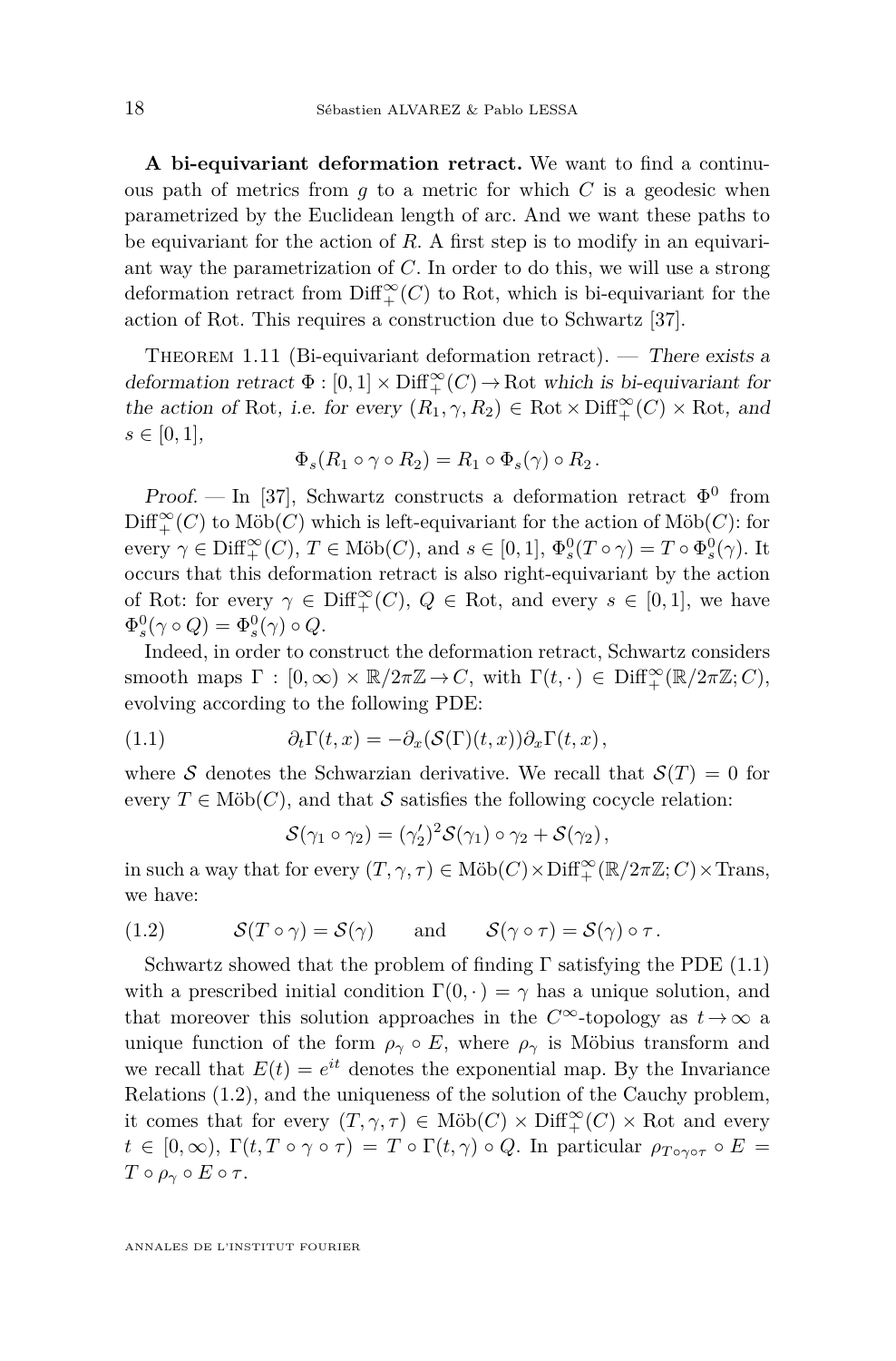By conjugating this flow by the exponential map, Schwartz gets a deformation retract from  $\text{Diff}^{\infty}_+(C)$  to  $\text{M\"ob}(C)$  which is shown to be biequivariant for the action of Rot. Recall that there is an identification  $C \simeq \mathbb{RP}^1$  which identifies Möb $(C)$  with  $PSL_2(\mathbb{R})$  and Rot with  $PSO(2)$ . Now the polar decomposition provides a deformation retract from  $\text{M\"ob}(C)$ to Rot which is also bi-equivariant.

Recall that for a matrix  $A \in SL_2(\mathbb{R})$ , there is a unique pair of matrices  $(Q, S)$  such as  $A = QS$ , where  $Q \in SO(2)$  and S is a positive definite symmetric matrix with determinant 1. By the Spectral Theorem, such a matrix can be written  $\Omega^T$  diag( $\lambda, \lambda^{-1}$ ) $\Omega$ , for a matrix  $\Omega \in SO(2)$ , and a positive number  $\lambda \geq 1$  (we use the notation diag( $a_1, a_2$ ) for the  $2 \times 2$ diagonal matrix with entries  $a_1, a_2$ ). We have naturally a retraction sending  $A \text{ to } Q$ , defined by  $\Phi_s^1(A) = Q\Omega^T \text{diag}(\lambda^{1-s}, \lambda^{s-1})\Omega$ .

This retraction is clearly bi-equivariant by the action of *SO*(2), and thus passes to the quotient by  $A \mapsto -A$ : it gives a retraction  $\Phi^1 : [0,1] \times$  $PSL_2(\mathbb{R}) \rightarrow PSO(2)$  which is bi-equivariant for the action of  $PSO(2)$ . From this, we deduce the desired bi-equivariant retraction from  $\text{M\"ob}(C)$  to Rot.

Concatenating these two retractions, we get a bi-equivariant deformation retract from  $\text{Diff}^{\infty}_+(C)$  to Rot.

Remark 1.12. — Michele Triestino told us an alternative proof of Theorem [1.11](#page-18-2) that does not use Schwartz's flow. We sketch it below. Consider the convex set K of left-equivariant deformation reracts  $\Psi : [0,1] \times$  $\mathrm{Diff}_+^{\infty}(C) \to \mathrm{Rot}.$  It is non-empty: for example the deformation retract given by  $\Psi(s, h) = (1 - s)h + s(\text{Id} + h(0))$  is left-equivariant under the action of Rot. We find a right-equivariant element of *K* by letting the compact group Rot act on *K* by  $\Psi.R(s,h) = \Psi(s,h \circ R) \circ R^{-1}$ . This action must have a fixed point, which is the desired bi-equivariant deformation.

**Deformation of the tangent bundle.** We can now use the deformation retract in order to get our continuous symmetric path of metrics.

Consider  $\gamma = \gamma_g \in \text{Diff}^{\infty}_+(C)$  the arc length parametrization defined with  $\gamma(1) = 1$ . Denote by  $R_{\gamma} = \Phi_1(\gamma)$ . Define the isotopy on A in polar coordinates by

$$
\varphi_s(re^{it}) = r\Phi_{(1-s)\rho(r)}(\gamma) \circ R_{\gamma}^{-1}(e^{it}).
$$

where  $s \in [0, 1]$  and  $\rho$  is the bump function defined in Paragraph [1.4.3.](#page-17-0)

Note that this isotopy is independent of the choice of a given arc length parametrization, and depends only on the metric *g*. Indeed, another arc length parametrization has the form  $\gamma_1 = \gamma \circ Q$  for some rotation *Q*. It

TOME 68 (2018), FASCICULE 1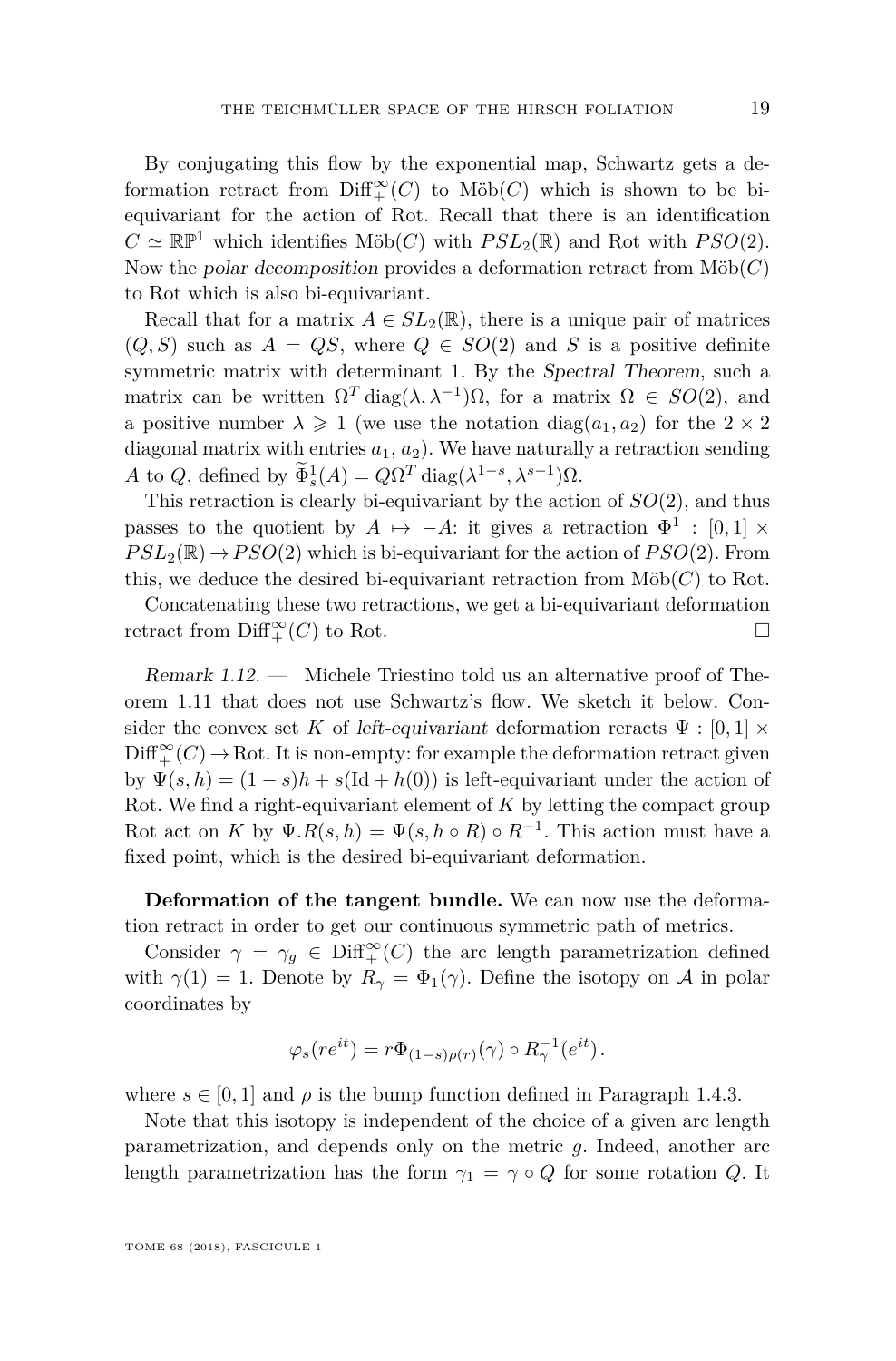is enough to note that by the equivariance property of  $\Phi$ , we have that  $R_{\gamma_1} = R_{\gamma} \circ Q$  and  $\Phi_{(1-s)\rho(r)}(\gamma_1) = \Phi_{(1-s)\rho(r)}(\gamma) \circ Q$ .

Note moreover that each  $\varphi_s$  preserves the circles  $\{r = \text{constant}\}.$ 

LEMMA  $1.13.$  — The parametrization of *C* by Euclidean arc length is geodesic for the pullback metric  $g_1 = \varphi_1^* g$ . Moreover, if we set  $A_1(s, g) =$  $\varphi_s^* g$  for *s* ∈ [0, 1], we have  $R_* A_1(s, g) = A_1(s, R_* g)$  for every *s* ∈ [0, 1].

Proof. — The first part is a direct consequence of the definition of the function  $\varphi_s$  above. It remains to prove the symmetry property.

Consider the metric  $R_*g$ : any length of arc parametrization of  $R_*g$  can be written  $R \circ \gamma \circ Q$ , where *Q* is some rotation. Now notice that:

$$
R \circ \varphi_s(re^{i\theta}) = rR \circ \Phi_{\rho(r)(1-s)}(\gamma) \circ R_{\gamma}^{-1}(e^{i\theta})
$$
  
=  $r\Phi_{\rho(r)(1-s)}(R \circ \gamma \circ Q) \circ (RR_{\gamma}Q)^{-1}(Re^{i\theta})$   
=  $\varphi'_s \circ R(re^{i\theta}),$ 

where  $\varphi'_s$  is the homotopy corresponding to  $R_*g$ . We conclude that the symmetry property holds.  $\hfill \square$ 

Remark 1.14. — The isotopy  $\varphi_s$  described above depends continuously on  $\gamma_q$ . In particular it varies continuously with respect to  $g \in H(\mathcal{A})$  in the smooth topology.

Remark 1.15. — If the metric *g* is standard around *C* then  $\gamma_g$  is the identity, and the isotopy is trivial (i.e.  $\varphi_s$  is the identity for all *s*). In particular  $g_1 = g$  in this case.

#### 1.4.5. Deformation of the normal bundle

The next step is to perform a twist isotopy on the hyperbolic metric *g*<sup>1</sup> in order to render the Euclidean normal vector field to *C* perpendicular to *C* with respect to our deformed hyperbolic metric.

**The isotopy.** Consider  $N: C \to \mathbb{R}^2$  the unit inward normal vector field for the metric  $g_1$  and let  $a, b: C \to \mathbb{R}$  be such that

$$
N(z) = -a(z)z + b(z)iz
$$

for all  $z \in C$ . Notice that a is never equal to zero since N is everywhere orthogonal to the vector field  $z \mapsto iz$ .

Let  $\beta$  :  $\mathbb{R} \times C \rightarrow C$  be the flow of the vector field  $X(z) = \frac{b(z)}{a(z)}iz$ . We define an isotopy of the identity on  $A$  in polar coordinates by

$$
\chi_s(re^{it}) = r\beta_{s\rho(r)(1-r)}(e^{it})
$$

ANNALES DE L'INSTITUT FOURIER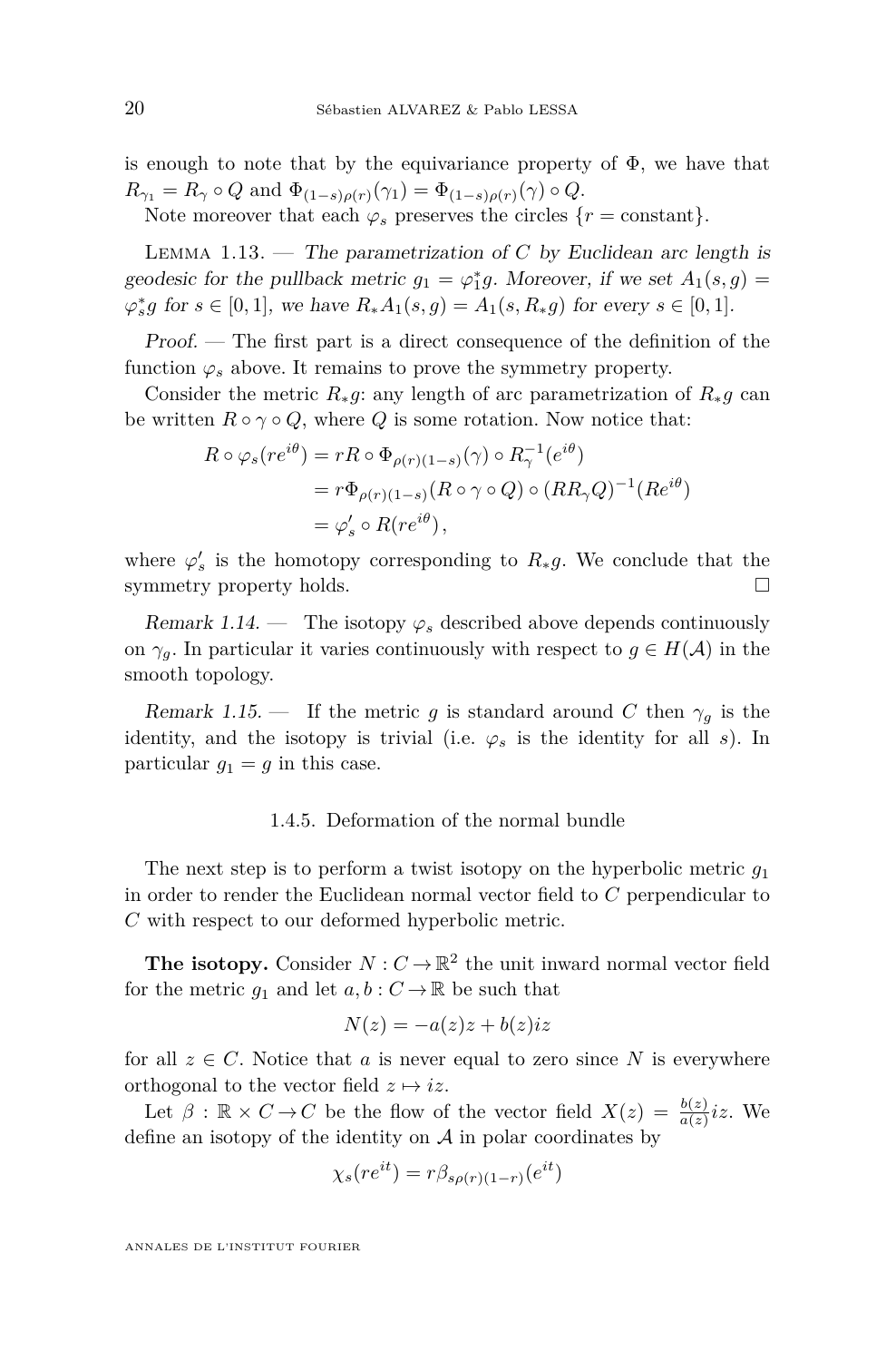where  $\rho$  is as in the previous subsection, and  $s \in [0, 1]$ .

LEMMA 1.16. — Let  $g_2 = \chi_1^* g_1$  be the pullback metric. Then the Euclidean normal vector field to  $C$  is orthogonal to  $C$  with respect to  $g_2$  and the parametrization of *C* by Euclidean arc length is a geodesic for  $q_2$ .

Proof. — The second claim follows because  $\chi_s$  is the identity on C for all *s*.

Notice that  $\chi_1(re^{it}) = r\beta_{1-r}(e^{it})$  on some neighborhood of *C*. Hence the radial derivative of  $\chi_1$  at a point  $z \in C$  is

$$
\partial_r \chi_1(z) = z - X(z) = \frac{a(z)z - b(z)iz}{a(z)} = -\frac{1}{a(z)}N(z).
$$

The first claim follows because the right hand side is normal to *C* with respect to  $g_1$ .

Remark 1.17. — The isotopy  $\chi_s$  depends only on the normal vector of  $g_1$  and hence depends continuously on  $g_1$  in the smooth topology.

Remark 1.18.  $\equiv$  If the metric  $g_1$  is standard in a neighborhood of C then one has  $b(z) = 0$  so that  $\beta$  is the trivial flow. Hence the isotopy just described leaves *g*<sup>1</sup> invariant in this case.

**Symmetry of the procedure.** It remains to prove that the isotopy we described is symmetric. This is the content of the following lemma:

LEMMA 1.19. — If we set for  $s \in [0,1]$ ,  $A_2(s,g_1) = (\chi_s)^* g_1$ , then we have that  $R_*A_2(s, g_1) = A_2(s, R_*g_1)$  for every  $s \in [0, 1]$ .

*Proof.* — Denote by  $N', X', \beta'$  the objects associated to  $R_* g_1$ . First, note that *R* preserves the circles centered at the origin. Hence, it is enough to prove that one has:  $R \circ \beta_s = \beta_s' \circ R$ .

But we see quite easily that the relation  $\beta'_{s} = R \circ \beta_{s} \circ R$  holds, first because  $R^2 = Id$ , and then because by definition  $N' = R_*N = -N \circ R$ . Hence, it comes that  $X' = -X \circ R = R_*X$ : we deduce that R conjugates the two flows.  $\Box$ 

#### 1.4.6. Conformality

The  $g_2$ -norm of any unit Euclidean tangent vector to *C* is  $\ell/2\pi$  where  $\ell$ is the length of *C* with respect to  $q_2$ . However the  $q_2$ -norm of a Euclidean normal vector to *C* varies from point to point. The purpose of this subsection is to deform *g*<sup>2</sup> to a metric *g*<sup>3</sup> such that both Euclidean normal and tangent vectors have the same  $g_3$ -norm.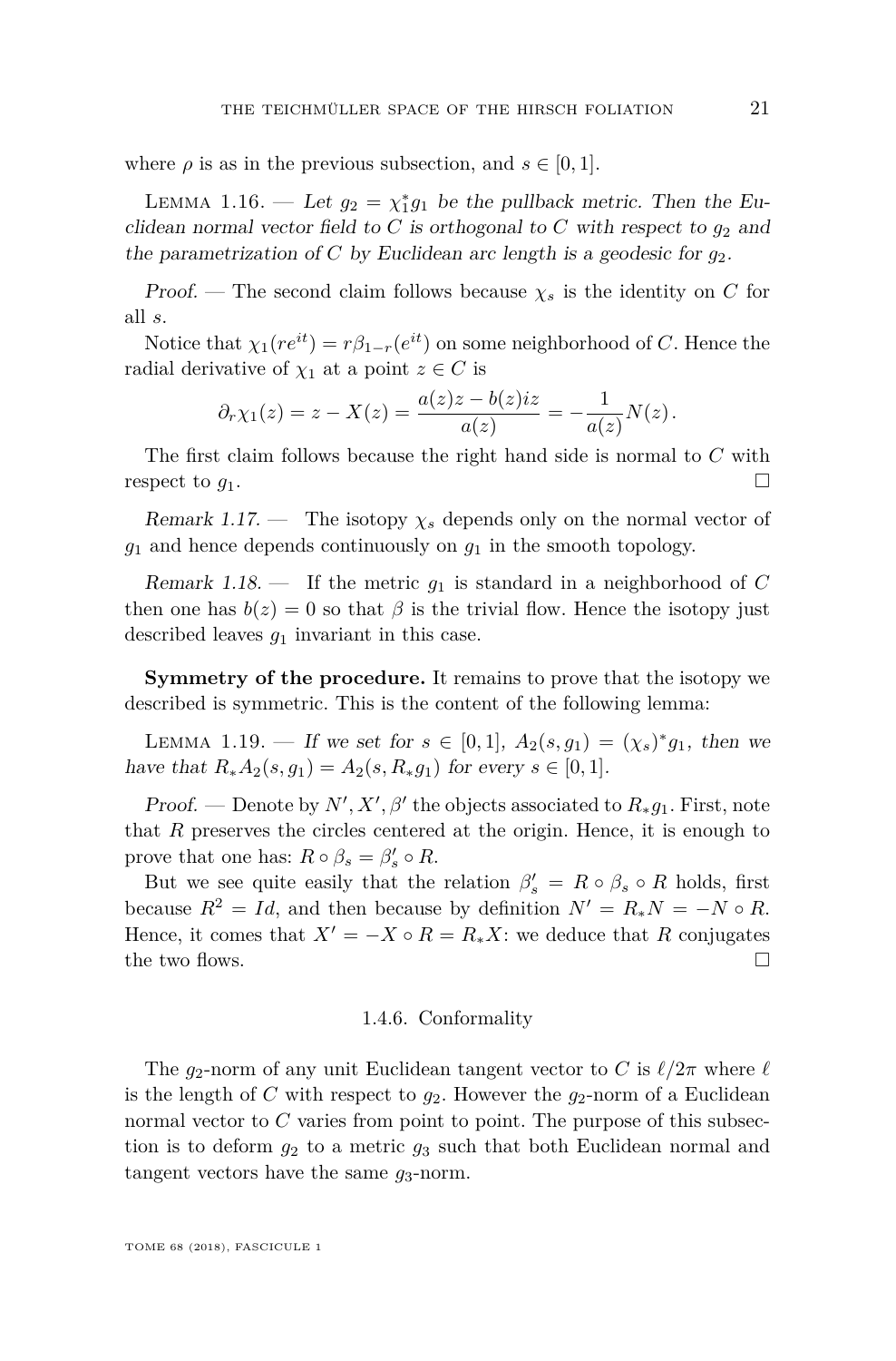**The isotopy.** For this purpose let  $N: C \to \mathbb{R}^2$  be the inward pointing vector field which has norm  $\ell/2\pi$  and is orthogonal to *C* with respect to  $g_2$ . Fix  $\lambda: C \rightarrow (0, \infty)$  so that  $N(z) = -\lambda(z)z$  and define a smooth isotopy of the identity on  $A$  in polar coordinates by

$$
\psi_s(re^{it}) = f_{s\lambda(e^{it})}(r)e^{it}
$$

*,*

where  $f_{\lambda}$  is the push diffeomorphism defined in Paragraph [1.4.3.](#page-17-0)

LEMMA 1.20. — The pullback metric  $g_3 = \psi_1^* g_2$  is conformal with respect to the Euclidean metric on *C*.

Proof. — Since  $\psi_1$  is the identity on *C* one obtains that the Euclidean unit tangent vector to *C* has  $q_3$ -norm  $\ell/2\pi$ .

On the other hand the image of the Euclidean unit normal vector to *C* at any point  $z \in C$  is exactly  $N(z)$  which has  $q_2$ -norm equal to  $\ell/2\pi$  and is perpendicular to *C* with respect to  $g_2$ . This establishes the claim.  $\square$ 

Remark 1.21. — The isotopy  $\psi_s$  depends smoothly on the metric  $g_2$ .

Remark 1.22. — If  $g_2$  is standard on a neighborhood of C then  $\lambda$  is constant and equal to 1, hence the isotopy is the identity in this case.

**Symmetry of the procedure.** It remains to prove that the procedure we described is symmetric.

LEMMA 1.23. — If we set for  $s \in [0,1]$ ,  $A_3(s,g_2) = (\psi_s)^* g_2$ , then we have that  $R_*A_3(s, g_2) = A_3(s, R_*g_2)$  for every *s* ∈ [0, 1].

*Proof.* — Denote by  $N', \lambda', \psi'_s$  the objects associated to  $R_*g_2$ . Here again, it is enough to prove that  $R \circ \psi_s = \psi_s' \circ R$ . By definition, we have  $N' =$  $\mathbb{R}_*N = -N \circ R$ , in such a way that  $\lambda' = \lambda \circ R$ : this is enough to ensure the conjugacy formula.

#### 1.4.7. Standardness

<span id="page-22-0"></span>**Collar Lemma and Fermi coordinates.** Consider the standard metric  $\sigma = \sigma_\ell$  around *C* (where  $\ell$  is the length of *C* with respect to  $g_3$ ) and notice that  $g_3$  coincides with  $\sigma$  on *C*. Define the collar function as:

(1.3) 
$$
\omega(\ell) = \sinh^{-1}\left(\frac{1}{\sinh(\frac{\ell}{2})}\right).
$$

The Collar Lemma (see [\[14\]](#page-50-16)) asserts that the function *f* that we will describe below is well defined on the round annulus  $\mathcal{N}_{g_3}$  formed by the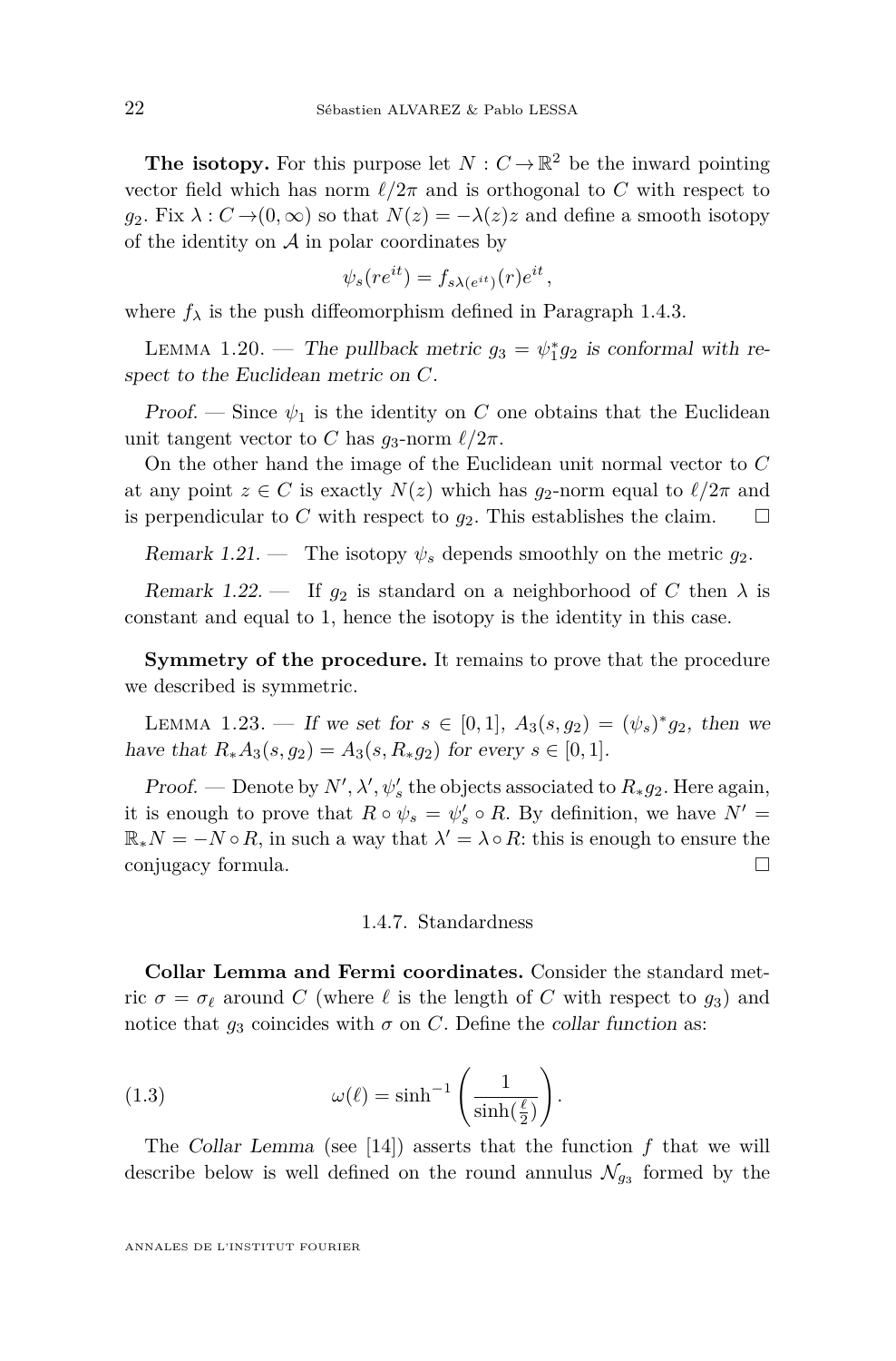points *z* of the standard hyperbolic annulus  $\mathcal{A}_{\ell}$  with  $\sigma$ -distance to *C* less than  $d_{g_3} = \text{Min}(\omega(\ell), \delta_{g_3})$ , where  $\delta_{g_3}$  is the distance between  $\partial A$  and the geodesic *C*. Note that this function  $d_{g_3}$  varies continuously with the metric *g*3.

The function  $f: \mathcal{N}_{q_3} \to \mathcal{A}$  is defined as follows. The circle C is mapped onto itself by the identity (here we use that the arc length parametrization of *C* by *g*<sup>3</sup> is Euclidean: in the general case, we would have to use a more general differomorphism). Given  $z \in \mathcal{N}_{g_3} \cap \mathcal{C}^{\pm}$ , where  $\mathcal{C}^{\pm} = \{z \in \mathbb{C} :$  $|z|^{1/2} > 1$ , let  $d(z)$  be the *σ*-distance between *z* and  $z/|z|$ . Then  $f(z)$  is the point of  $C^{\pm}$  which is at  $g_3$ -distance  $d(z)$  along the  $g_3$ -geodesic passing through  $z/|z|$  perpendicular to *C*. We just described the so-called Fermi coordinates [\[14\]](#page-50-16).

Note that a priori the Fermi coordinates depend on the choice of an arc length parametrization of *C* by a rotation. Since  $\sigma$  is rotationally invariant, the definition of *q* as  $F_*\sigma$  is coherent.

**Interpolation between the identity and the Fermi coordinates.** Let  $\kappa$  be the maximum of the first order derivatives of the coefficients of the metric  $g_3$  on A. The constants  $\epsilon_i$  below can be chosen to be continuous functions of  $\ell$  and  $\kappa$ .

Let  $\epsilon_2 < \epsilon_1 < 1/10$  be positive and such that the following properties hold.

- (1) The metrics  $\sigma$  and  $g_3$  are bi-Lipschitz equivalent with Lipschitz constant less than or equal to 2 on the annulus  $A_1 = \{1 - \epsilon_1 \leq$  $|z| \leq 1 + \epsilon_1$  (use here that the two metrics coincide in *C*). In particular  $\sigma$  is defined on this annulus.
- (2) The  $\sigma$  distance between the two boundaries of  $A_2 = \{1-\epsilon_2 \leqslant |z| \leqslant \epsilon\}$  $1 + \epsilon_2$  is less than or equal to half of the corresponding distance between the boundaries of  $A_1$ .
- (3) The  $\sigma$  distance between the two boundaries of  $\mathcal{A}_2$  is less than or equal to  $\omega(\ell)$  in such a way that f is well defined on  $\mathcal{A}_2$ .

Notice that *f* is the identity on *C* and furthermore, because  $\sigma$  and  $g_3$ coincide on *C*, one has that the differential *Df* is the identity map at all points of *C*. Furthermore *f* is an isometry between  $\sigma$  restricted to  $\mathcal{A}_2$  and *g*<sub>3</sub> restricted to  $f(A_2) \subset A_1$  (see the first two items).

For some  $\epsilon < \epsilon_2$  to be chosen later we define:

$$
\rho_{\epsilon}(r) = \rho \left( 1 + \frac{r-1}{\epsilon} \right),\,
$$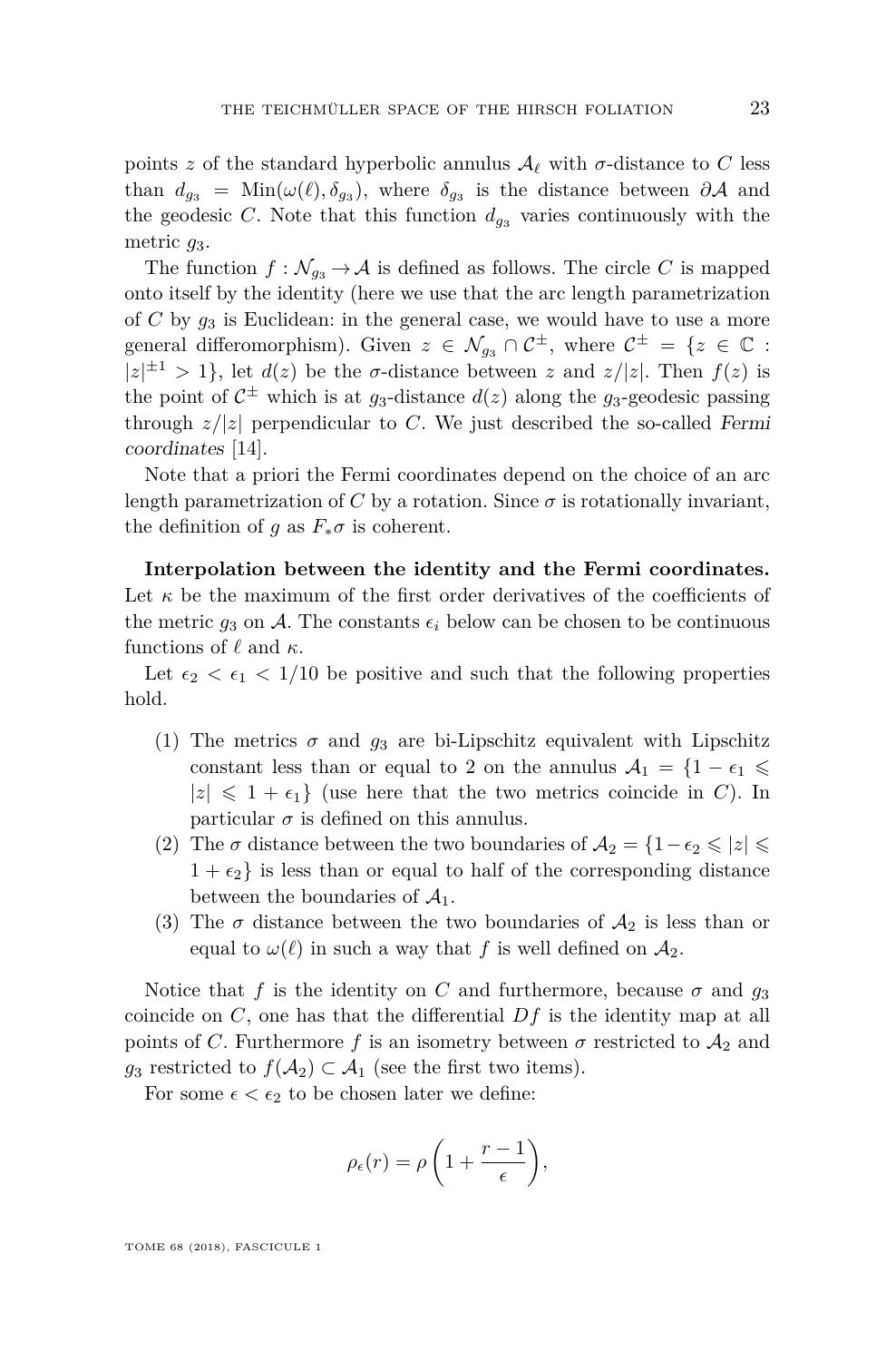where  $\rho$  is the bump function of Paragraph [1.4.3.](#page-17-0) Note that  $z \mapsto \rho_{\epsilon}(|z|)$ is 1 in a neighborhood of the unit circle and is 0 outside  $A^{\epsilon} = \{z \in \mathbb{C} :$  $1-0.09 \epsilon < |z| < 1+0.09 \epsilon$ . We will assume that  $\epsilon$  is small enough in such a way that the  $\epsilon$ -neighborhood of  $\mathcal{A}^{\epsilon}$  is included in  $\mathcal{A}$ .

Define for  $s \in [0,1]$  the following map  $A \to \mathbb{C}$ .

$$
\Omega_s(z) = z + s\rho_\epsilon(|z|)(f(z) - z).
$$

Outside of  $\mathcal{A}_2$  the function f might be undefined, but  $\rho_{\epsilon}(|z|) = 0$ , so it is understood that  $\Omega_s(z) = z$  at these points for all  $s \in [0,1]$ .

The 1-jets of *f* and of the identity coincide on *C*, thus  $|f(z) - z|$  is controlled by some quantity of order  $\epsilon^2$  on  $\mathcal{A}^{\epsilon}$  (the precise constants depending on  $\kappa$ ). In particular, when  $\epsilon$  is small enough, the segment  $[z, f(z)]$ is included in the  $\epsilon$ -neighborhood of  $A^{\epsilon}$  and  $\Omega_s$  defines a map  $A \to A$ .

**Properties of the interpolation.** Using again that  $g_3$  is confomal at *C*, we can show that each step of the interpolation yields a diffeomorphism between  $A$  and its image.

LEMMA 1.24. — For every  $s \in [0,1], \Omega_s : \mathcal{A} \to \mathbb{C}$  is a diffeomorphism onto its image.

Proof. — Let  $\kappa_2$  be an upper bound for the derivative of  $\rho$  and notice that the differential of  $z \mapsto \rho_{\epsilon}(|z|)$  is bounded by  $\kappa_2/\epsilon$ . Using again that  $|f(z)-z|$ is of the order of  $\epsilon^2$  on  $\mathcal{A}^{\epsilon}$ , we see that we may choose  $\epsilon$  (continuously depending on  $\ell, \kappa$  and  $\kappa_2$ ) so that for all  $z \in \mathcal{A}$ :

 $|D\Omega_s(z) - \text{Id}| \leq \kappa_2 |f(z) - z| + \rho_\epsilon(z)|Df(z) - \text{Id}| \leq 1/2.$ 

For this value of  $\epsilon$  one obtains that  $D\Omega_s$  is everywhere invertible for all *s*. Since  $\Omega_s$  is the identity in *C*, it must have degree 1 and therefore is a diffeomorphism for all *s*.

LEMMA 1.25. — The pullback metric  $g_4 = \Omega_1^* g_3$  is standard around *C*.

Proof. — The claim amounts to the fact that  $\Omega_1$  coincides with f on a neighborhood of *C*.

Remark 1.26. — The isotopy  $\Omega_s$  depends smoothly on the metric  $q_3$ through the constants  $\ell$  and  $\kappa$ .

Remark 1.27. — Even if  $g_3$  is standard on a neighborhood of C it may be the case that  $\Omega_s$  is not the identity map for all *s* (and even  $\Omega_1$  may not be the identity). However, in this case,  $\Omega_s$  will be the identity on a neighborhood of *C* for all  $s \in [0, 1]$ .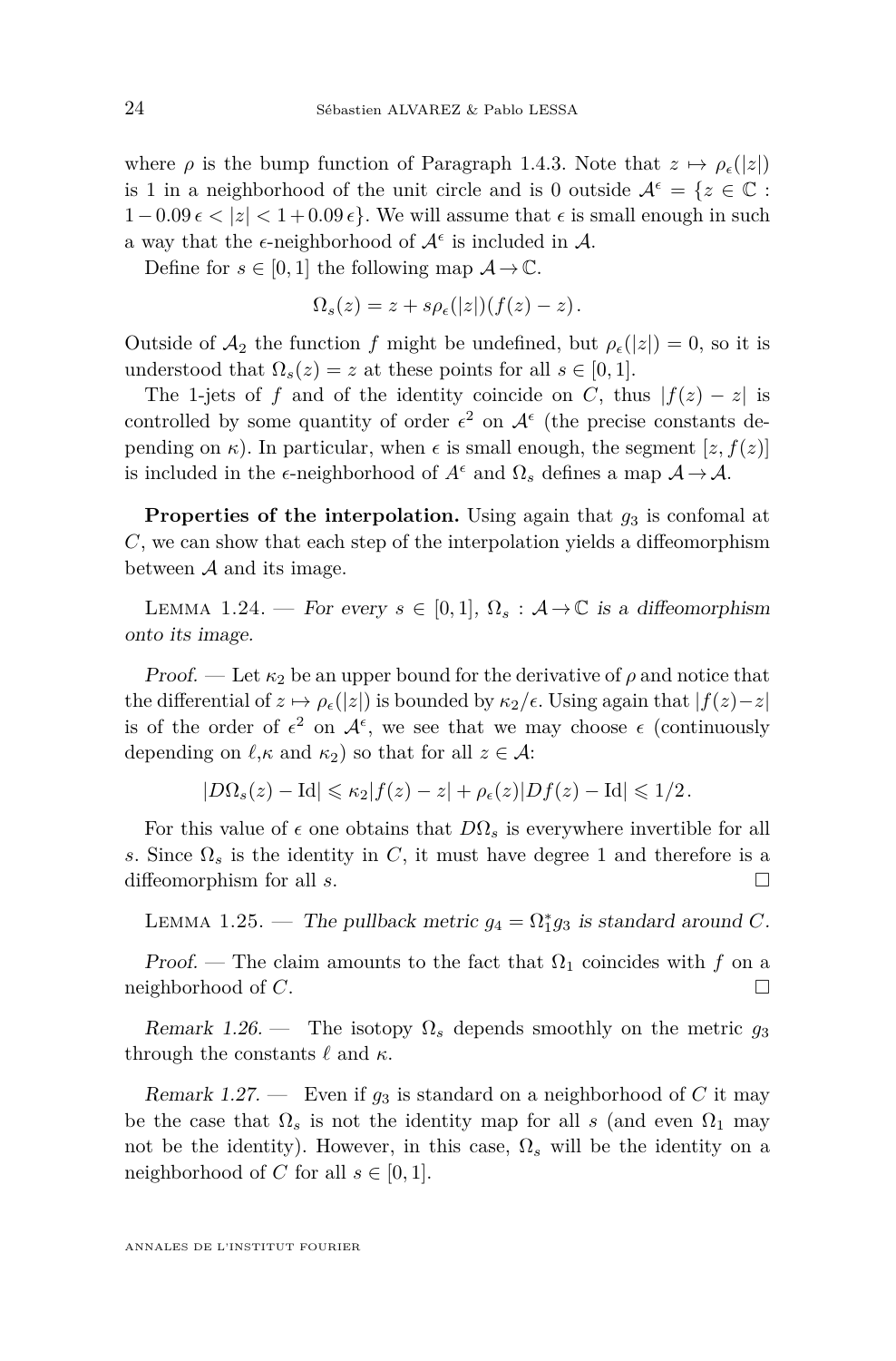LEMMA 1.28. — If we set for  $s \in [0,1]$ ,  $A_4(s,g_3) = (\Omega_s)^* g_3$ , then we have that  $R_*A_4(s, g_3) = A_4(s, R_*g_3)$  for every  $s \in [0, 1]$ .

*Proof.* — Let  $f'$ , and  $\Omega'$ <sub>s</sub> be the objects associated to  $R_* g_3$ . The definition of Fermi coordinates implies that  $R$  conjugates  $f$  and  $f'$ , hence it conjugates the homotopies  $\Omega_s$  and  $\Omega'_s$ . Finally, the equality  $R_*A_4(s, g_3) = A_4(s, R_*g_3)$ has to hold.  $\square$ 

## <span id="page-25-0"></span>**2. Hyperbolic metrics on planar pairs of pants**

#### **2.1. Hyperbolic metrics and conformal structures**

**Planar pairs of pants.** A planar pair of pants is an ordered triple of open Euclidean disks  $(D_{out}, D_{left}, D_{right})$  such that the closures of  $D_{left}$ and  $D_{right}$  are disjoint and are both contained in the interior of  $D_{out}$ . We sometimes identify a planar pair of pants with the subset of the plane defined by  $\overline{D_{out}} \setminus (D_{left} \cup D_{right})$  where the overline denotes closure (however it is important for us to keep track of which of the interior disks is the "left" one and which is the "right").

<span id="page-25-1"></span>LEMMA 2.1. — Let *P* and *Q* be planar pairs of pants and  $f: P \rightarrow Q$  be a conformal mapping between them. Then *f* is the restriction of a Möbius transformation.

Proof. — Let *G<sup>P</sup>* be the group generated by inversions with respect to the boundary components of *P* and *G<sup>Q</sup>* the corresponding group for the pair of pants *Q*. If we let *K<sup>P</sup>* and *K<sup>Q</sup>* be the limit sets of *G<sup>P</sup>* and *G<sup>Q</sup>* respectively there is a unique extension *f* to a map  $F : \widehat{\mathbb{C}} \setminus K_{P} \to \widehat{\mathbb{C}} \setminus K_{Q}$ satisfying  $F \circ I = I' \circ F$  for each inversion *I* with respect to a boundary component of  $P$ , where  $I'$  is the inversion with respect to the image under *f* of this component.

Because  $F$  conjugates the actions of  $G_P$  and  $G_Q$  it extends continuously in a unique way to  $K_P$  yielding a homeomorphism of the Riemann sphere which is conformal outside of *K<sup>P</sup>* .

However, since *K<sup>P</sup>* has zero one dimensional Hausdorff measure one obtains that *F* extends conformally to the entire Riemann sphere by Painlevé's theorem (e.g. see [\[20,](#page-50-17) Theorem 2.7]). Therefore  $f : P \to Q$  is the restriction of a Möbius transformation.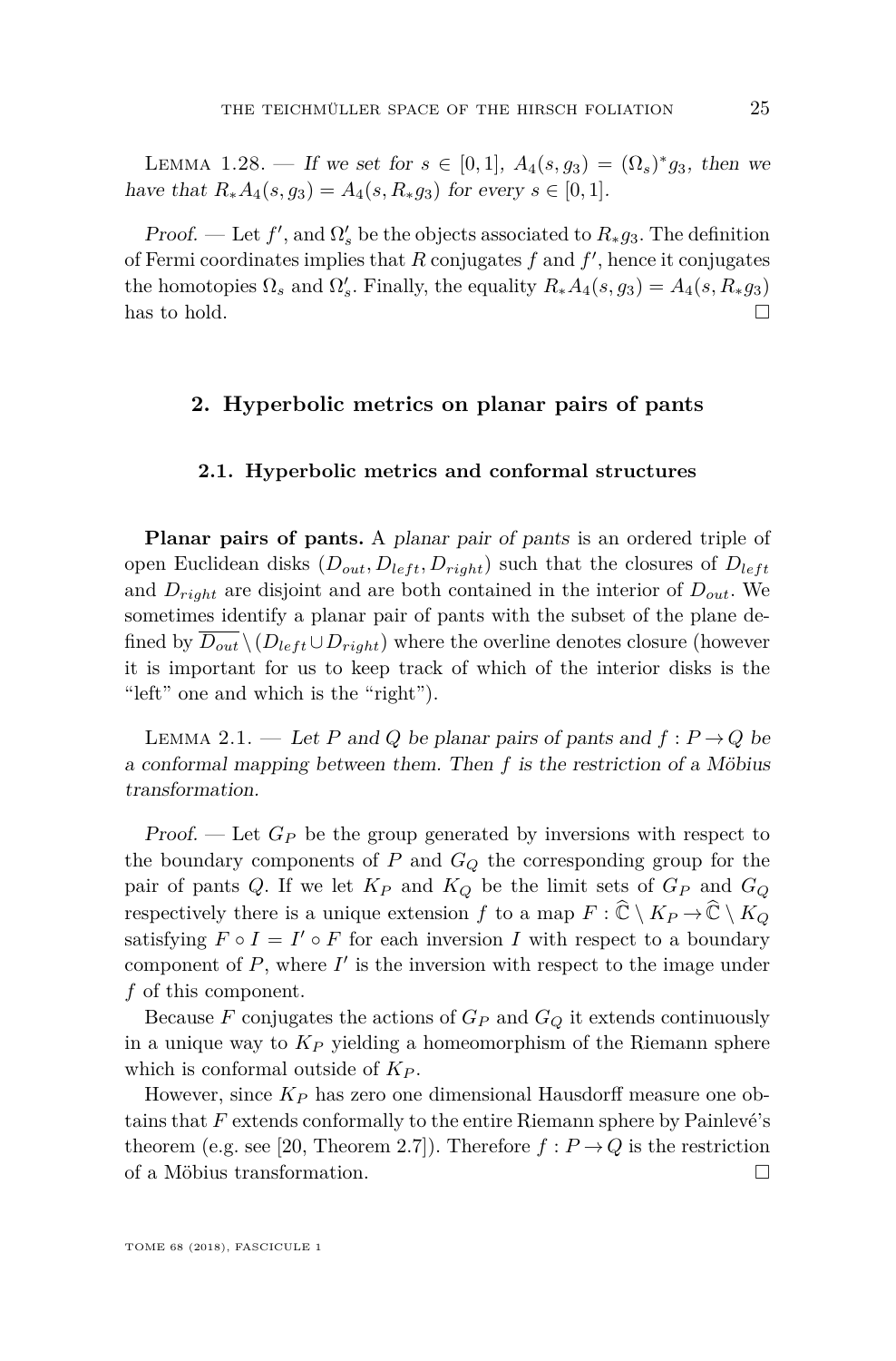**Beltrami coefficients.** Let  $H(P)$  be the space of smooth hyperbolic Riemannian metrics on *P* with the property that all three boundary circles are geodesics. The space is endowed with the topology of smooth convergence. Using complex notation (i.e. writing  $dz = 1/2(dx + i dy)$  and  $d\bar{z} = 1/2(dx - i dy)$ : see [\[1\]](#page-49-4)), each such Riemannian metric *g* can be written in the form:

$$
ds^2 = \lambda |dz + \mu d\overline{z}|^2
$$

for a unique pair  $\lambda$  and  $\mu$  of smooth functions from  $P$  to  $\mathbb C$  satisfying  $\lambda \in \mathbb R_+^*$ and  $|\mu|$  < 1 at all points. The functions  $\lambda$  and  $\mu$  are smooth functions on the coefficients of *g*.

The smooth function  $\mu$  is called the Beltrami coefficient of the metric *g*. We denote the space of smooth Beltrami coefficients (i.e. smooth complex valued functions with modulus strictly less than 1) endowed with the topology of smooth convergence by  $B(P)$ . Each Beltrami coefficient can be interpreted as a conformal structure on *P* via the formula  $ds^2 = |dz + \mu d\overline{z}|^2$ .

Notice that while  $B(P)$  is convex it is not self-evident that  $H(P)$  is even arc-connected (how does one interpolate between two hyperbolic metrics with geodesic boundary while preserving these properties?). The following theorem allows one to construct continuous paths of hyperbolic metrics with geodesic boundary components on  $P$  by going through  $B(P)$ .

<span id="page-26-0"></span>THEOREM 2.2 (Equivalence of conformal structures and hyperbolic metrics). — The map  $q \mapsto \mu$  associating to each hyperbolic metric in  $H(P)$ its Beltrami coefficient in  $B(P)$  is a homeomorphism.

Proof. — The result amounts to establishing that there is a unique hyperbolic metric with geodesic boundary in the conformal equivalence class determined by each Beltrami coefficient.

For compact surfaces without boundary the equivalence between Beltrami coefficients and conformal equivalence classes of Riemannian metrics is established for example in [\[31,](#page-51-11) Theorem 1.8]. The uniformization theorem implies that each conformal class of Riemannian metrics contains exactly one hyperbolic metric (see for example [\[10\]](#page-50-18)).

For the pair of pants *P* one way to proceed is to adapt Berger's PDE argument (adding a Neumann boundary condition) to establish that there is exactly one hyperbolic metric with geodesic boundary in each conformal equivalence class.

Another approach is to extend the Beltrami coefficient smoothly to the plane and solve the Beltrami equation (see [\[1\]](#page-49-4)). This maps the given conformal structure on *P* to the Euclidean structure on some domain in C with smooth boundary. Applying Koebe's theorem this domain can be mapped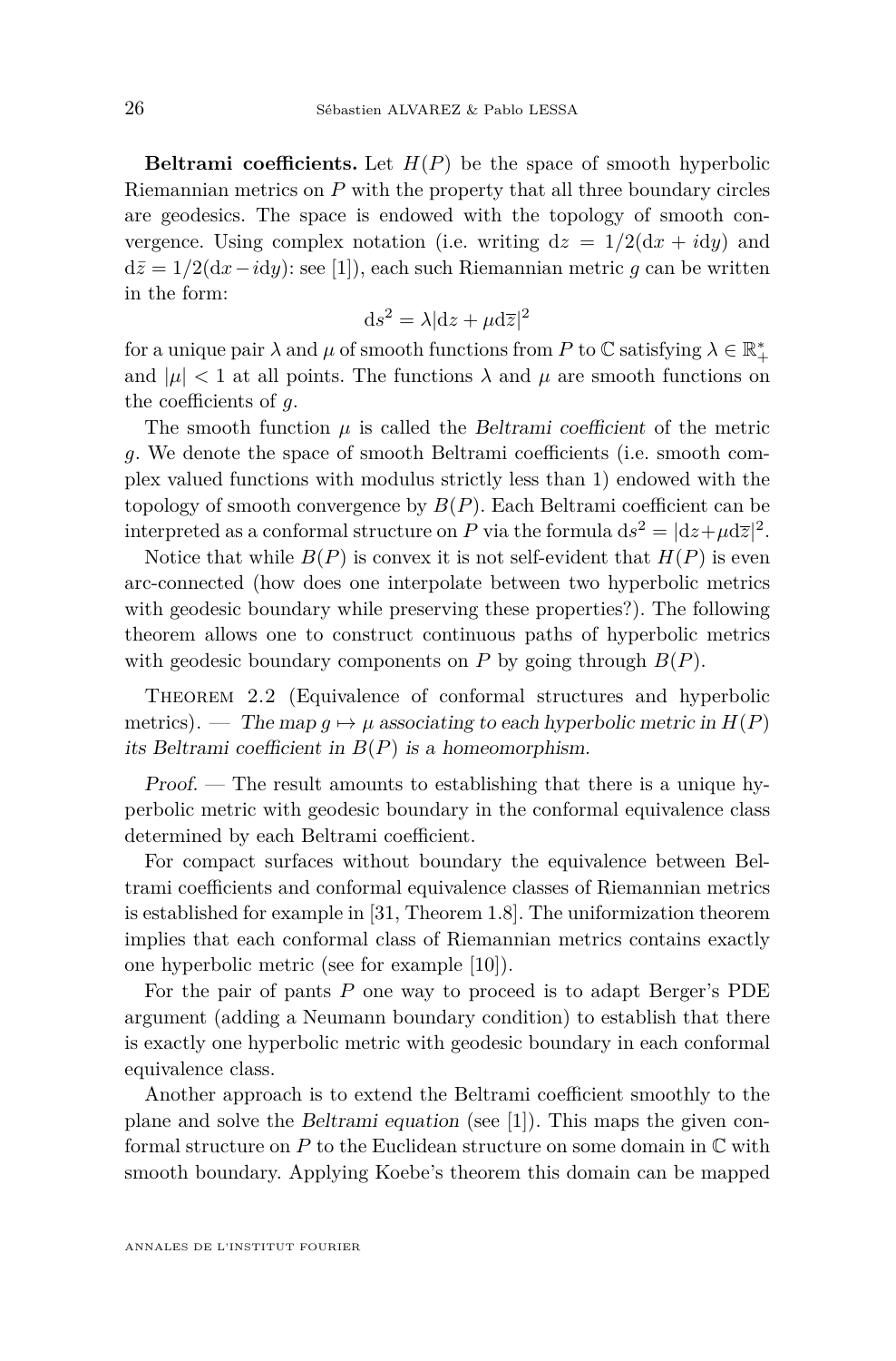conformally to a domain whose boundary curves are circles. At this point one can "double" the surface by using inversions with respect to the three boundary circles. After this is done the result is reduced to the case of a compact surface without boundary (the only warning being that if the given conformal structure possesses a conformal symmetry then that symmetry is an isometry for the hyperbolic metric given by the uniformization theorem).  $\Box$ 

A conformal metric on a planar pair of pants *P* is a smooth Riemannian metric with Beltrami coefficient equal to 0 (i.e. the metric is conformal to the Euclidean metric on C). We will need the following corollary of the theorem above:

<span id="page-27-0"></span>Corollary 2.3. — Every planar pair of pants *P* admits a unique conformal hyperbolic metric *g<sup>P</sup>* with geodesic boundary.

#### **2.2. Diffeomorphisms between hyperbolic metrics**

**The Teichmüller space.** From now on we let *P* be the particular planar pair of pants with  $D_{out} = \{ |z| < 1 \}, D_{left} = \{ |z + 1/2| < 1/4 \}$  and  $D_{right} =$  $\{|z-1/2| < 1/4\}$ . We call the boundaries of the three disks, the outer, left and right boundaries respectively.

The space  $\text{Diff}_{Id}(P)$  of smooth self-diffeomorphisms of P which are smoothly isotopic to the identity (endowed with the topology of smooth convergence) acts continuously on both  $B(P)$  and  $H(P)$  by pushforward and, in fact, coincides with the space of diffeomorphisms which leave each boundary component invariant. See [\[1\]](#page-49-4) for the definition of the action of diffeomorphisms on Beltrami coefficients. The actions on  $B(P)$  and  $H(P)$ are conjugate by the homeomorphism of Theorem [2.2.](#page-26-0)

We say that two metrics in  $H(P)$  are equivalent if one is a pushforward of the other via a diffeomorphism in  $\text{Diff}_{\text{Id}}(P)$ . The space of equivalence classes  $H(P)/\text{Diff}_{\text{Id}}(P)$  is by definition the Teichmüller space  $T(P)$  of the pair of pants *P*.

**Product structure.** Given a metric  $g \in H(P)$  let  $L(g) = (\ell_{out}(g))$ ,  $\ell_{left}(g)$ ,  $\ell_{right}(g)$ ) be the triple of lengths (with respect to *g*) of the outer, left, and right boundaries respectively. Notice that pushing forward *g* via a boundary preserving diffeomorphism *f* does not change the value of *L* (i.e.  $L(f_*g) = L(g)$  and hence *L* is a well defined function on  $T(P)$ . In fact *L* is a homeomorphism between  $T(P)$  and  $(\mathbb{R}^*_+)^3$  and furthermore we have the following theorem (see [\[22,](#page-50-1) Section 4, Corollaries 1 and 2]):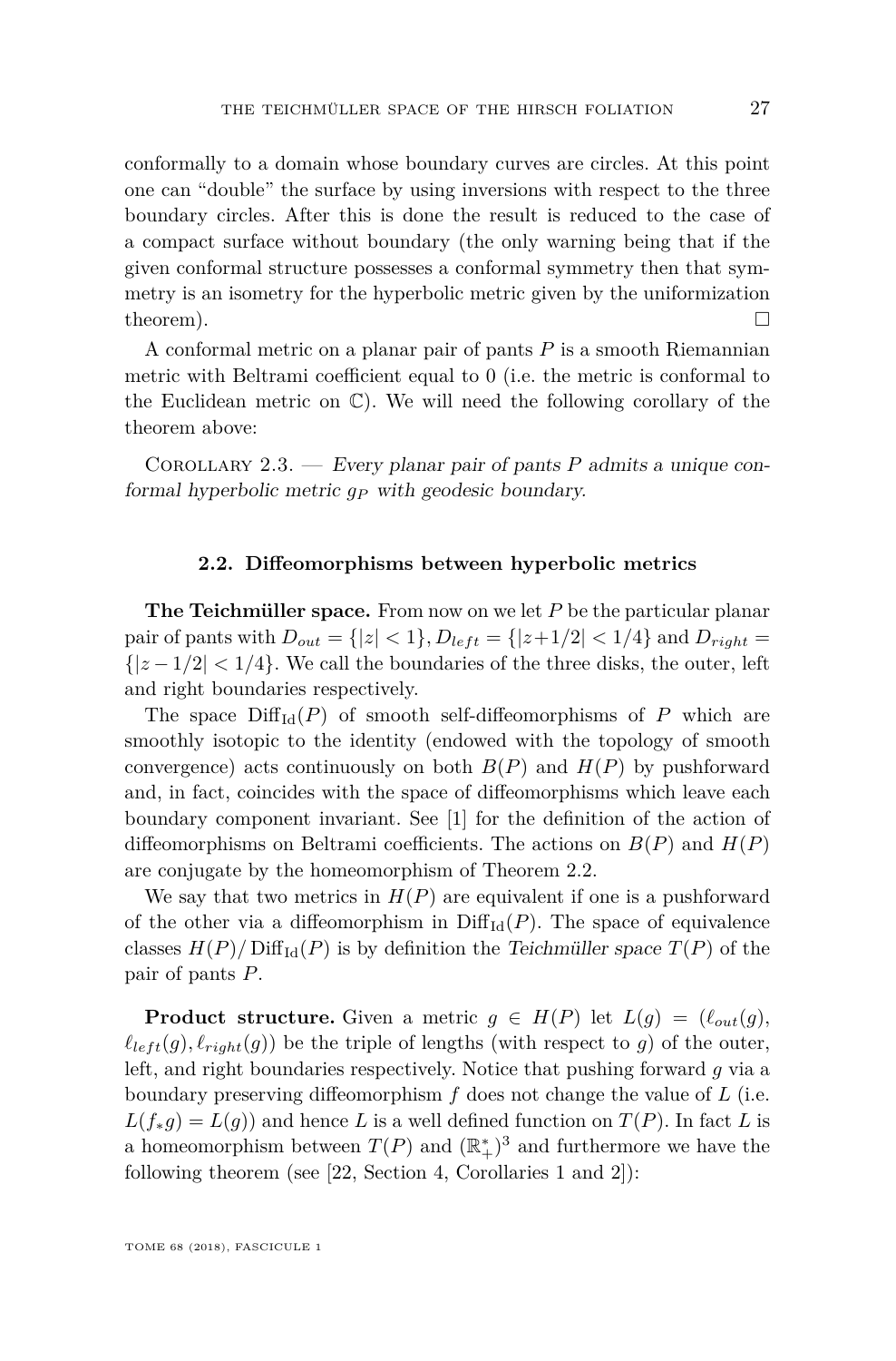<span id="page-28-1"></span>THEOREM 2.4 (Product structure of the space of hyperbolic metrics). There exists a homeomorphism  $\varphi : H(P) \to (\mathbb{R}_+^*)^3 \times \text{Diff}_{\text{Id}}(P)$  satisfying the following two properties:

- (1) For all  $g \in H(P)$  and  $f \in \text{Diff}_{\text{Id}}(P)$  one has  $\varphi(f_*g) = (L(g), f \circ h)$ where  $\varphi(g) = (L(g), h)$ .
- (2) The following diagram commutes:

$$
H(P) \xrightarrow{\varphi} (\mathbb{R}_{+}^{*})^{3} \times \text{Diff}_{\text{Id}}(P)
$$

$$
\downarrow_{\pi} \qquad \qquad \downarrow_{\pi_{1}}
$$

$$
T(P) \xrightarrow{L} (\mathbb{R}_{+}^{*})^{3}
$$

The proof of the theorem relies on a continuity theorem for the solution of the Beltrami equation with respect to the coefficient, which itself is based on the Ahlfors–Bers theorem [\[2\]](#page-49-3). We will need the following consequence of the above theorem:

Corollary 2.5 (Canonical diffeomorphisms between equivalent metrics). — If  $g, g' \in H(P)$  are equivalent then there exists a unique diffeomorphism  $f_{(g,g')} \in \text{Diff}_{\text{Id}}(P)$  such that  $f_{(g,g')}_*g = g'$ . Furthermore the function  $(g, g') \mapsto f_{(g, g')}$  is continuous.

We will use the diffeomorphisms above to construct isotopies from paths between equivalent metrics in the following way.

<span id="page-28-3"></span>COROLLARY 2.6 (Paths of equivalent metrics yield isotopies). — If  $t \mapsto$ *g*<sub>t</sub> is a continuous path of equivalent metrics then  $t \mapsto f_{(q_0, q_t)} = f_t$  is the unique isotopy of the identity with  $f_{t*}g_0 = g_t$  for all  $t$ .

#### **2.3. Boundary admissible hyperbolic metrics**

We say that a metric  $g \in H(P)$  on the pair of pants P is boundary admissible (or just admissible) if it is standard around each boundary of *P*.

Using the Massage procedure described in Section [1.4](#page-15-0) near the boundary of *P*, it is possible to deform any hyperbolic metric in *P* with geodesic boundary to an admissible one.

<span id="page-28-0"></span>THEOREM 2.7. — There exists a continuous function  $F : [0,1] \times H(P) \rightarrow$ *H*(*P*) such that

- (1) For all  $g \in H(P)$  one has that  $F(0,g) = g$ ,  $F(1,g) \in A(P)$ , and  $F(t, q)$  is equivalent to *g* for all  $t \in [0, 1]$ .
- <span id="page-28-2"></span>(2) If  $g \in A(P)$  then  $F(t, g) \in A(P)$  for all  $t \in [0, 1]$ .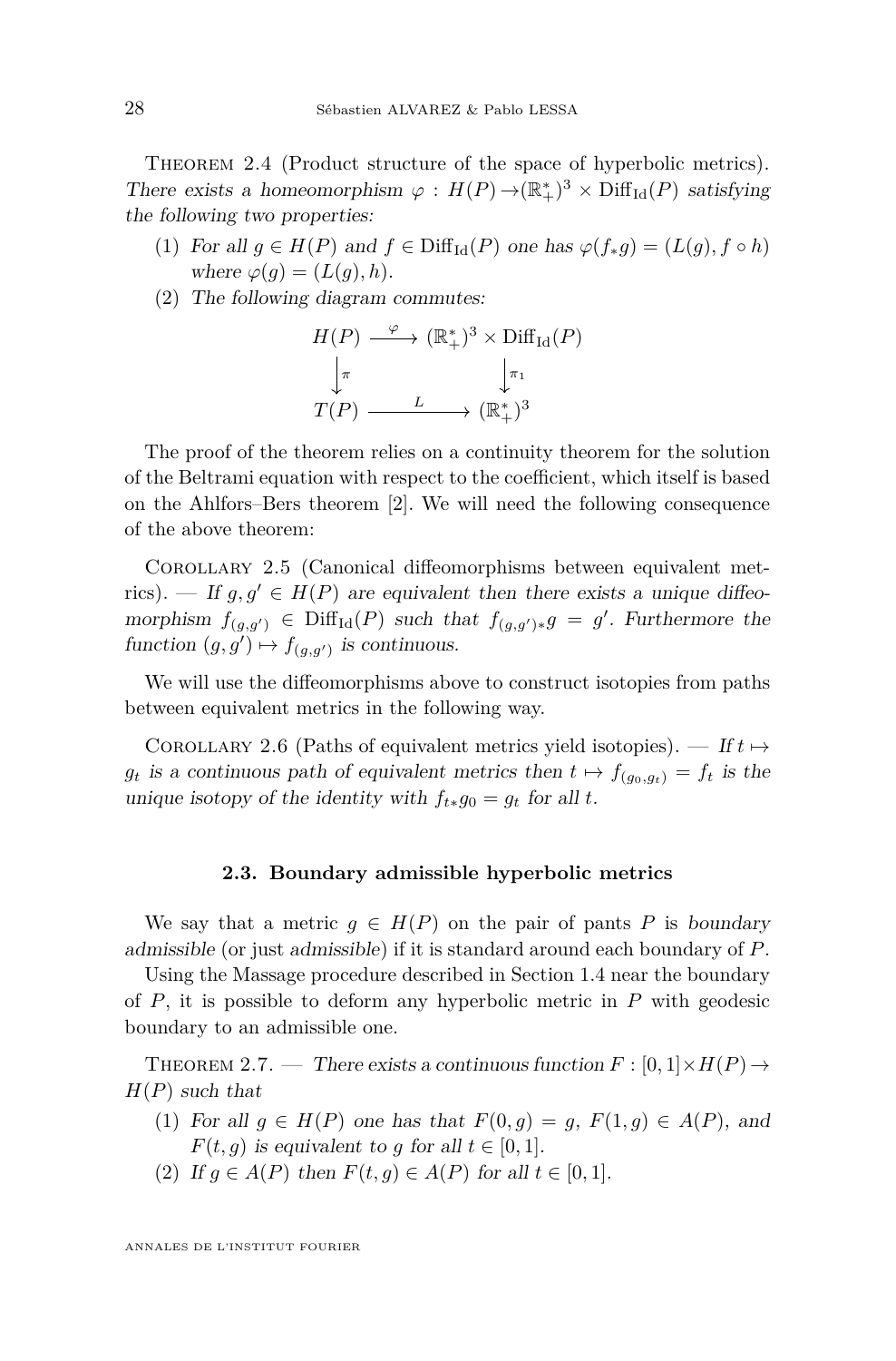(3) It is symmetric: for all  $g \in H(P)$ , we have  $R_*F(t,g) = F(t, R_*g)$ .

Proof. — This theorem follows directly from the Massage Lemma (see Theorem [1.10\)](#page-16-3). Indeed, recall that we set  $A = \{z \in \mathbb{C} : 0.9 < |z| < 1.1\}$ . The constants have been chosen in such a way that  $A$  and its images by the affine maps  $h_+ : z \mapsto z/4 \pm 1/2$  (which transform the outer boundary of *P* in the other boundary components) of  $A$  form three disjoint neighborhoods of the boundary components of *P*.

Now since the isotopy constructed in Theorem [1.10](#page-16-3) preserves the unit circle, it also preserves the two semi-annuli  $A^+ = \{z \in A : |z| \geq 1\}$ and  $A^- = \{z \in A : |z| \leq 1\}$ . Hence, we can perform the isotopy in the semi-annuli around the boundary components, in order to get the desired function *F*.

It remains to check that the procedure we described is symmetric. The metric q yields one hyperbolic metric in  $\mathcal{A}^-$ , and two on  $\mathcal{A}^+$  that we denote by  $g_{out}$ ,  $g_{left}$  and  $g_{right}$  (the last two correspond respectively to the pullback by  $h$ <sup>−</sup> and  $h$ <sup>+</sup> of *g* near the left, right leg).

Note that  $R \circ h = h_+ \circ R$ : it comes that the corresponding objects for  $R_*g$  are  $R_*g_{out}$ ,  $R_*g_{right}$  and  $R_*g_{left}$ .

Using the symmetry of the maps  $A(s, \cdot)$  (see Theorem [1.10\)](#page-16-3), we get the symmetry of the procedure.

#### **2.4. Admissible and symmetric sections of Teichmüller space**

**Global sections of Teichmüller space.** By a continuous global section of  $T(P)$  we mean a continuous mapping from  $(\mathbb{R}^*_+)^3$  to  $H(P)$  associating to each triple one of its preimages with respect to  $L \circ \pi$  (where  $\pi$  is the quotient projection from  $H(P)$  to  $T(P)$ ). The existence of continuous global sections follows immediately from Theorem [2.4.](#page-28-1)

COROLLARY 2.8 (Continuous global sections). — There exists a continuous global section of  $T(P)$ .

**Symmetric sections.** We will need to improve the above result. Let  $R : P \to P$  be the rotation of angle  $\pi$  (i.e.  $R(z) = -z$ ), we say that a section  $\ell = (\ell_{out}, \ell_{left}, \ell_{right}) \mapsto g_{\ell}$  is symmetric if  $g_{\ell} = R_* g_{\sigma(\ell)}$  for all  $\ell$ , where we define  $\sigma(\ell_{out}, \ell_{left}, \ell_{right}) = (\ell_{out}, \ell_{right}, \ell_{left})$  for all  $\ell \in (\mathbb{R}_+^*)^3$ .

In particular for a symmetric section  $\ell \mapsto g_{\ell}$  each metric of the form  $g_{(\ell_{out},t,t)}$  must have *R* as a self-isometry.

THEOREM 2.9 (Continuous symmetric global section). — There exists a continuous symmetric global section of  $T(P)$ .

TOME 68 (2018), FASCICULE 1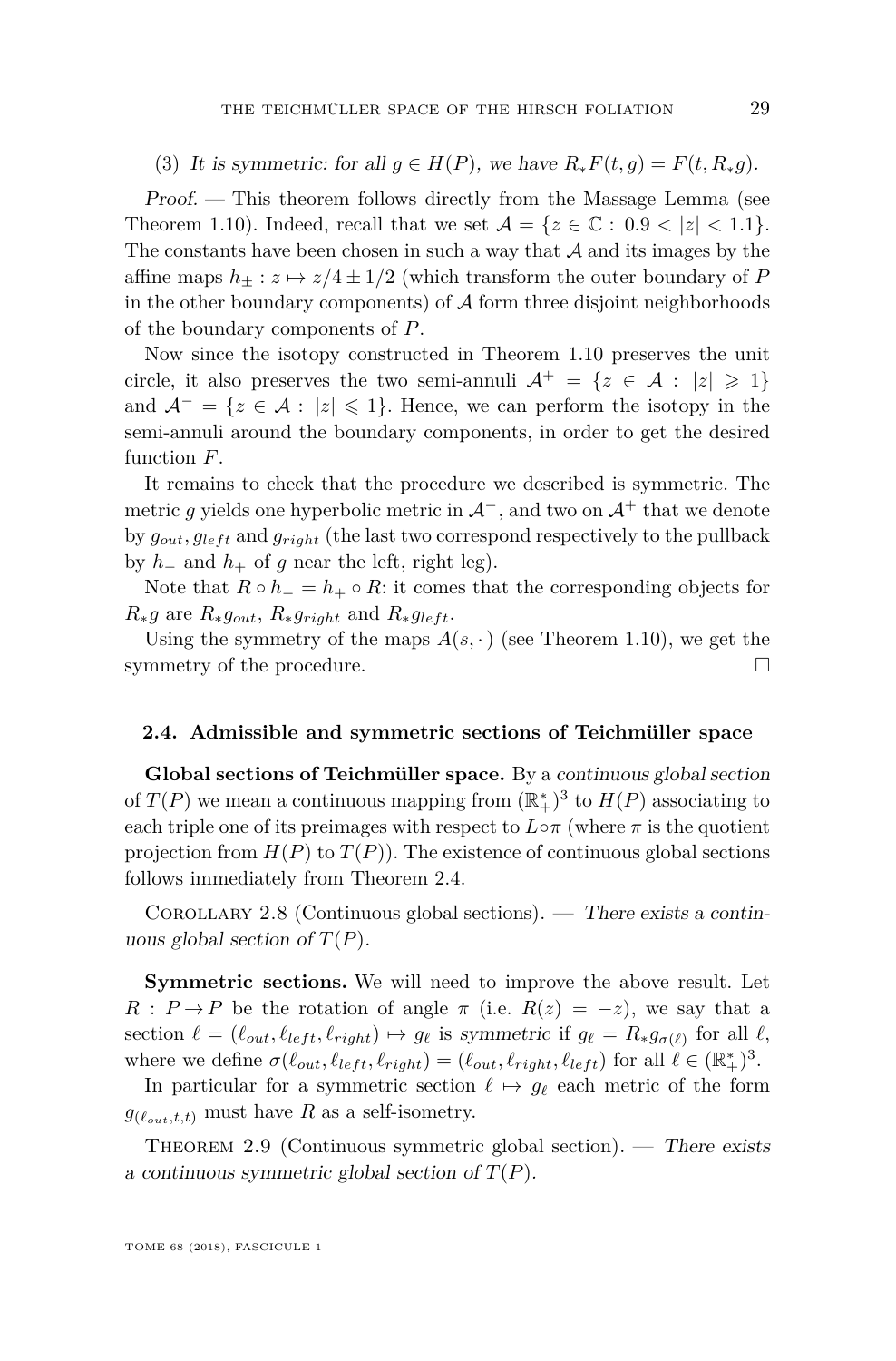Proof. — Let  $H(P)^R$  be the subset of  $H(P)$  consisting of metrics for which *R* is an isometry,  $T(P)^R$  be the subset of  $T(P)$  consisting of metrics which have an isometry isotopic to  $R$ , and  $\text{Diff}_{\text{Id}}(P)^R$  be the subset of  $\text{Diff}_{\text{Id}}(P)$  consisting of diffeomorphisms which commute with *R*. By [\[22,](#page-50-1) Theorems 5B, 5C, and 5D] when endowed with the projection  $\pi$  :  $H(P)^R \to T(P)^R$  the space  $H(P)^R$  is a principal  $\text{Diff}_{\text{Id}}(P)^R$  fiber bundle.

Any principal bundle over a contractible base is trivial. Hence, it suffices to show that  $T(P)^R$  is homeomorphic via *L* to  $S = \{(\ell_{out}, \ell_{left}, \ell_{right}) \subset$  $(\mathbb{R}^*_+)^3 : \ell_{left} = \ell_{right}$  to conclude that  $L \circ \pi : H(P)^R \mapsto S$  admits a global continuous section.

Clearly the image of  $T(P)^R$  under *L* is included in the subspace *S*. To see that in fact  $L(T(P)^R) = S$  one must construct for each triple  $\ell = (\ell_{out}, t, t)$ a hyperbolic metric *q* on *P* with  $L(\pi(q)) = \ell$  and such that *R* is an isometry for *g*. We postpone this until Lemma [2.10.](#page-30-0)

Given a global section  $(\ell_{out}, t, t) \mapsto g_{(\ell_{out}, t, t)}$  of  $T(P)^R$  one can use the homeomorphism of Theorem [2.4](#page-28-1) to identify it with a continuous function from *S* to  $Diff<sub>Id</sub>(P)$ . Any such function can be extended continuously to the half space  $\{\ell_{left} \geq \ell_{right}\} \subset (\mathbb{R}_{+}^{*})^3$  by composing it with a retraction (e.g. the orthogonal projection) from the half space to *S*. After this, one may extend it continuously to all of  $(\mathbb{R}^*_+)^3$  by symmetry (i.e. defining  $g_{(\ell_{out}, \ell_{left}, \ell_{right})} = R^* g_{(\ell_{out}, \ell_{right}, \ell_{left})}$  thus obtaining a continuous symmetric global section.

**Construction of symmetric metrics.** We now show how to construct symmetric metrics on *P* for each Teichmüller class which might admit one.

<span id="page-30-0"></span>LEMMA 2.10. — For each  $\ell = (\ell_{out}, t, t) \in (\mathbb{R}^*_+)^3$  there exist a metric  $g \in H(P)$  with  $L(\pi(g)) = \ell$  and such that *R* is an isometry for *g*.

Proof. — Let  $q \in H(P)$  be any preimage of  $\ell$  and let  $\mu$  be its Beltrami coefficient. By solving the Beltrami equation  $\partial_{\bar{z}} f = \mu \partial_z f$  for any smooth extension of  $\mu$  to the entire plane one can map  $P$  endowed with the conformal structure given by *µ* conformally onto a planar domain Ω bounded by smooth curves with the conformal structure coming from C. Koebe's theorem implies that  $\Omega$  can be mapped conformally onto a planar pair of pants *Q*.

Hence we have obtained a diffeomorphism  $f : P \to Q$  which is an isometry between (*P, g*) and a planar pair of pants *Q*. Since, by Corollary [2.3,](#page-27-0) *Q* admits a unique conformal hyperbolic metric with geodesic boundary *g<sup>Q</sup>* it must be the case that  $f_*g = g_Q$ . Composing with a Möbius transformation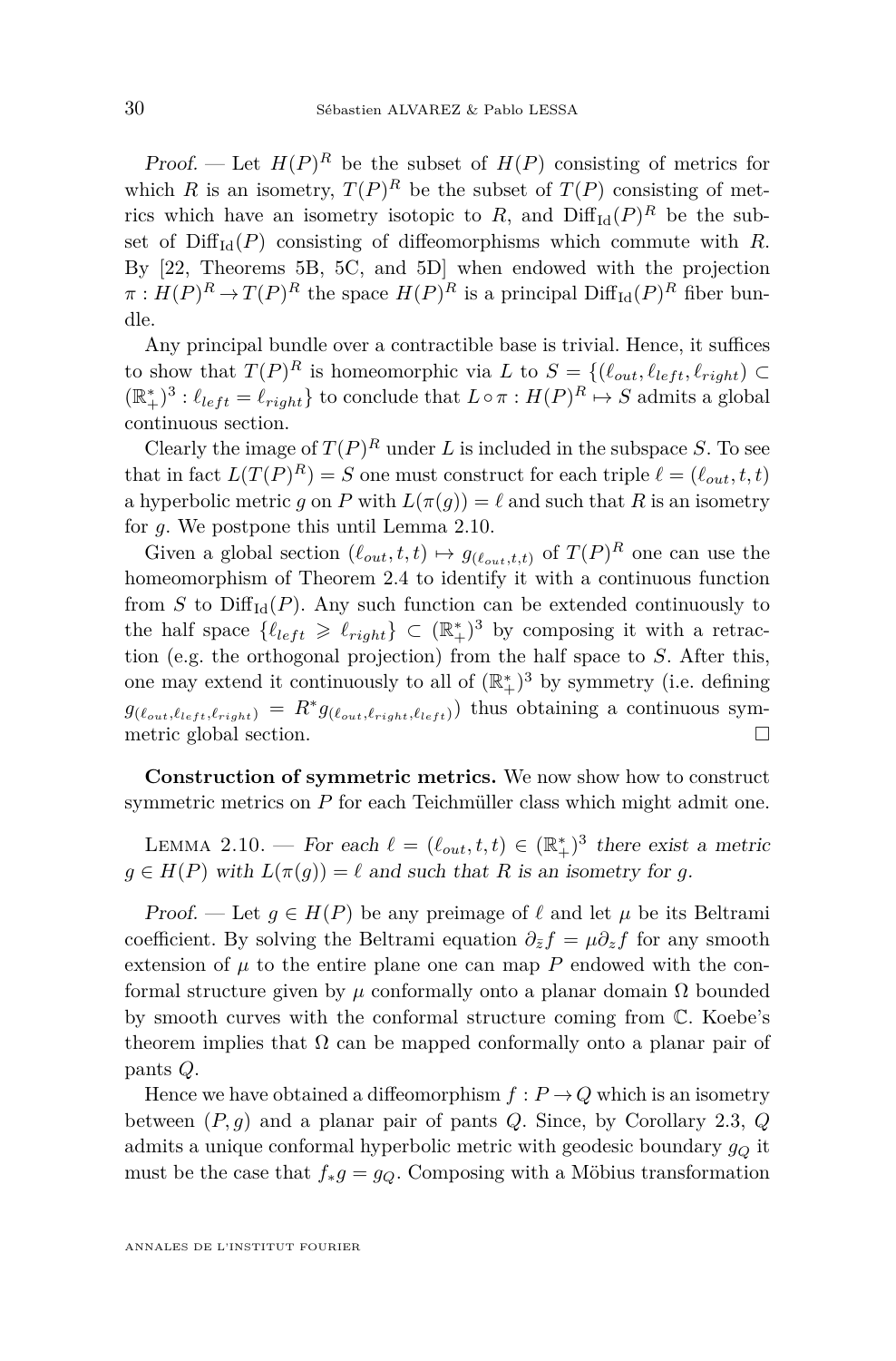we can assume that *Q* is defined by  $D_{out} = \{ |z| < 1 \}$ ,  $D_{left} = \{ |z + x| < r_1 \}$ and  $D_{right} = \{ |z - x| < r_2 \}$  for some  $x \in (0, 1)$  and  $r_1, r_2 < 1$ .

We claim that  $r_1 = r_2$ . Notice that the metric *g* on *P* is equivalent to its pushforward  $R_*q$  under the rotation of angle  $\pi$ . Hence  $(P, q)$  admits a self isometry which exchanges the left and right boundaries. This in turn, implies that there is a conformal self-mapping of *Q* which exchanges the left and right boundaries. But by Lemma [2.1](#page-25-1) this self-mapping must be a Möbius transformation of the unit disk and the only way this is possible is if  $r_1 = r_2$  and the conformal self mapping is  $R(z) = -z$ .

It is possible to construct a boundary preserving diffeomorphism *f* :  $Q \rightarrow P$  which commutes with *R*. To see this notice that it is clearly possible to define an isotopy on the boundary circle of *Q* centered at *x* with radius *r* deforming it to the boundary circle of *P* centered at 1*/*2 with radius 1*/*4. We assume such an isotopy has been chosen so that the image of the initial circle never leaves the region  $\{(u, v) \in \mathbb{R}^2 : u \ge \min(x - r, 1/4)/2, |u + iv| \le$  $(\max(x + r, 3/4) + 1)/2$ . Using the isotopy extension theorem one can extend this to an isotopy of the right half plane which is the identity outside of the previously defined region. This istopy can then be extended to the left half plane in such a way that the resulting isometry commutes with *R*. The endpoint of the isotopy is the required diffeomorphism.

Given any such diffeomorphism the pushforward metric  $f_*g_Q$  is isometric to *g* via a boundary preserving (and hence isotopic to the identity) diffeomorphism and is *R*-invariant.

**Admissible and symmetric sections.** A section of  $T(P)$  is said to be admissible if it only takes values in the set *A*(*P*) of admissible metrics. Using the procedure described in Theorem [2.7,](#page-28-0) the following result follows:

<span id="page-31-0"></span>THEOREM  $2.11.$  — There exists a continuous admissible and symmetric global section of  $T(P)$ .

#### **2.5. Homotopy to an admissible and symmetric section**

Our final task in this section is to establish the existence of a special section of Teichmüller space, which is not only admissible and symmetric, but comes with a procedure for deforming any given metric on *P* to an equivalent metric in the section. The deformation procedure respects symmetry under *R* and is continuous with respect to the initial metric.

This special section of  $T(P)$  will be useful both for the construction of a large family of "model hyperbolic metrics" on the Hirsch foliation (which we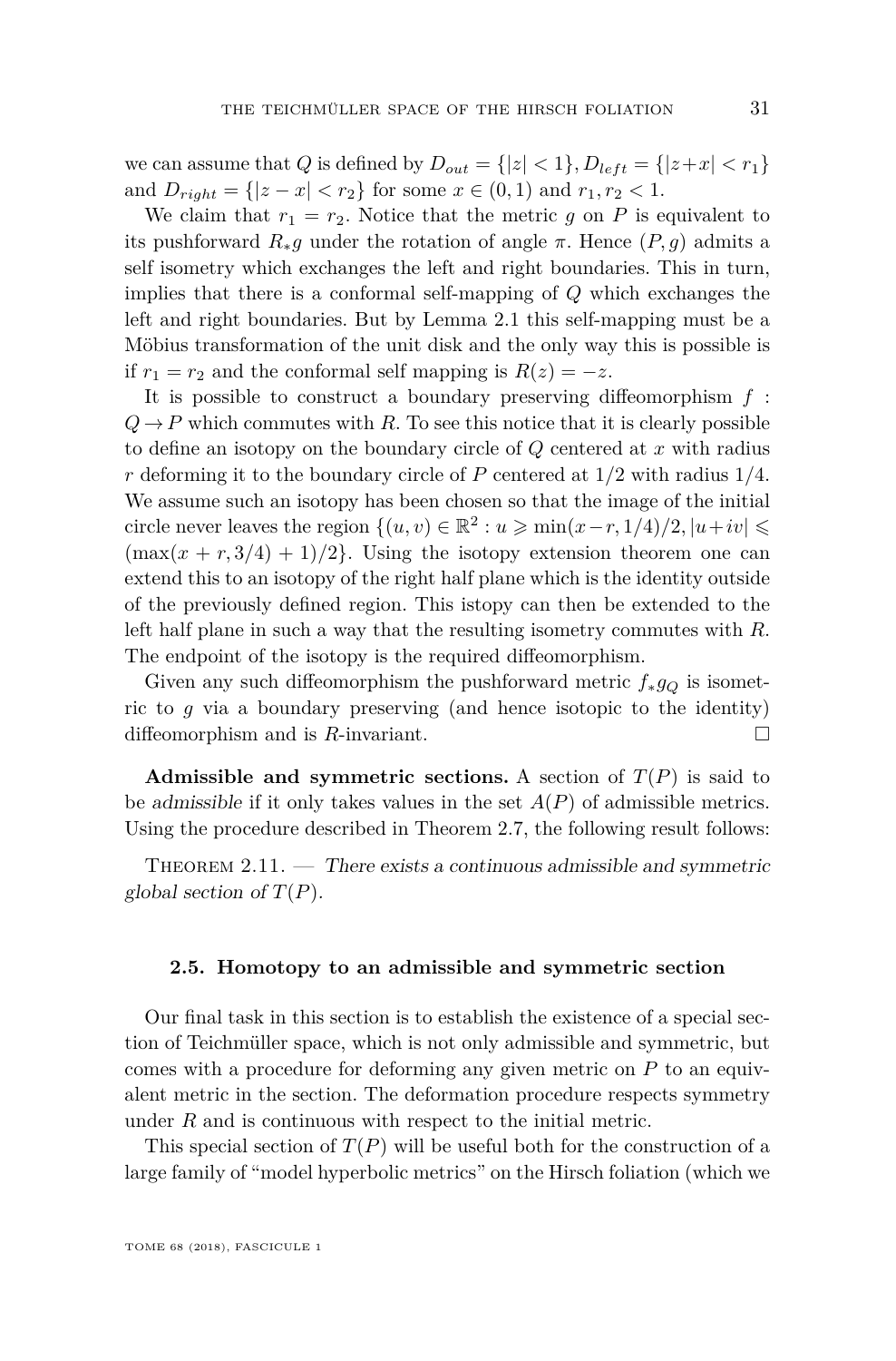will carry out in the next section), and for deforming any given hyperbolic metric in the foliation to a model metric (at least in certain special cases).

<span id="page-32-0"></span>THEOREM 2.12. — There exists a continuous homotopy  $H : [0,1] \times$  $H(P) \rightarrow H(P)$  starting at the identity and satisfying the following properties:

- (1) For all  $t \in [0,1]$  and  $g \in H(P)$  the metric  $H(t,g)$  is equivalent to g.
- (2) For all  $t \in [0,1]$  and  $g \in H(P)$  one has  $R_*H(t,g) = H(t, R_*g)$ . In particular if *q* is invariant under *R* then so is  $H(t, q)$  for all *t*.
- (3) If *g* is boundary admissible then so is  $H(t, g)$  for all  $t \in [0, 1]$ .
- (4) If  $g, g' \in H(P)$  are equivalent then  $H(1, g) = H(1, g')$ .
- (5) The section of Teichmüller space associating to each class its image under  $H(1, \cdot)$  is continuous admissible and symmetric.

The proof of this theorem consists in three steps. We first construct symmetric paths of metrics to the unique conformally Euclidean hyperbolic metric on  $P$ ,  $q_P$  (the ending point of these paths is independent of the starting point). In particular, such a path does not preserve Teichmüller classes. Note that giving a continuous path in  $H(P)$  is the same thing as giving a continuous path in  $\text{Diff}_{\text{Id}}(P) \times T(P)$ . Using the previous family of paths, as well as the symmetric section given by Theorem [2.11,](#page-31-0) we find continuous paths of diffeomorphisms, which give paths of equivalent metrics. We show that these paths are again symmetric and that the time 1 of the paths induces a symmetric section of the Teichmüller space that we characterize. Finally, projecting the paths via *F* provides paths of metrics preserving admissible metrics while keeping the other properties.

#### 2.5.1. Symmetry

Given a metric  $q \in H(P)$  let  $\mu$  be its corresponding Beltrami coefficient and define the continuous path  $h : [0,1] \times H(P) \to H(P)$  so that the Beltrami coefficient corresponding to  $h(t, g)$  is exactly  $(1-t)\mu$  (this is possible by Theorem [2.2\)](#page-26-0).

Since *R* is holomorphic with  $\partial_z R = -1$ , the Beltrami coefficient associated to  $R_* g$  is  $\mu \circ R$  for every  $g \in H(P)$ . Hence both the Beltrami coefficients of  $R_*h(t,g)$  and  $h(t, R_*g)$  are  $(1-t)\mu \circ R$ . Using again Theorem [2.2,](#page-26-0) this implies that the two metrics  $R_*h(t, g)$  and  $h(t, R_*g)$  coincide: the path *h* is symmetric.

However boundary admissibility is not preserved by *h* and neither are Teichmüller equivalence classes. In fact one has  $h(1,g) = g_P$  for all g, where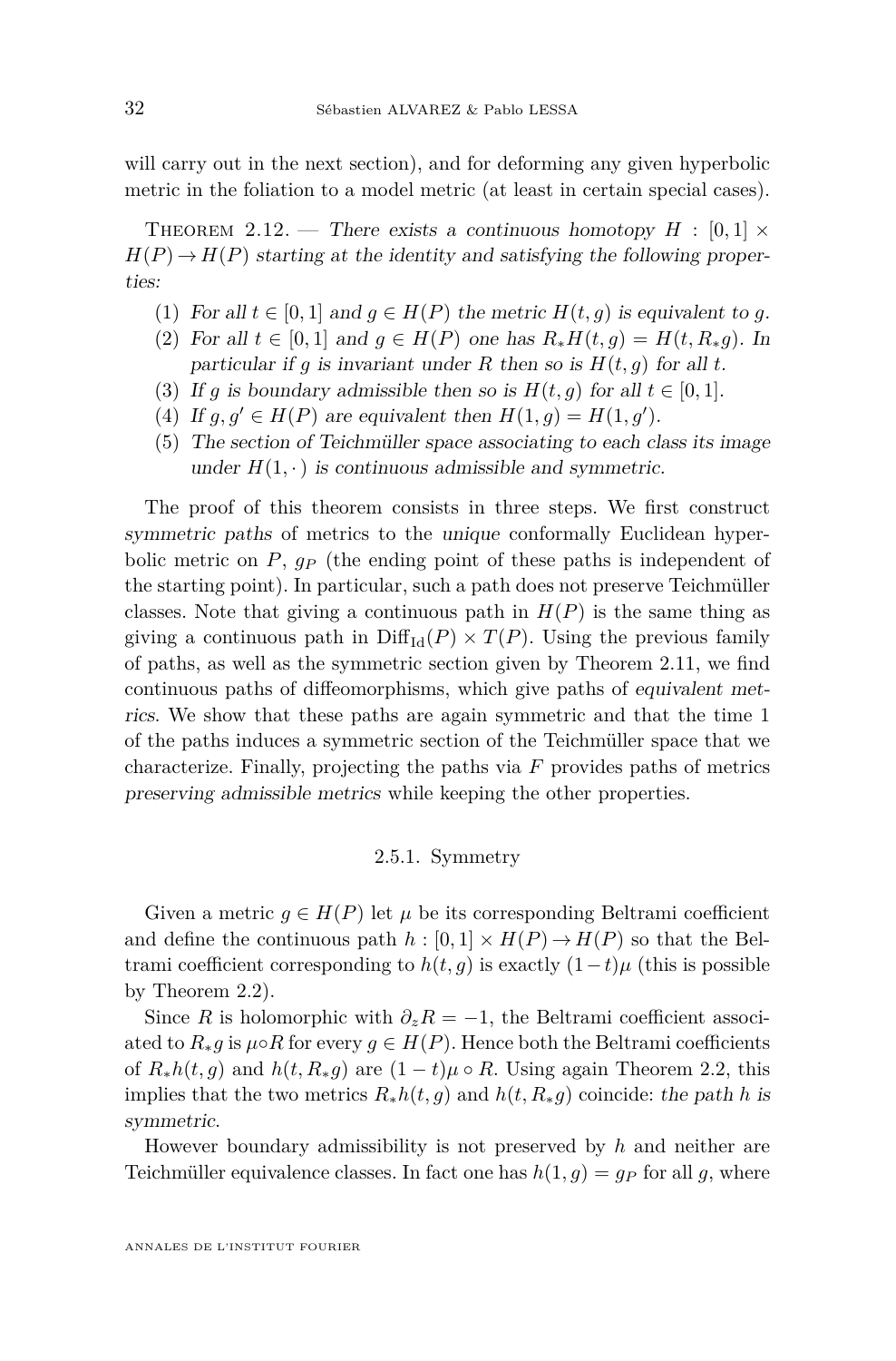*g<sup>P</sup>* is the unique hyperbolic conformal metric with geodesic boundary on *P* given by Corollary [2.3.](#page-27-0)

#### 2.5.2. Preservation of Teichmüller classes

We will first modify *h* so that it preserves Teichmüller equivalence classes (while preserving its symmetry under *R*).

To do this let  $\ell \mapsto g_{\ell}$  be a continuous symmetric global section of  $T(P)$ (such an object exists by Theorem [2.11\)](#page-31-0). Recall that the map  $g \mapsto (L(g), f)$ is a homeomorphism between  $H(P)$  and  $(\mathbb{R}^*_+)^3 \times \text{Diff}_{\text{Id}}(P)$ , where  $L(g)$  =  $(\ell_{out}(g), \ell_{left}(g), \ell_{right}(g))$  and f is the unique element of  $\text{Diff}_{Id}(P)$  such that  $g = f_* g_{L(q)}$  (see Theorem [2.4\)](#page-28-1).

Given  $g \in H(P)$  let  $g_t = h(t, g)$ ,  $\ell_t = L(g_t)$ , and  $f_t \in \text{Diff}_{\text{Id}}(P)$  be the unique diffeomorphism such that  $g_t = f_{t*} g_{\ell_t}$ .

We define  $h'(t, g) = f_{t*}g_{\ell_0}$ . It is clear that  $h'(t, g)$  is equivalent to *g* for all  $t \in [0, 1]$ . We will show that  $h'(t, R_*g) = R_*h'(t, g)$  for all  $t \in [0, 1]$  as well.

Notice that  $L(R_*g) = \sigma(\ell_t)$  where  $\sigma$  exchanges the "left" and "right" lengths of each triple. By definition  $h'(t, R_*g) = f'_{t*}g_{\sigma(\ell_0)}$  where  $f'_t$  is the unique diffeomorphism in Diff<sub>Id</sub>(*P*) satisfying  $f'_{t*}g_{\sigma(\ell_t)} = h(t, R_*g)$ .

We claim that  $f'_t = R \circ f_t \circ R$ .

Indeed, using the symmetry of the section  $\ell \mapsto q_\ell$  and of *h* we obtain:

$$
(R \circ f'_t \circ R)_*g_{\ell_t} = R_*f'_{t*}g_{\sigma(\ell_t)} = R_*h(t,R_*g) = h(t,g).
$$

By uniqueness of  $f_t$ , we must have  $f_t = R \circ f'_t \circ R$ . Putting all this together we obtain:

$$
h'(t, R_*g) = (R \circ f_t \circ R)_*g_{\sigma(\ell_0)} = R_*f_{t*}g_{\ell_0} = R_*h'(t, g),
$$

as desired.

Finally,  $h'(1,g) = f_{1*}g_{\ell(g)}$  where  $f_1$  is characterized by  $f_{1*}g_{\ell(g_P)} = g_P$ . In particular,  $h'(1, g)$  depends only on the Teichmüller class of  $g$ .

#### 2.5.3. Preservation of admissibility

So far, we have defined a homotopy  $h' : [0,1] \times H(P) \to H(P)$  satisfying all the desired properties except that  $h'(t, g)$  need not be admissible even if g is, and in particular the section given by  $h'(1, \cdot)$  is not admissible (though it is symmetric).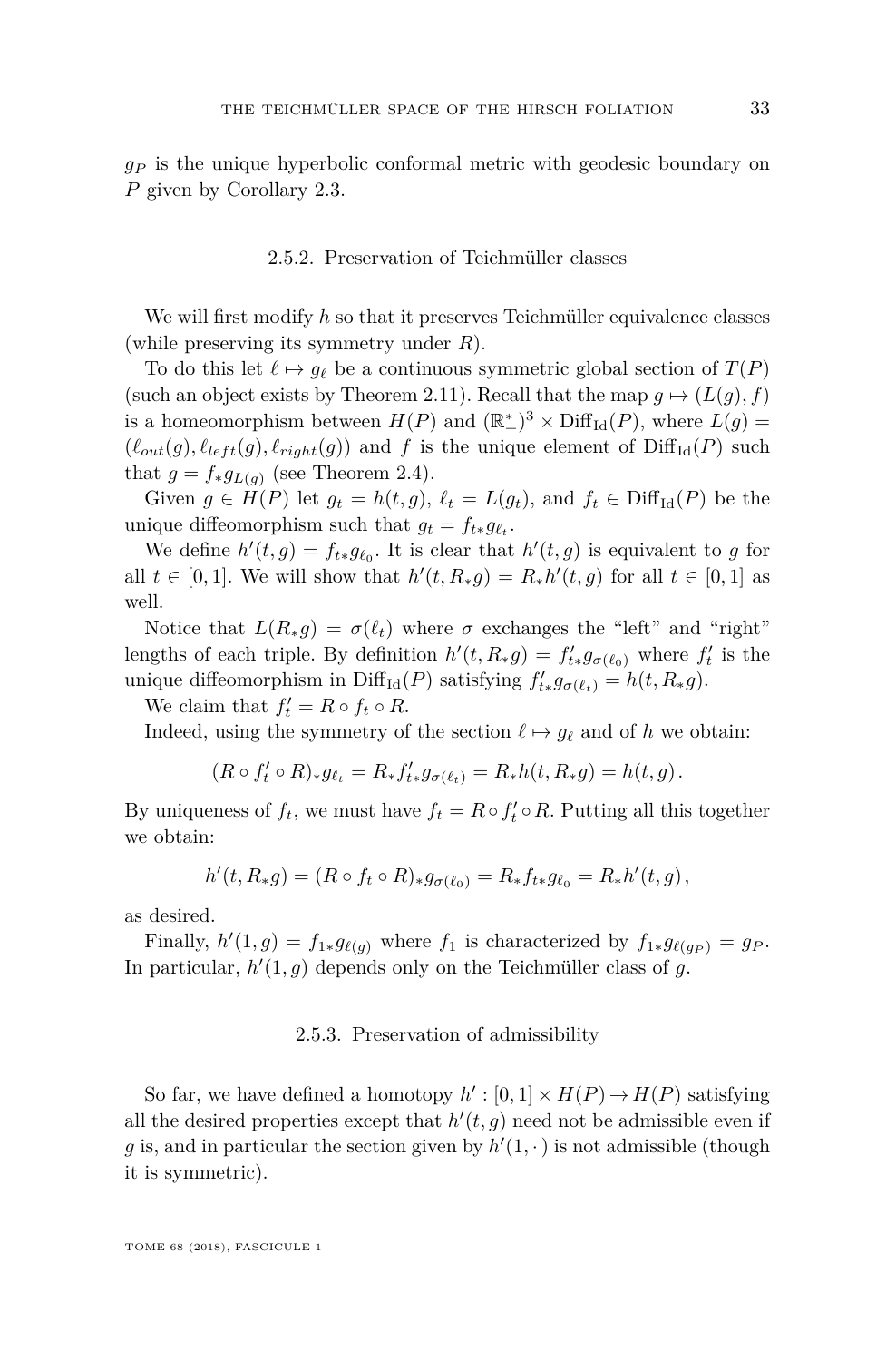To fix this problem we use the homotopy  $F : [0,1] \times H(P) \to H(P)$  given by Theorem [2.7.](#page-28-0) Consider the continuous map  $h' : [0,1] \times H(P) \to H(P)$ defined by

$$
h''(t,g) = F(1,h'(t,g)).
$$

This map provides a path between  $F(1, g)$  and  $F(1, h'(t, g))$ . The concatenation of *F* and *h*<sup>*n*</sup> provides the desired homotopy *H* :  $[0, 1] \times H(P) \rightarrow$ *H*(*P*).

It follows from the properties of  $h'$  and  $F$  that  $H(t, g)$  is equivalent to  $g$ for all  $t \in [0, 1]$ .

Remember that *F* is symmetric: for every  $(t, g) \in [0, 1] \times H(P)$ , we have  $R_*F(t,g) = F(t, R_*g)$ . Hence since *h*' is symmetric, we get that *h*<sup>"</sup> is symmetric as well. Finally, we obtain  $R_*H(t,g) = H(t, R_*g)$  for every  $(t, g) \in [0, 1] \times H(P)$ 

The fact that if *q* is admissible then  $H(t, q)$  is too for all  $t \in [0, 1]$  follows from Property [\(2\)](#page-28-2) of *F* in the statement of Theorem [2.7.](#page-28-0)

We had previously verified that  $h'(1, g)$  depended only on the Teichmüller class of  $g$  (equivalently only on  $L(g)$ ): this property is again satisfied by  $H$ .

The fact that the section of Teichmüller space given by  $H(1, \cdot)$  is admissible follows from the properties of *F*, and symmetry is because  $R_*H(1,g)$  =  $H(1, R_*g)$  for all g. This concludes the proof.

#### <span id="page-34-1"></span><span id="page-34-0"></span>**3. Model hyperbolic metrics on the Hirsch foliation**

#### **3.1. Construction of model metrics**

We will now use the notation given in Section [1.1](#page-7-1) which for the reader's convenience we recall briefly. The Hirsch foliation was constructed by taking an explicit endomorphism  $f: S^1 \times \mathbb{C} \to S^1 \times \mathbb{C}$  which had a solenoid attractor inside a solid torus  $\mathbf{T} = S^1 \times \mathbb{D}$  and considering the quotient manifold  $M = (\overline{T} \setminus f(\mathbf{T}))/f$ . The Hirsch foliation is the projection of the foliation on  $S^1 \times \mathbb{C}$  by sets of the form  $\{e^{it}\}\times \mathbb{C}$  and the leaves contains a family of pair of pants defined by  $P_t = \overline{\mathbf{T}} \setminus f(\mathbf{T}) \bigcap \{e^{it}\} \times \mathbb{C}$ . One has  $P_t = P_{t+2\pi}$  and one can identify each  $P_t$  with the standard pair of pants *P* by projection onto  $\mathbb C$  followed by the rotation  $z \mapsto e^{-it/2}z$ . However, it is important to note that the identification one obtains for  $P_t$  and  $P_{t+2\pi}$ differ by a rotation *R* of angle  $\pi$ .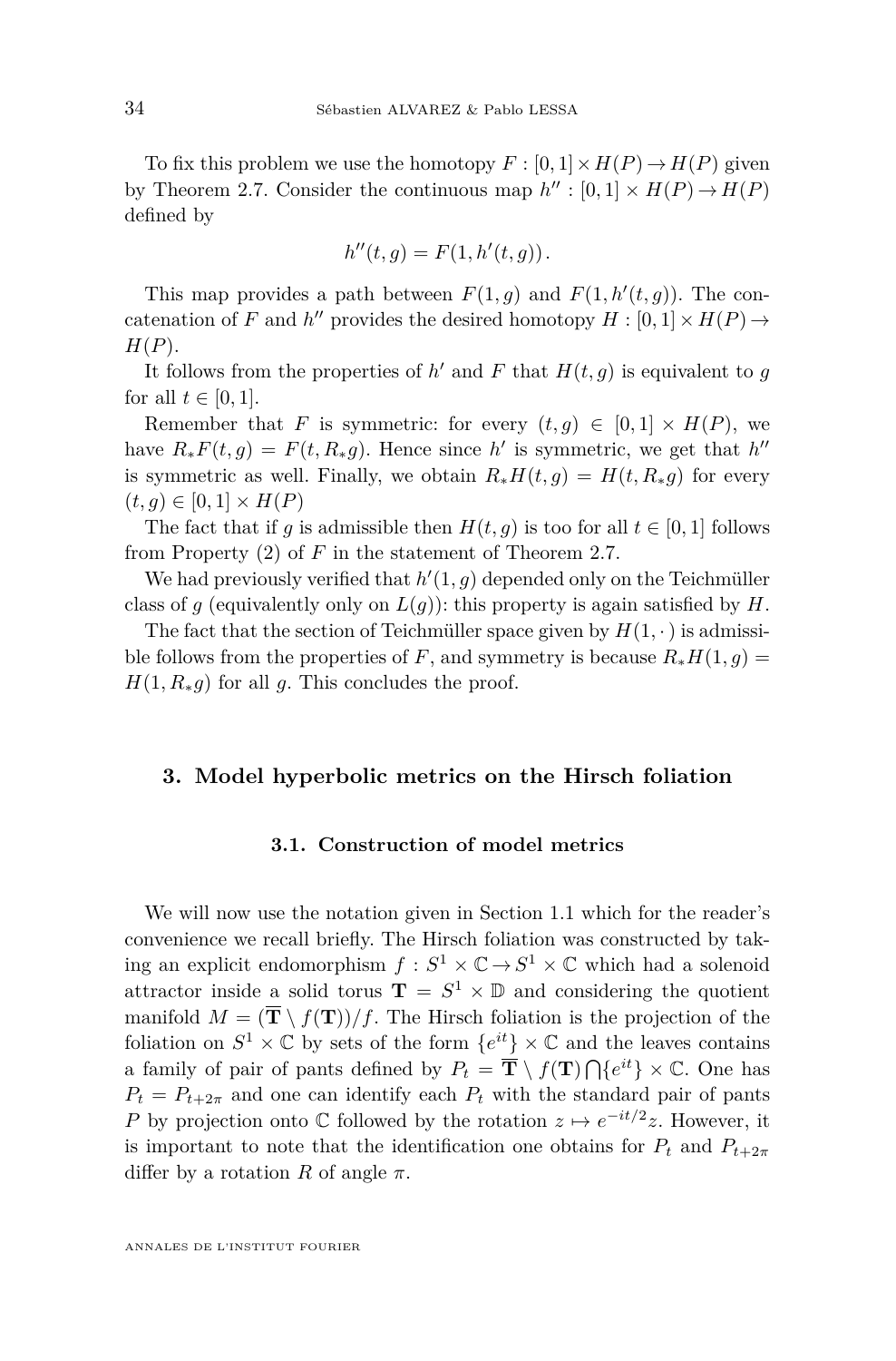**Metrics in a fundamental domain.** Given a continuous length function  $\lambda: S^1 \to \mathbb{R}_+^*$  and a continuous twist function  $\tau: S^1 \to \mathbb{R}$  we will construct a hyperbolic metric on the Hirsch foliation. For this purpose we fix for what remains of the article, a homotopy  $H : [0,1] \times H(P) \rightarrow H(P)$ and a continous symmetric admissible section  $\ell \mapsto g_{\ell}$  of  $T(P)$  given by Theorem [2.12.](#page-32-0)

Using the identification of each  $P_t$  with the standard pair of pants  $P$ , we consider the metric  $P_t$  coming from the global section  $\ell \mapsto q_\ell$  such that the outer boundary (the one corresponding to  $S<sup>1</sup>$  under the identification with *P*) has length  $\lambda(e^{it})$  and the other two have lengths  $\lambda(e^{it/2})$  and  $\lambda(e^{i(t+2\pi)/2})$  according to whether their preimages under *f* belong to  $P_{t/2}$ or  $P_{(t+2\pi)/2}$ . Let  $g_t$  be the thus chosen metric on  $P_t$ . Notice that because the section we have chosen is symmetric one has  $q_t = q_{t+2\pi}$  so the metric is defined unambiguously.

**Extension with a twist function.** We now use the continuous twist function  $\tau : S^1 \to \mathbb{R}$ . Consider the twisted solenoid  $f_{\tau} : S^1 \times \mathbb{C} \to S^1 \times \mathbb{C}$ defined by:

(3.1) 
$$
f_{\tau}(e^{it}, z) = \left(e^{i2t}, \frac{1}{2}e^{it} + \frac{e^{i\tau(e^{it})}}{4}z\right).
$$

Because the metric  $g_t$  is admissible, its pushforward under  $f_\tau$  (which is defined on a subset of  $\{e^{i2t}\}\times\mathbb{C}$  contained in one of the "holes" of the pair of pants  $P_{2t}$ ) coincides with  $q_{2t}$  where both are defined. Furthermore, both metrics are standard around the circle where they intersect and therefore glue together smoothly. Hence one may extend the family  $g_t$  to a unique maximal  $f_{\tau}$ -invariant family of metrics on  $(S^1 \times \mathbb{C}) \backslash K_{\tau}$  where  $K_{\tau}$  is defined analogously to *K* replacing *f* by  $f_\tau$ .

The map  $f_{\tau}$  depends on the twist parameter  $\tau$  only up to multiples of  $2\pi$ . However we will choose a conjugating homeomorphism  $h_{\tau}$  which depends on the actual values of  $\tau$ . The homeomorphism  $h_{\tau}$  is defined as the homeomorphism satisfying the following properties:

- (1) The map is of the form  $h_{\tau}(e^{it}, z) = (e^{it}, h_{\tau,t}(z)).$
- (2) For each *t* the map  $h_{\tau,t}$  coincides with  $z \mapsto e^{-i\rho(|z|)\tau(e^{it})}z$  on the pair of pants  $P_t$ , where  $\rho$  is the bump function of Section [1.4.3.](#page-17-0)
- (3) One has  $f \circ h_{\tau} = h_{\tau} \circ f_{\tau}$  on all of  $S^1 \times \mathbb{C}$ .

Pushing forward the metrics  $g_s$  using  $h_\tau$  one obtains an f invariant family of metrics on  $(S^1 \times \mathbb{C}) \setminus K$  and hence a hyperbolic metric on the Hirsch foliation  $g_{\lambda,\tau}$ .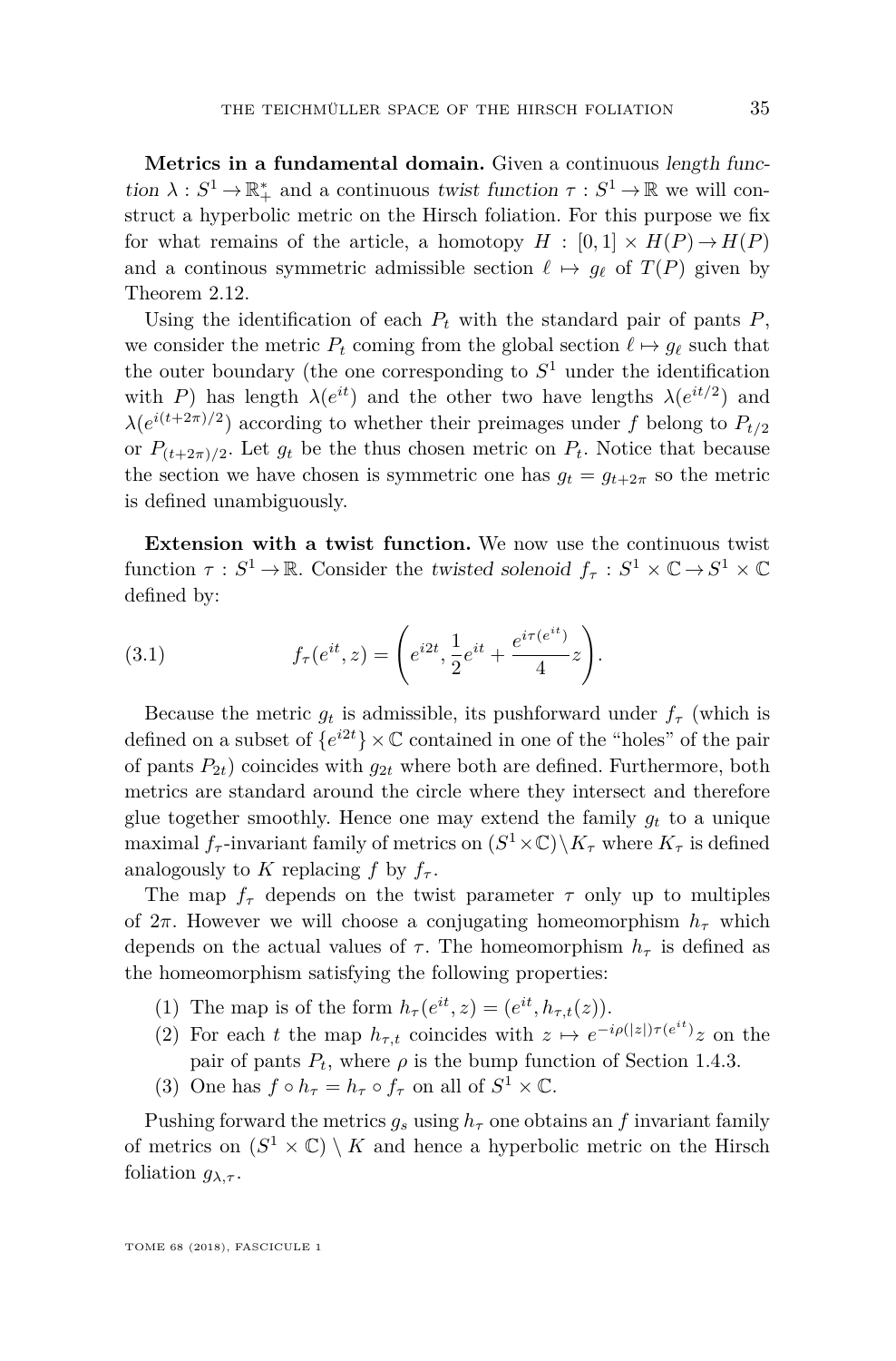Remark  $3.1$ .  $-$  Let us emphasize that one should be careful with the interpretation of the twist function. When we glue pairs of pants via Smale's solenoid, there is naturally a twist in such a way that if  $t > t'$  are close,  $P_t$  and  $P_{t'}$  are respectively glued to  $P_{2t}$  and  $P_{2t'}$  with twist parameters whose ratio is  $e^{i(t-t')}$ . This twist can't be undone for a topological reason: the quotient manifold *M* is not Seifert. Hence our function  $\tau$  has to be seen as an additional twist by that imposed by the dynamics of the foliation. Hence, even if we put a null twist function with a constant length function, the leaves won't be pairwise isometric (they are not even pairwise diffeomorphic).

#### **3.2. Non-equivalence of model metrics**

We now show that the construction we have given yields infinitely many non-equivalent hyperbolic metrics. The principal difficulty is of course to prove that two metrics corresponding to the same length functions, and to twist functions which differ from a multiple of  $2\pi$  are not equivalent. Here this is more difficult than in the compact case where in order to prove that a Dehn twist is not isotopic to the identity, one chooses a transverse curve to that around which one perform the Dehn twist. Then one uses homology theory to show that the action of the Dehn twist on this curve is non-trivial. In the case of noncompact leaves, where we don't have a priori a transverse closed geodesic, this argument does not work: here the idea is to use the action of the twisting on those leaves with non-trivial holonomy, in order to reduce the problem in a compact region.

<span id="page-36-0"></span>THEOREM 3.2. — If  $g_{\lambda,\tau}$  belongs to the same Teichmüller equivalence class as  $g_{\lambda',\tau'}$  then  $\lambda = \lambda'$  and  $\tau = \tau'$ .

*Proof.* — Let  $g_t$  and  $g'_t$  be the family of metrics on the sets  $\mathbb{C}_t = (\{e^{it}\}\times\)$  $\mathbb{C}$ ) \ *K* obtained by lifting  $g_{\lambda,\tau}$  and  $g_{\lambda',\tau'}$  to  $(S^1 \times \mathbb{C}) \setminus K$ .

Suppose there is a leaf preserving isotopy of the identity taking  $g_{\lambda,\tau}$  to  $g_{\lambda',\tau'}$ . Then lifting it one obtains an isotopy of the identity  $F : [0,1] \times$  $(S^1 \times \mathbb{C}) \setminus K \rightarrow (S^1 \times \mathbb{C}) \setminus K$  which preserves each  $\mathbb{C}_t$  and such that  $F_1$ sends  $g_t$  to  $g'_t$ .

Since the outer boundary  $C_t$  of the pair of pants  $P_t$  is the unique closed geodesic in its isotopy class on its leaf for both  $g_t$  and  $g'_t$ , one must have  $F_1(C_t) = C_t$ . This implies that the length of  $C_t$  is the same for both  $g_t$  and  $g'_t$  and since this is valid for all *t* one obtains  $\lambda = \lambda'$ .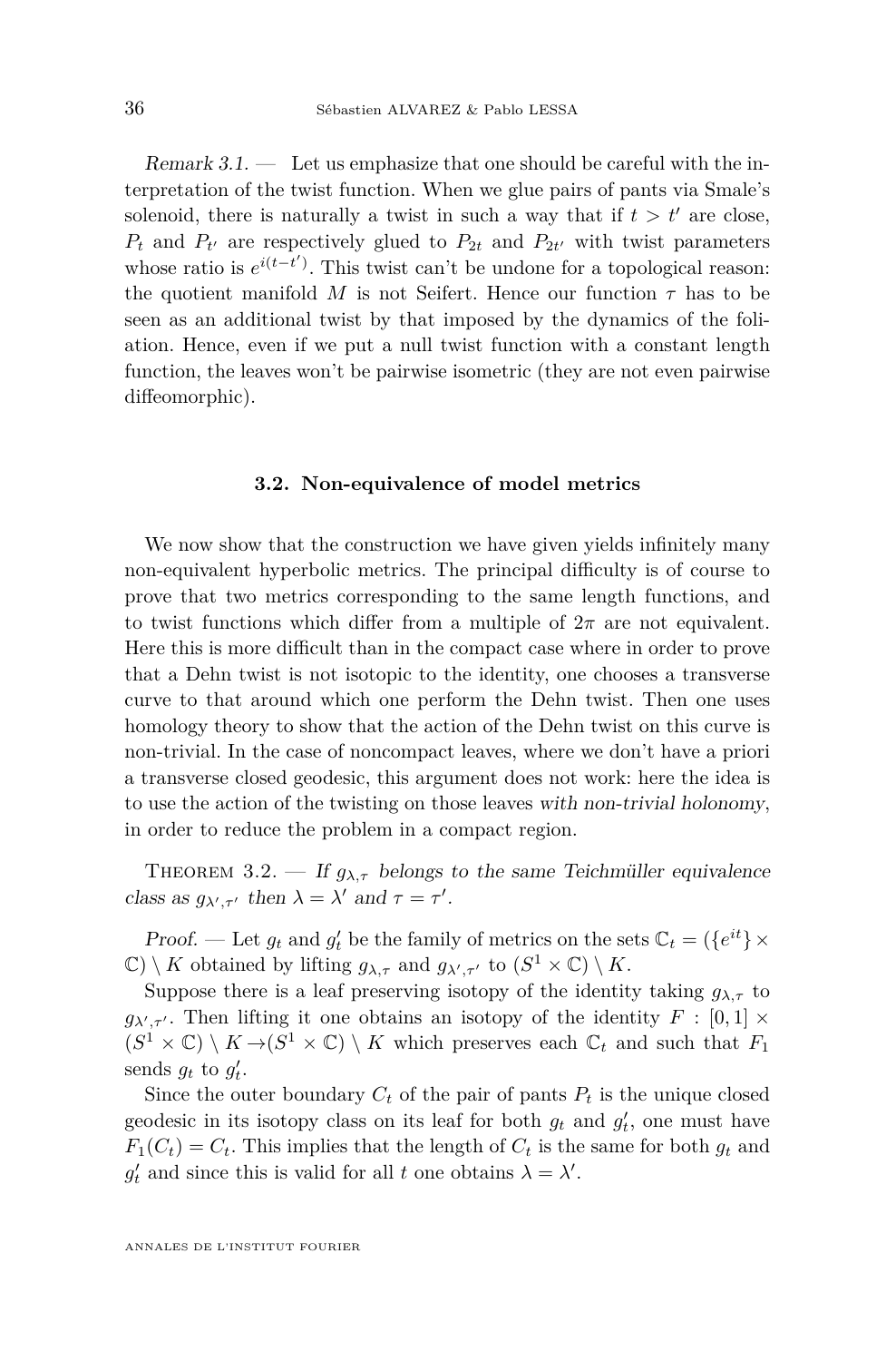To show that  $\tau = \tau'$  we first observe that any hyperbolic pair of pants with geodesic boundary components can be split in a unique way into two congruent hyperbolic right-angled hexagons. This gives us a canonically defined pair of points which split each geodesic boundary comoponent in two. If  $g_{\lambda,\tau}$  and  $g_{\lambda,\tau'}$  are equivalent then the angle between the thus obtained pairs of points on the boundaries of two neighboring pairs of pants in the foliation must coincide for both metrics. This yields that there must exist an integer *n* such that  $\tau(e^{it}) - \tau'(e^{it}) = 2\pi n$  for all *t*.

To conclude the proof we will show that  $n = 0$ . To see this consider the leaf containing the pair of pants  $P_1 = \{1\} \times P$ .

Notice that *P*<sup>1</sup> projects to a torus minus a disk *S* in the foliation and that both metrics coincide on *S*. Since  $f_{\tau} = f_{\tau+2\pi n} = f_{\tau'}$  one obtains that the map  $h = h_{\tau'}^{-1} \circ h_{\tau}$  commutes with *f* and hence projects to a leaf preserving homeomorphism *H* of the Hirsch foliation. If  $\tau \neq \tau'$  then *H* is a Dehn twist of angle  $2\pi n$  around a meridian of *S*. On the other hand *H* is an isometry between the hyperbolic metrics  $g_{\lambda,\tau}$  and  $g_{\lambda,\tau}$  on *S*. Because both metrics coincide one has that *H* is an self-isometry of *S* endowed with either one of them and hence, since *S* is compact, *H* has finite order. But it is impossible if  $n \neq 0$ : the action of *H* on a closed geodesic in *S* transverse to the meridian has infinite order. This shows that  $n=0$  as claimed.  $\square$ 

#### <span id="page-37-0"></span>**4. Deforming hyperbolic metrics to model metrics**

In this section we will prove that any hyperbolic metric on the Hirsch foliation can be deformed via an isotopy of the identity (which preserves and is smooth on each leaf) to one of the model metrics constructed in the previous section.

The proof will be carried out in two cases. First, we show how to deform metrics for which the meridians (i.e. the outer boundaries of the pairs of pants  $P_t$ ) are already geodesics. Second we show how to deform a general hyperbolic metric to one with geodesic meridians.

#### **4.1. Metrics with geodesic meridians**

Let  $g_{\lambda,\tau}$  be the family of metrics depending on two continuous functions from  $S^1$  to  $\mathbb{R}_+^*$  and  $\mathbb R$  respectively, constructed in the previous section. Recall that the meridians of the Hirsch foliation are the projections of the curves  ${e^{it}} \times S^1 \subset S^1 \times \mathbb{C}$ . Notice that for the metrics  $g_{\lambda,\tau}$  all meridians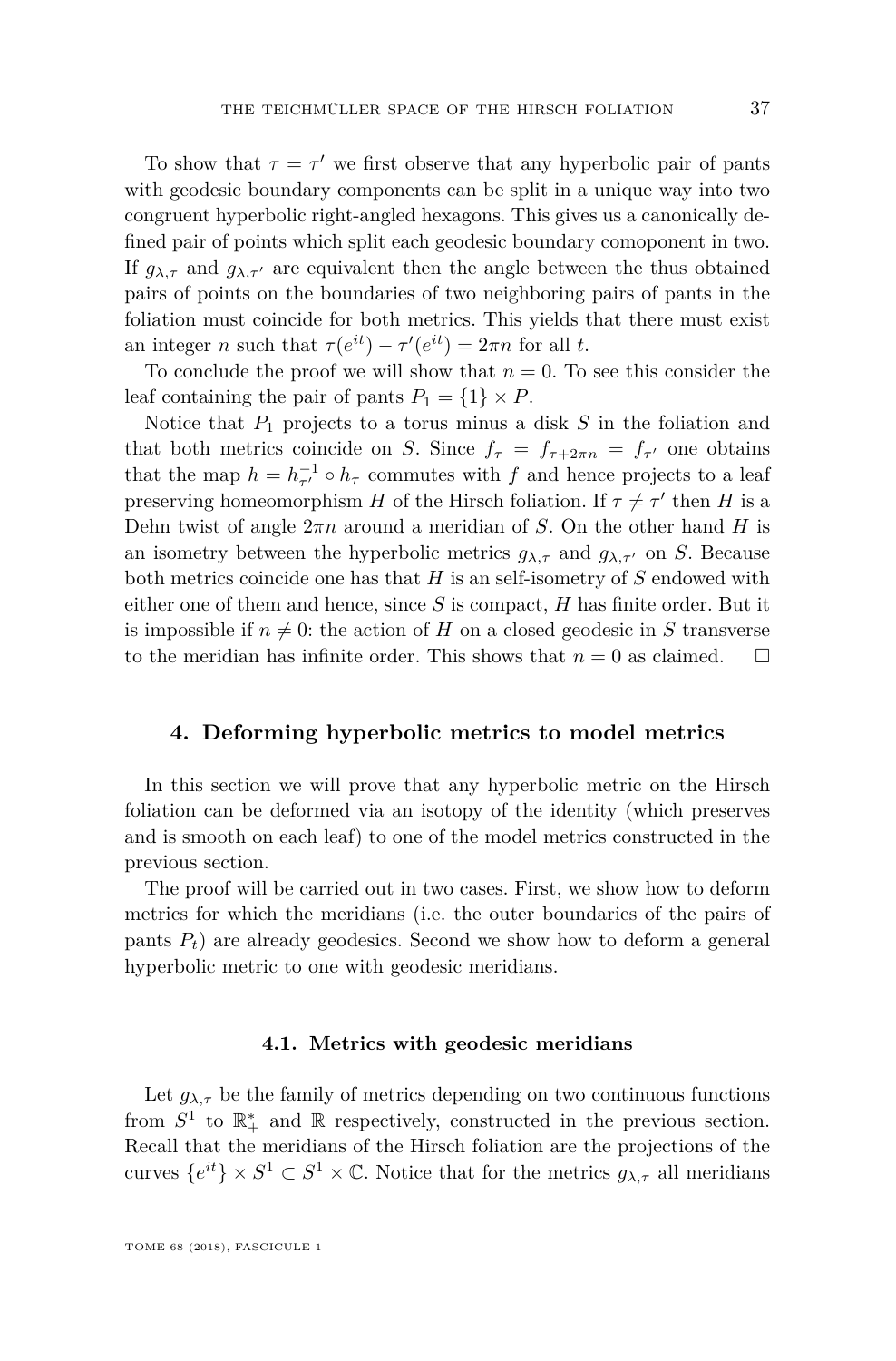are geodesics. In this subsection we will consider only metrics for which this is the case, proving the following:

<span id="page-38-0"></span>PROPOSITION  $4.1.$  — Let q be a hyperbolic metric on the Hirsch foliation for which all meridians are geodesics. Then *g* is equivalent to  $g_{\lambda,\tau}$  for a unique choice of  $\lambda : S^1 \to \mathbb{R}_+^*$  and  $\tau : S^1 \to \mathbb{R}$ .

Proof. — The uniqueness claim follows immediately from Theorem [3.2.](#page-36-0)

Making the metrics admissible near the meridians.  $\qquad$  Let  $g_t$  be the lift of the given hyperbolic metric to  ${e^{it}} \times \mathbb{C}$ . By hypothesis the circle  ${e^{it}} \times S^1$  is a geodesic for  $g_t$ . We will first show that *g* can be deformed to a metric whose lift is standard around each of these geodesics.

For this purpose we identify each annulus  $A_t = \{e^{it}\} \times \{0.9 < |z| < 1.1\}$ with  $A = \{0.9 \le |z| \le 1.1\}$  by projection. Using this identification, the Massage Lemma (i.e. Lemma [1.10\)](#page-16-3) yields a continuous family of isotopies supported in each  $A_t$  and which deform each metric  $g_t$  to a standard metric around the unit circle. Since each annulus  $A_t$  projects to the Hirsch foliation diffeomorphically this yields a well defined, leaf-preserving, isotopy of the identity on the Hirsch foliation. After applying this isotopy one obtains a metric on the Hirsch foliation whose lift is standard around each meridian circle  ${e^{it}} \times S^1$ . Notice that (since the family of metrics  $g_t$  is  $f$ invariant) this implies that one may assume from now on that each metric  $g_t$  is admissible on the pair of pants  $P_t$ .

Deformation in a fundamental domain. — Assuming that each metric  $g_t$  is admissible on  $P_t$  we will now show how to deform  $g$  to a model metric. There is only one possible definition of the parameter  $\lambda(e^{it})$  for the model metric, namely the length of the outer boundary of  $P_t$  for the metric  $g_t$ .

To identify the twist parameter we first recall that each pair of pants *P<sup>t</sup>* is identified with the standard pair of pants *P* via projection onto the second coordinate composed with the rotation  $z \mapsto e^{-it}z$ . And recall, once again, that  $P_t = P_{t+2\pi}$  but the identifications with P differ by a rotation *R* of angle  $\pi$ .

Consider the homotopy  $H : [0,1] \times H(P) \rightarrow H(P)$  given by Theorem [2.12](#page-32-0) which was also used to construct the model metrics in the previous section. Because of the symmetry property of *H* the continuous curve of metrics  $s \mapsto H(s, g_t), s \in [0, 1]$  is well defined on  $P_t$ .

Looking for the twist function. — Let  $f_{s,t}$ :  $P_t \to P_t$  be the unique diffeomorphism isotopic to the identity such that  $f_{s,t*}g_t = H(s, g_t)$  (see Corollary [2.6\)](#page-28-3). This family of diffeomorphisms on *P<sup>t</sup>* cannot in general be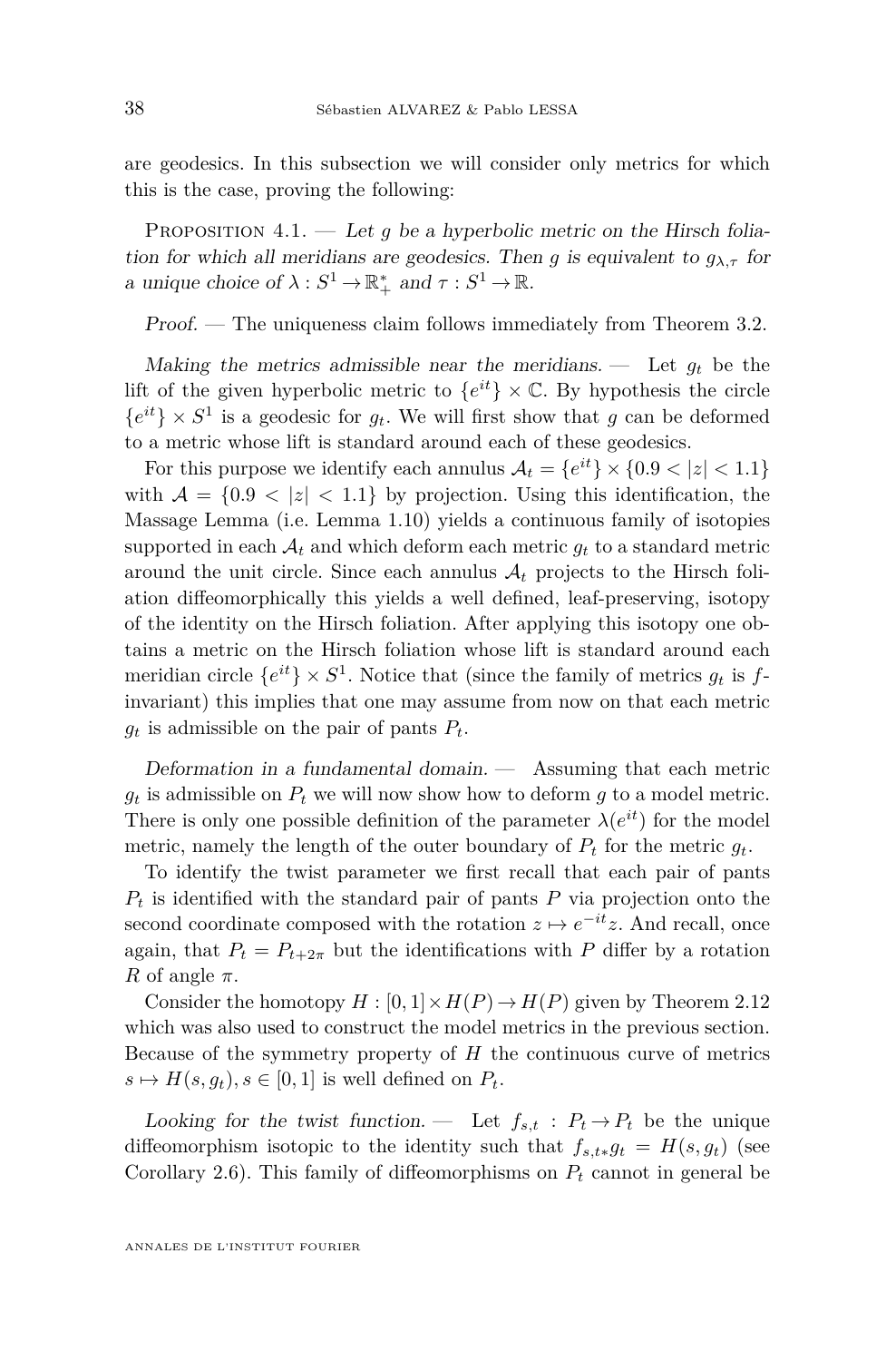extended *f*-invariantly and hence do not define a leaf-preserving isotopy of the Hirsch foliation.

However, notice that since both  $g_t$  and  $H(s, g_t)$  are boundary admissible, *fs,t* coincides with a Euclidean rotation on a neighborhood of each boundary component of *Pt*.

Let  $\tau_s(e^{it})$  be the difference between the angle of rotation of the outer boundary of  $P_t$  under  $f_{s,t}$  and that of its image under  $f_{s,2t}$  (there is a unique continuous way to choose  $\tau_s$  starting with  $\tau_0 = 0$ ). For each  $s \in [0,1]$  the family of diffeomorphisms *fs,t* can be extended continuously and uniquely in a  $f_{\tau_s}$ -invariant manner, where  $f_{\tau_s}$  is the twisted solenoid map as defined for the construction of model metrics given in Section [3.1.](#page-34-1) This implies that the diffeomorphisms defined on each  $P_t$  by  $h_{\tau_s} \circ f_{s,t}$  (where  $h_{\tau_s}$  is the homeomorphism which conjugates  $f$  and  $f_{\tau_s}$  used for the construction of model metrics in Section [3.1\)](#page-34-1) can be extended to a diffeomorphism of  $(S^1 \times \mathbb{C}) \setminus K$  in a unique *f*-invariant manner. This defines a leaf preserving isotopy of the identity on the Hirsch foliation.

To conclude, notice that the metric obtained by pushing *g<sup>t</sup>* forward by the time 1 of the isotopy we just defined is defined on  $P_t$  has  $h_{\tau_1(e^{it})*} f_{s,t*} g_t =$  $h_{\tau_1(e^{it})*}H(1, g_t)$ . Hence it coincides with the model metric  $g_{\lambda, \tau}$  for  $\tau = \tau_1$ and  $\lambda(e^{it})$  defined above. This concludes the proof.

#### **4.2. Deforming general hyperbolic metrics**

The goal here is to prove the following proposition:

<span id="page-39-0"></span>PROPOSITION  $4.2.$  — Let  $g'$  be a hyperbolic metric for the Hirsch foliation. Then there is an isotopy of the identity on the Hirsch foliation  $H: M \times [0,1] \to M$  such that the meridians are geodesics of  $g = H_*g'$ .

Recall that the manifold *M* is obtained by gluing via Smale's solenoid *f* the boundary components of the fundamental domain  $M_0 = \overline{\mathbf{T}} \setminus f(\mathbf{T})$ . As we have already seen, this gluing operation determines a torus in *M* that we will denote *T* through this section, which intersects the leaves according to the meridians. Note that the exceptional fiber of  $M_0$  provides a circle *S* transverse to every leaf and enables us to parametrize the torus by the meridians, i.e. to write:

$$
T=\bigcup_{s\in S}\gamma_s,
$$

where the  $\gamma_s$  are the meridians of F. For this reason, we call T the meridian torus of  $F$ . We recall that inside the manifold  $M$ , it is canonical in the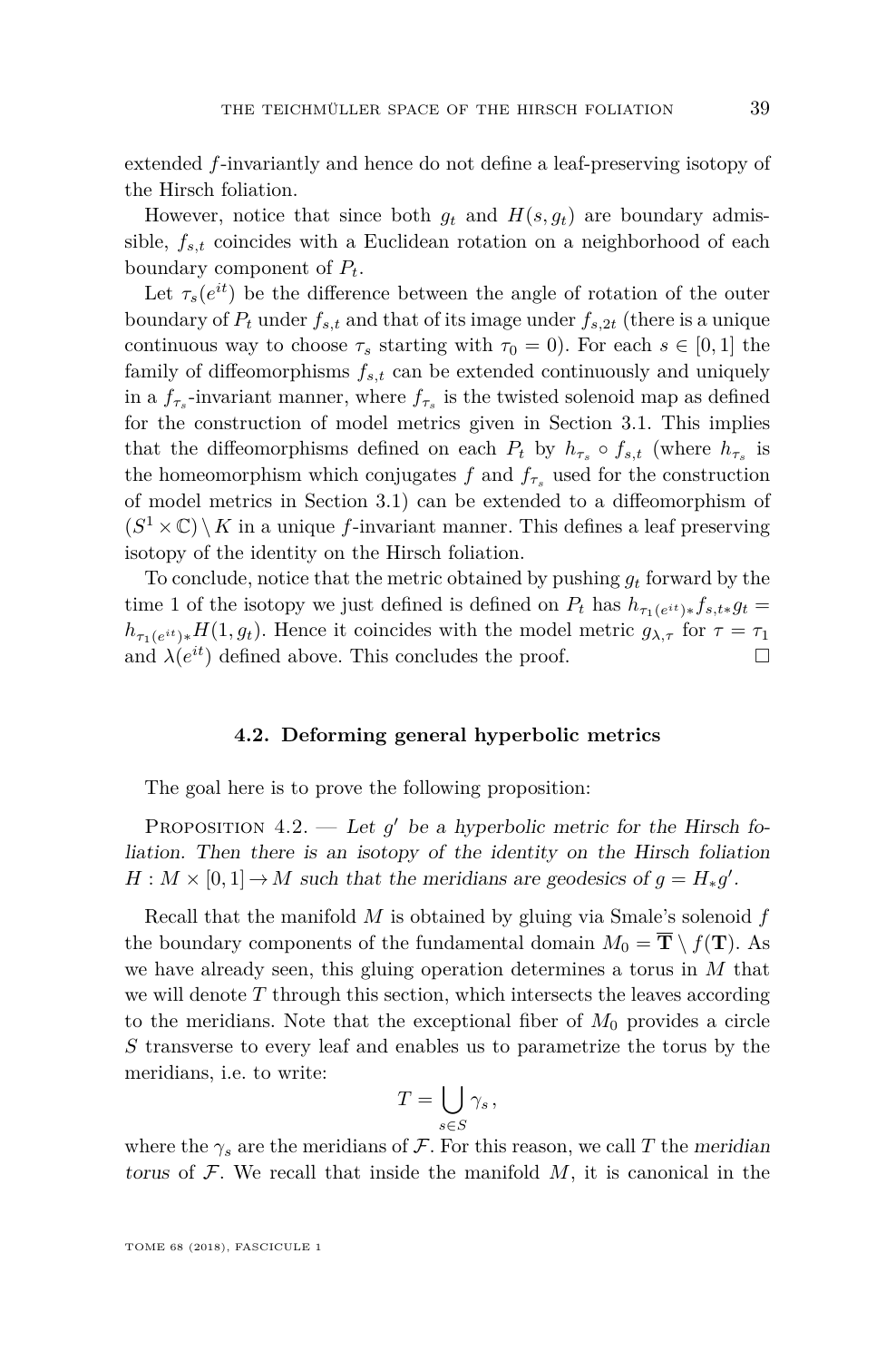sense that it is the unique incompressible torus up to isotopy. However, constructing an isotopy from another incompressible torus to *T* which is leaf preserving is much more delicate. We propose to show below how to treat this difficulty.

#### 4.2.1. The geodesic torus

Until the end of the paper, we fix a hyperbolic metric  $g'$  for the Hirsch foliation  $(M, \mathcal{F})$ .

**Tubular neighborhoods.** Fixing a smooth vector field *X* transverse to F identifies the normal bundle  $TM/T$ F with the subbundle  $\mathcal{N}^{\mathcal{F}}$  generated by *X*. The projection along the flow lines of *X* provides a smooth submersion  $\Pi$  of a tubular neighborhood of uniform size  $\delta$  of the zero section, denoted by  $\mathcal{N}_{\delta}^{\mathcal{F}}$ .

By shrinking the size of the neighborhood, we may assume that  $\Pi$  induces a local diffeomorphism on the restriction of the normal bundle to any leaf *L* of F. Hence  $\hat{\mathcal{F}} = \Pi^{-1}(\mathcal{F})$  is a smooth local foliation of  $\mathcal{N}_{\delta}^{\mathcal{F}}$  which induces  $F$  in the zero section.

**Reeb's stability and geodesic torus.** Let  $o \in S$ . The surface  $(L_o, g'_{L_o})$ is hyperbolic and does not have any cusp: as a consequence there exists a unique geodesic  $\gamma'_{o}$  in the free homotopy class of  $\gamma_{o}$ .

Consider now a small collar neighborhood  $U \subset L_o$  of  $\gamma'_o$ . The foliation  $\widetilde{\mathcal{F}}$ induces a foliation of the tubular neighborhood  $\mathcal{N}_{\delta}^{\mathcal{F}}(U)$ . The generator of  $\pi_1(U)$  is without holonomy since it is freely homotopic to a meridian. Hence, the Reeb stability theorem states that in a small tubular neighborhood  $\mathcal{N}_U$ of  $U$ , the foliation  $\mathcal F$  induces a trivial foliation.

Parametrize the foliation of  $\mathcal{N}_U$  by coordinates  $A \times (-1, 1)$ , where A is an annulus and *U* is sent on to  $A \times \{0\}$ : the metric *g* induces a family of hyperbolic metrics on the  $A \times \{s\}$  which varies continuously with *s*. In  $A \times \{0\}$ , we have a copy of  $\gamma'_{o}$  which is a geodesic, denoted by  $c_0$ . Since the geodesic in a given free homotopy class varies continuously with the hyperbolic metric (this is due to the persistence of periodic orbits of the geodesic flow on a hyperbolic surface, which are normally hyperbolic), there exists a small  $\delta'$  such that for all  $s \in [-\delta', \delta'],$  there is a unique geodesic  $c_s$  of  $A \times \{s\}$  in the non-trivial free homotopy class and that  $s \mapsto c_s$  is continuous in the smooth topology. This gives sense to the following property:

<span id="page-40-0"></span>LEMMA 4.3. — The map  $s \mapsto \gamma'_s$  is continuous in the  $C^{\infty}$ -topology. In particular,  $T' = \bigcup_{s \in S} \gamma'_s$  forms a topological torus called the geodesic torus.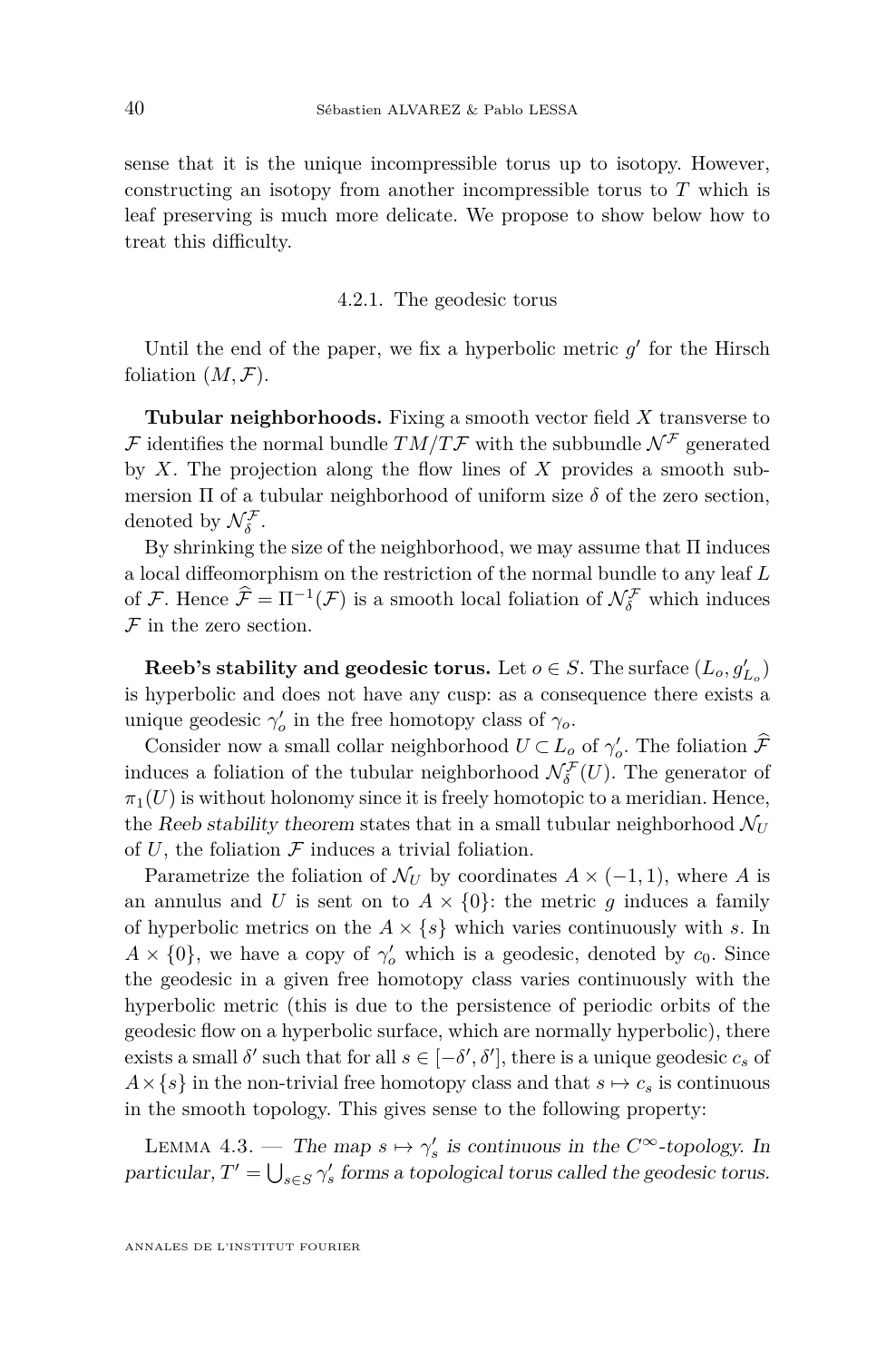Our goal is to show that this geodesic torus can be leaf-isotoped to the meridian torus. By a foliated version of the theorem of extension of isotopies, it will be possible to construct the isotopy of the Hirsch foliation  $(M, \mathcal{F})$  that we look for.

<span id="page-41-0"></span>PROPOSITION  $4.4.$  — Let  $g'$  be a hyperbolic metric on the Hirsch foliation. Let  $T'$  be the associated geodesic torus. Then there exists a leaf isotopy  $(\phi_t)_{t \in [0,1]}$  from  $T'$  to the meridian torus  $T$ .

Baer's work [\[9\]](#page-50-19) implies that two freely homotopic curves on a surface are always isotopic ( see also Epstein [\[23\]](#page-50-20)). However, this theorem will be of little help for our purpose, since we want to isotope curves all together, in a continuous way, without creating self-intersection of the torus. Our approach will be to use the properties of the curve shortening flow in order to construct the desired isotopy.

**Dealing with close tori.** It will be convenient in what follows to consider on  $(M, \mathcal{F})$  the metric  $g_{1,0}$  associated to a length function (resp. twist function) which is identically 1 (resp. 0). Remark in particular that for such a metric, all the meridians are geodesics. We first show that the conclusion of Proposition [4.4](#page-41-0) holds when the two tori are very close.

<span id="page-41-1"></span>LEMMA 4.5. — There exists  $\varepsilon > 0$  such that if for every  $s \in S$ ,  $\gamma_s$  and *γ*<sup>*s*</sup> are *ε*-close in the *C*<sup>1</sup>-topology, then the conclusion of Proposition [4.4](#page-41-0) holds.

Proof. — Consider the annulus  $A = S^1 \times (-1, 1)$  endowed, say, with the usual Euclidean metric. Then there exists  $\varepsilon_0 > 0$  such that every curve  $\gamma$ which is  $\varepsilon_0$  close to  $S^1 \times \{0\}$  in the  $C^1$  topology can be written as the graph of a function  $f: S^1 \to (-1,1)$ . This is just because if  $\varepsilon_0$  is small enough, any such curve has to remain uniformly transverse to the normal direction.

Now, consider the "collar neighborhood"  $\mathcal N$  of the meridian torus: that is to say the union of the collar neighborhoods of the meridians (see Section [1.4.7\)](#page-22-0). By compactness of *S* and continuity of the collar function, there exists an embedding  $\sigma$  of  $A \times S$  whose image is precisely  $\mathcal{N}$ , and which sends every slice  $A \times \{s\}$  on the collar neighborhood of  $\gamma_s$  with a uniform Lipschitz constant. Of course, we ask that for every  $s \in S$ ,  $\sigma(\cdot, 0, s) = \gamma_s$ .

The above shows that there exists a uniform  $\varepsilon > 0$  such that any curve *ε*-close to  $\gamma_s$  can be parametrized as  $\gamma(p) = \sigma(p, f(p), s)$ , where  $f: S^1 \to (-1,1)$  is a smooth function.

Now assume that the geodesic torus  $T'$  is  $\varepsilon$ -close to the meridian torus *T* in the sense that for every  $s \in S$ , the curve  $\gamma_s'$  is  $\varepsilon$ -close to the meridian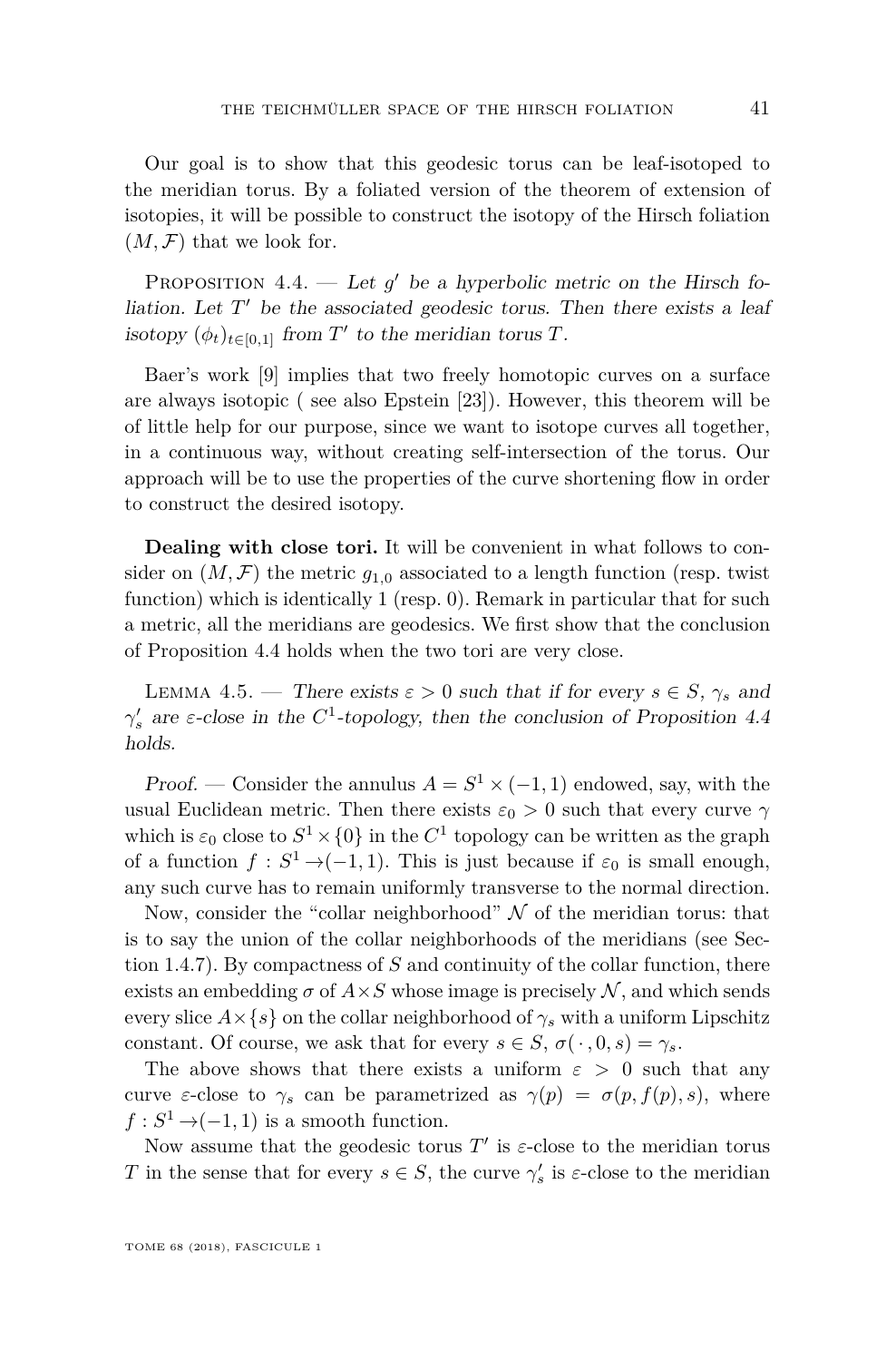*γ*<sub>*s*</sub> in the *C*<sup>1</sup>-topology. Then there is smooth function  $f : S^1 \times S \rightarrow (-1, 1)$ such that for every  $s \in S$ ,  $\gamma_s'$  is parametrized as  $\sigma(p, f(p, s), s)$ .

Now the map  $(p, s, t) \in S^1 \times S \times [0, 1] \mapsto \sigma(p, (1-t)f(s, p), s)$  provides the desired isotopy.

#### 4.2.2. The curve shortening flow

**Definition.** In order to isotope the geodesic torus on the meridian torus, it will be convenient to let the geodesics of  $g'$  evolve along curve shortening flow.

More precisely, we are interested in the following problem. Let *L* be one of the leaf of  $\mathcal F$  endowed with the metric induced by  $g_{0,1}$ . Consider a smooth family of immersions of the circle  $C(\cdot, t) : S^1 \to L$  which solves the following system of PDE:

<span id="page-42-0"></span>(4.1) 
$$
\begin{cases} \partial_t C(p,t) = k(p,t) N(p,t) \\ C(\cdot,0) = \gamma'_o \end{cases}
$$

where  $k(p, t)$  is the curvature of  $C(p, t)$  and  $N(p, t)$  the unit normal vector.

**Properties.** We will use the following result, which is a general theorem about the short-time existence and uniqueness of solutions of the curve shortening problem. Let us emphasize the fact that continuity with respect to the parameters (in particular with respect to the initial curve and the metric) is fundamental in our proof. At the end of this section, we will discuss in details how to get the following theorem from the classical existence theorems (see [\[7,](#page-50-21) [8\]](#page-50-22) and also [\[33\]](#page-51-12)).

<span id="page-42-1"></span>THEOREM 4.6. — Let  $(L, g)$  be a Riemannian surface, and  $\gamma_o' : S^1 \to L$ be a smooth immersion. Then there exists a unique smooth solution to Problem [\(4.1\)](#page-42-0) in some positive time interval.

Moreover the solution *C* depends continuously on the initial immersion as well as on the metric *g*.

Let us come back to our situation where *L* is a leaf of the Hirsch foliation endowed with the metric induced by  $g_{0,1}$ . As a Riemannian surface, the leaf is convex at infinity in the sense of Grayson [\[26\]](#page-50-12): we can apply its results to the curves  $\gamma_s'$ .

<span id="page-42-2"></span>THEOREM 4.7 (Grayson).  $\qquad$  Let *L* be a leaf of the Hirsch foliation endowed with the metric induced by  $g_{0,1}$ . Let  $\gamma'_{o}$  be a smooth simple closed curve which is freely homotopic to a meridian *γo*. Then: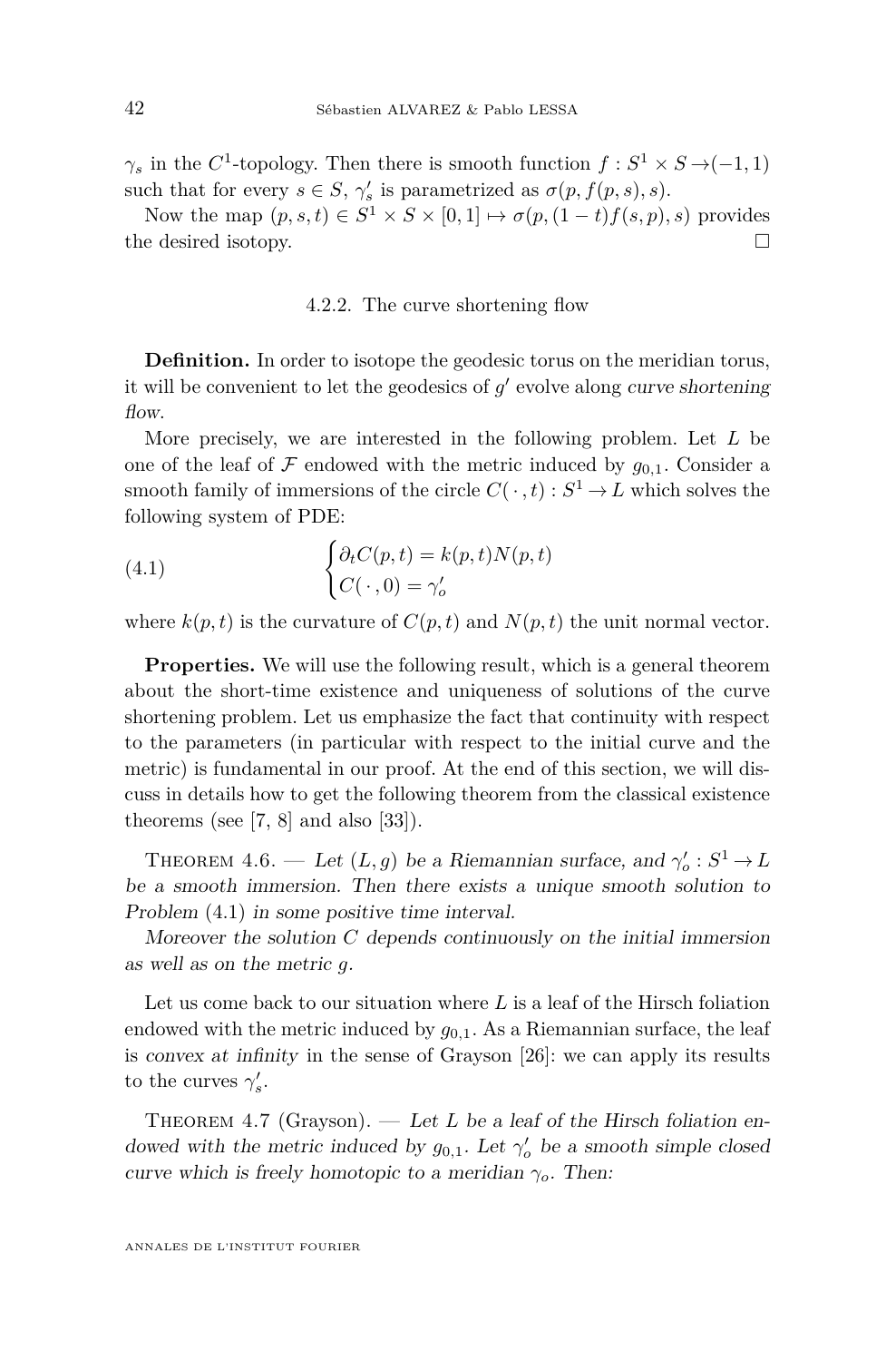- (1) the solution of Problem [\(4.1\)](#page-42-0) exists for every  $t \in [0, \infty)$ ;
- (2) the curves  $C(t) = C(S^1, t)$  stay embedded and converge to  $C(\infty)$  =  $\gamma$ <sup>*o*</sup> in the smooth topology;
- (3) if  $\gamma_s'$  is disjoint from  $\gamma_o'$  and freely homotopic to another meridian *γ*<sub>*s*</sub>, then  $C'(t)$  and  $C(t)$  stay disjoint for all time, where  $C'$  is the solution of [\(4.1\)](#page-42-0) with  $C'(0) = \gamma'_s$ .

Combining these two results, i.e. the existence of solutions of the curvature shortening flow for all times, and the local continuity with respect to the parameters, we obtain the following consequence.

PROPOSITION 4.8. — Let *L* be a leaf of the Hirsch foliation endowed with the metric induced by  $g_{0,1}$ . Let  $\gamma'_{o}$  be a smooth simple closed curve which is freely homotopic to a meridian  $\gamma_o$ . Let *C* be the solution of Problem [\(4.1\)](#page-42-0).

Then for every  $\tau > 0$ , the function  $p \in S^1 \mapsto C(p, \tau)$  varies continuously in the  $C^{\infty}$ -topology with respect to the metric and to the initial curve  $\gamma'_{o}$ .

**Leaf isotopy of the geodesic torus.** We are now going to use the curve shortening flow in order to get the desired leaf isotopy of the two tori.

<span id="page-43-0"></span>LEMMA  $4.9.$  — Let  $T'$  be the geodesic torus associated to some hyperbolic metric  $g'$  on the Hirsch foliation  $(M, \mathcal{F})$ .

Endow  $(M, \mathcal{F})$  with the model metric  $g_{0,1}$ . Let  $\varepsilon > 0$  be the number given by Lemma [4.5.](#page-41-1) Denote, for every  $s \in S$ , by  $C_s$  the solution of [\(4.1\)](#page-42-0) with  $C_s(\cdot, 0) = \gamma'_s$ . Then:

- (1) there exists a time  $\tau > 0$  such that for every  $s \in S$ ,  $C_s(\cdot, \tau)$  is *ε*-close to  $\gamma_s$  in the  $C^1$ -topology;
- (2) the function  $(p, s, t) \in S^1 \times S \times [0, \tau] \simeq T' \times [0, \tau] \mapsto C_s(p, t)$  provides a leaf isotopy between  $T'$  and some torus  $T^{\tau}$ .

Before we give the proof of this lemma, let us note that, together with Lemma [4.5,](#page-41-1) it implies Proposition [4.4.](#page-41-0) One just has to let run the curve shortening flow until all curves  $\gamma_s'$  become *ε*-close to the corresponding meridian  $\gamma_s$  in the  $C^1$ -topology, and then we isotope the resulting torus on *T* thanks to the isotopy provided by Lemma [4.5.](#page-41-1)

**Proof of Lemma [4.9.](#page-43-0)** Consider the geodesic torus  $T' = \bigcup_{s \in S} \gamma'_s$  associated to the hyperbolic metric  $g'$ , and consider for every  $s \in S$ , the solution  $C_s(\cdot, t)$  of Problem [\(4.1\)](#page-42-0) with  $C(\cdot, 0) = \gamma'_s$ . We have fixed a smooth vector field  $X$  transverse to  $\mathcal{F}$ .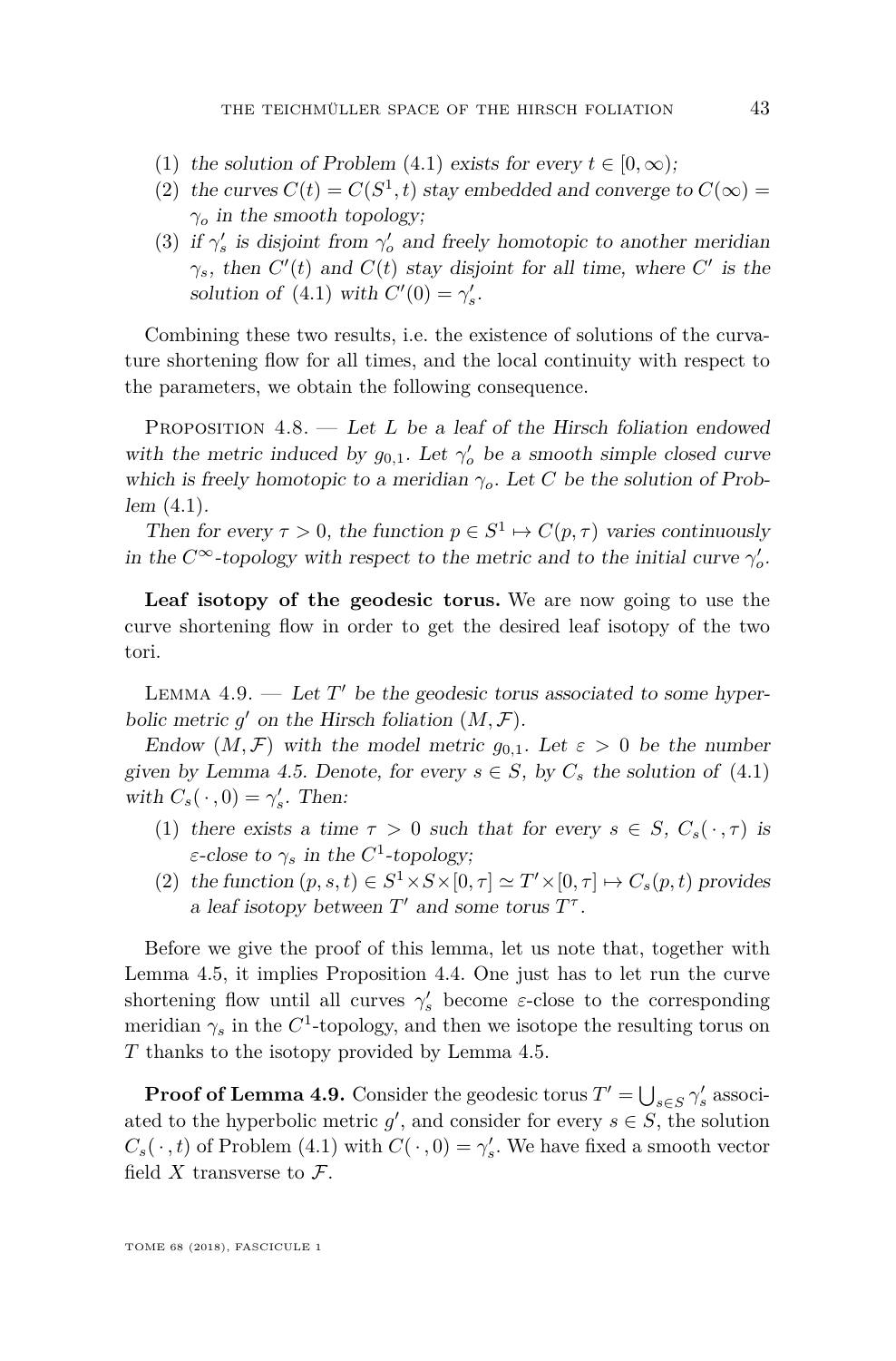Note first that by Grayson's theorem, all  $C_s(\cdot, t)$ ,  $s \in S, t > 0$ , are disjoint embeddings of  $S^1$ . We want to prove the continuity of these embeddings with the transverse parameter.

For  $s \in S$ , consider the set  $K_s^0 = \bigcup_{t \in [0,\infty)} C_s(t) \subset L_s$ . Its  $\varepsilon_1$ -neighborhood *K*<sub>*s*</sub> is a cylinder if  $\varepsilon_1$  is small enough. Note in particular that  $\gamma_s$  and  $\gamma_s$ have images included in *Ks*.

Using once again the Reeb stability theorem in a sufficiently small tubular neighborhood provides a neighborhood of  $K_o$  of the form  $N = \bigcup_{s \in I} K_s$ , where  $I \subset S$  is a small neighborhood of  $o$  and  $K_s \subset L_s$  is a cylinder whose fundamental group is generated by the meridian  $\gamma'_s$ .

Shrinking *I* if necessary, we can assume that the projection under the flow lines of *X* induces a smooth map

$$
\pi_{s,s'}:\overline{K^0_s}\!\rightarrow\! K_{s'}
$$

which is a diffeomorphism on its image.

Given  $s \in I$ , consider on  $\pi_{s,o}(K_s^0) \subset K_o$  the metric  $(\pi_{s,o})_* g_{L_s}$ . When *s* converges to *o* in *I*, the metric converges to  $g_{L_0}$ : this is another way to express the continuity of the metric of the leaves with respect to the transverse parameter. We also have, by Lemma [4.3,](#page-40-0) that  $\pi_{s,o}(\gamma_s)$  converges to  $\gamma_o'$  in the  $C^{\infty}$ -topology.

Remark that the family of curves  $\pi_{s,o}(C_s(\cdot,t)) \subset L_o$  are solution of the curve shortening problem for the metric  $(\pi_{s,o})_* g_{L_0}$ , with initial condition  $\pi_{s,o}(C_s(\cdot,t)).$ 

We can now use Lemma [4.6:](#page-42-1) the solution at time  $\tau$  of the curve shortening problems is continuous with respect to the initial curve, as well as with the metric. This gives sense to the following sentence: "the time *t* of the curve shortening problem with initial condition  $\gamma_s$  varies continuously with respect to the transverse parameter *s*". In particular, for every  $\tau > 0$ , the function  $(p, s, t) \in S^1 \times S \times [0, \tau] \simeq T \times [0, \tau] \mapsto C_s(p, t)$  provides a leaf isotopy between  $T'$  and some torus  $T^{\tau}$ .

Using the compactness of *S*, as well as item 2 of Grayson's theorem [4.7,](#page-42-2) we immediately get that for some uniform  $\tau > 0$ , all embeddings  $C_s(\cdot, \tau)$ are  $\varepsilon$ -close to the corresponding meridian  $\gamma_s$  in the  $C^1$ -topology, concluding the proof of Lemma [4.9](#page-43-0) and, thus, that of Proposition [4.4.](#page-41-0)

#### 4.2.3. Foliated isotopy extension

To conclude the proof of Proposition [4.2](#page-39-0) it is enough to show how to extend the leaf isotopy  $\phi_t$  from  $T'$  to  $T$  to a leaf isotopy of  $(M, \mathcal{F})$ . Denote *T*<sup>*t*</sup> = *φ*<sub>*t*</sub>(*T*<sup>*'*</sup>) for *t*  $\in$  [0, 1] and  $\gamma_s^t = \phi_t(\gamma_s^t)$ , for  $s \in S$ .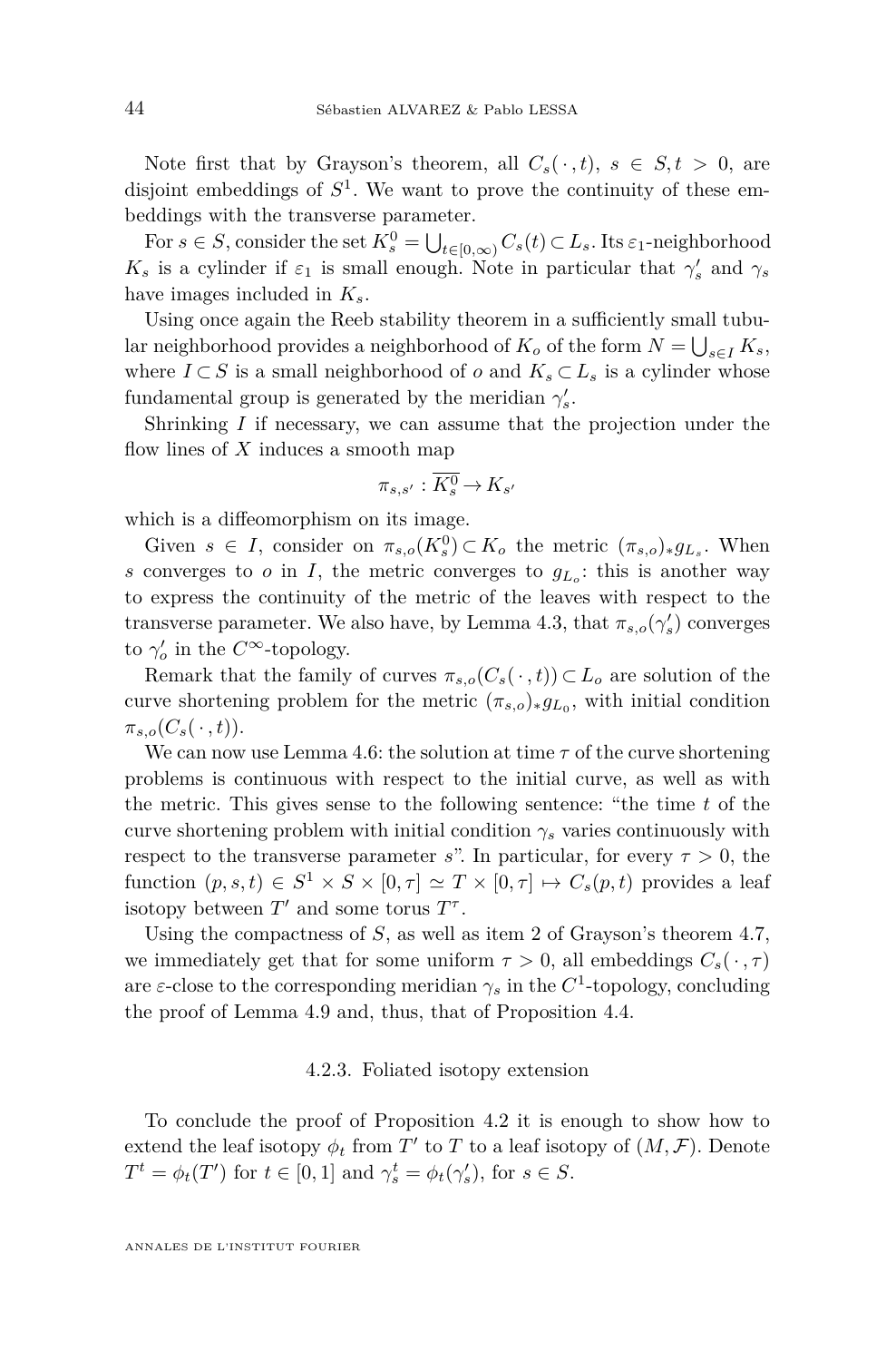LEMMA 4.10. — There exists a leaf isotopy  $\Phi_t$  of the Hirsch foliation  $(M, \mathcal{F})$  which coincides with  $\phi_t$  on  $T$ .

Proof. — It is the same thing to ask for a leaf isotopy, or a continuous vector field  $X = (H, 1)$  on  $M \times [0, 1]$  such that:

- (1)  $H$  is tangent to  $\mathcal F$  (we call this vector field the horizontal part of  $X$ );
- (2)  $H$  is smooth in the leaves of  $\mathcal{F}$ ;
- (3) *H* varies continuously in the  $C^{\infty}$ -topology with the transverse parameter.

The isotopy  $\phi_s$  allows us to construct such a vector field  $\bar{X}$  in  $\mathcal{T} =$  $\bigcup_{t \in [0,1]} T^t \times \{t\}$ . An argument of compactness, provides a number  $\varepsilon > 0$ such that for every  $t \in [0,1]$  if  $\gamma_s^t$  and  $\gamma_{s'}^t$  belong to the same leaf, they are distant of at least *ε*.

For  $s \in S$ ,  $t \in [0,1]$ , denote by  $\nu_s^t$  the *ε*-neighborhood of  $\gamma_s^t$  in the corresponding leaf. The union  $N$  of the  $\nu_s^t \times \{t\}$  is a neighborhood of  $\mathcal T$ inside  $M \times [0, 1]$ .

Use a bump function in order to extend  $\overline{X}$  to a vector field  $X = (H, 1)$ with support in  $N$  with a horizontal part which satisfies the desired prop- $\Box$ 

# 4.2.4. Continuity of the solutions of the curve shortening flow with respect to the initial data

The first step in proving Therorem [4.6](#page-42-1) is to note that there is a geometric invariance of the solutions of the curve shortening problem under tangential reparametrization. This essentially means that any family of immersions of the circle satisfying  $\langle \partial_t C(p, t) | N(p, t) \rangle_q = k(p, t)$  can be globally reparametrized to a solution of  $(4.1)$  without changing  $\gamma'_{o}$ : see for example Proposition 1.3.4 and Corollary 1.3.5 of [\[33\]](#page-51-12).

Using the exponential map, for example, it is possible to extend the immersion  $\gamma'_{o}$  :  $S^{1} \rightarrow L$  to a smooth immersion of the cylinder  $\sigma$  :  $S^{1} \times$  $(-1,1) \rightarrow L$ , such that  $\sigma_{|\{0\}\times S^1} = \gamma'_o$ . Then, any immersion  $C : S^1 \rightarrow L$ close enough to  $\gamma_o'$  can be parametrized as  $C(p) = \sigma(p, u(p))$ , where *u*:  $S^1 \rightarrow (-1, 1)$  is a smooth function.

Hence, proving the existence of local solutions for the curve shortening problem reduces to looking for smooth functions  $u : S^1 \times [0,T] \rightarrow (-1,1)$ which satisfy:

<span id="page-45-0"></span>(4.2) 
$$
\begin{cases} \langle \partial_t \sigma(p, u(p, t)) | N(p, t) \rangle_g = k(p, t) \\ u(0, \cdot) = 0. \end{cases}
$$

TOME 68 (2018), FASCICULE 1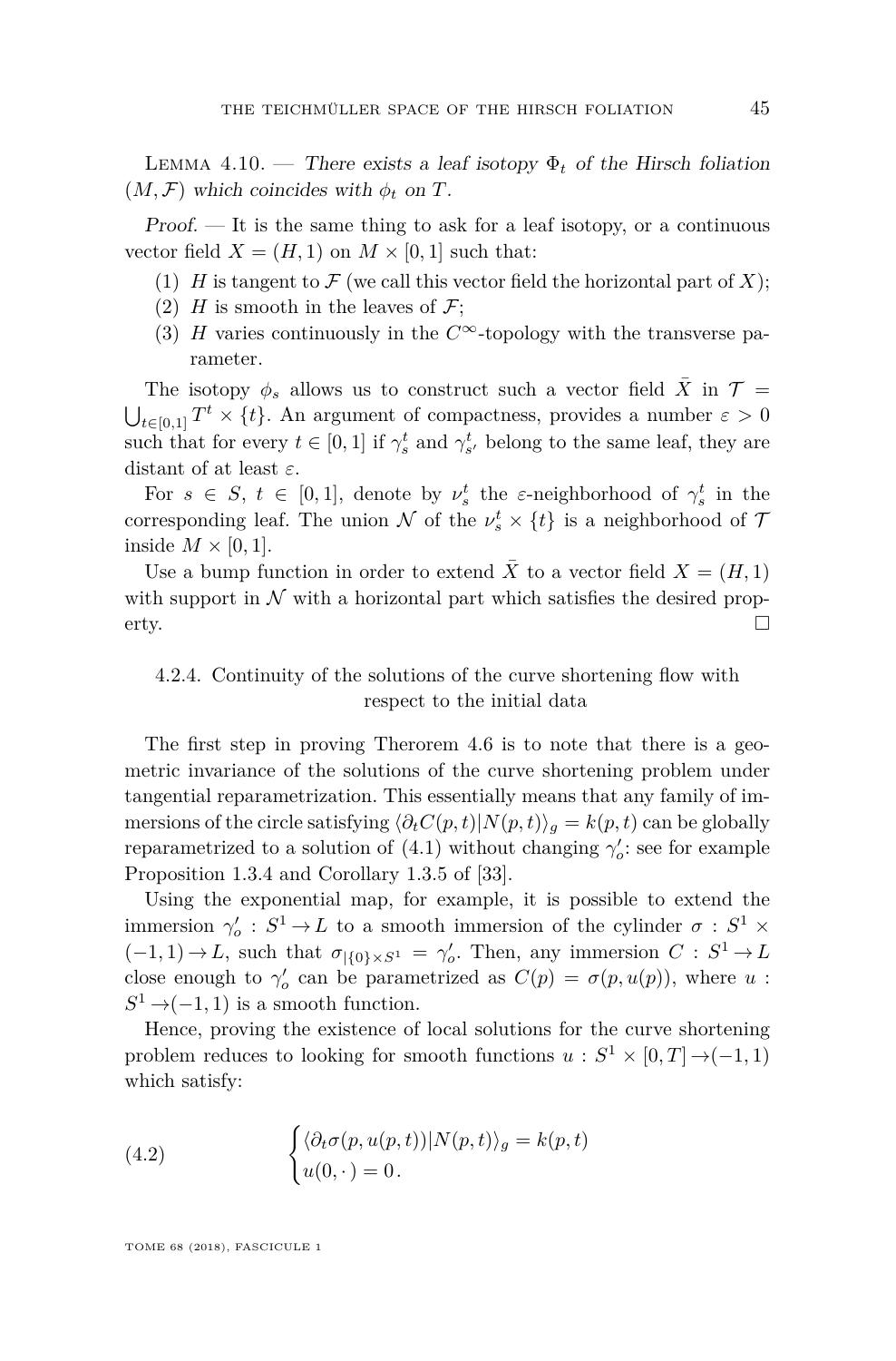The next step in proving the existence theorem, is to note that Problem [\(4.2\)](#page-45-0) reduces to a quasilinear equation on the function *u* which is of the form:

<span id="page-46-0"></span>(4.3) 
$$
\begin{cases} \partial_t u = F(p, u, \partial_p u, \partial_p^2 u) = \alpha(p, u, \partial_p u) \partial_p^2 u + \beta(p, u, \partial_p u) \\ u(0, \cdot) = 0, \end{cases}
$$

where  $\alpha$ ,  $\beta$  are smooth functions and  $\alpha > 0$ , i.e.

$$
\partial_{\xi} F(p, u, \zeta, \xi) > 0.
$$

We refer to Section 3 of [\[8\]](#page-50-22) for the derivation of this equation (the same computation is also performed in Section 1.5 of [\[33\]](#page-51-12)). One checks that *F* depends only on the 2-jet of *g*, and that it varies continuously with *g* in the  $C^{\infty}$ -topology.

Now the approach of [\[7\]](#page-50-21) shows the uniquness, the existence, and which is of interest for our purpose, the continuous dependence on the parameters.

Let us sketch Angenent's approach. Consider the Hölder spaces  $E_0 =$  $h^{\alpha}(S^1)$  and  $E_1 = h^{2+\alpha}(S^1)$  where  $h^{\beta}(S^1)$  is defined as the completion of  $C^{\infty}(S^1)$  for the usual Hölder norm of exponent *β*. They are Banach spaces.

Considering the open set  $O_1 \subset E_1$  formed by the functions  $u \in E_1$  of modulus *<* 1, we have a quasilinear operator

$$
\mathbf{F}: u \in O_1 \mapsto F(p, u, \partial_p u, \partial_p^2 u) \in E_0.
$$

Problem [\(4.3\)](#page-46-0) is then equivalent to the problem  $\partial_t u = \mathbf{F}(u)$ ,  $u(0) = 0$ , which is precisely the one studied in [\[7\]](#page-50-21). It is proven that the Fréchet derivative  $D\mathbf{F}(u) : E_1 \to E_0$  satisfies the hypothesis of Theorem 2.7 of [\[7\]](#page-50-21), which relies on a fixed point argument in order to prove the existence and uniqueness of the equation (inside  $E_1$ ) in some positive interval time. Theorem 2.8 of [\[7\]](#page-50-21) then appeals to the implicit function theorem in order to prove the continuity with respect to the parameters.

Finally, Angenent shows in ([\[8,](#page-50-22) p. 460]) how this construction immediatly implies the smoothing effect of the equation. This shows that the local solution of the quasilinear problem *F* [\(4.3\)](#page-46-0) is, as *u*, of class  $C^{\infty}$ , and that the variation with the initial conditions is continuous in the smooth topology. This ends the proof of Theorem [4.6.](#page-42-1)

ANNALES DE L'INSTITUT FOURIER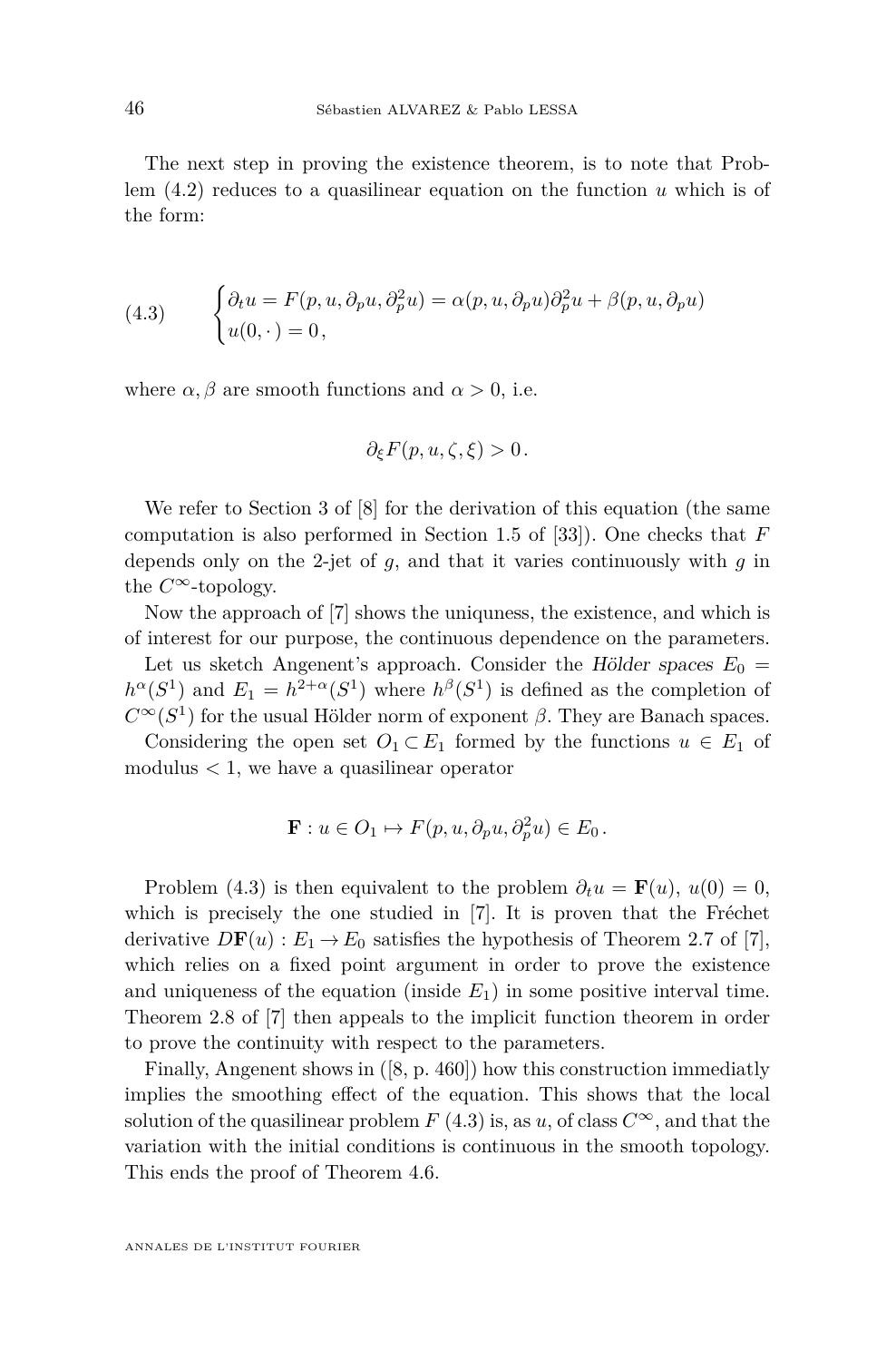#### <span id="page-47-0"></span>**5. Contractibility of the space of foliation diffeomorphisms**

In the preceding sections we have completed the proof of Theorem [A,](#page-2-0) establishing that the Teichmüller space of the Hirsch foliation is homeomorphic to the space of continuous closed curves on the plane. Notice that in particular the Teichmüller space is contractible.

# **5.1. Product structure of the space of hyperbolic metrics: proof of Theorem [B](#page-2-1)**

We will now prove Theorem [B](#page-2-1) which states that projection onto Teichmüller space gives the space of hyperbolic metrics on the Hirsch foliation the structure of a trivial  $\text{Diff}_{Id}(M, \mathcal{F})$  principal bundle. In particular  $H(M, \mathcal{F})$ is homeomorphic to the product  $\text{Diff}_{\text{Id}}(M,\mathcal{F}) \times T(M,\mathcal{F})$ .

Proof of Theorem [B.](#page-2-1) — We have already constructed a global continuous section (i.e. the model metrics of Section [3\)](#page-34-0) of the projection from the space of hyperbolic metrics  $H(M, \mathcal{F})$  to the Teichmüller space  $T(M, \mathcal{F})$ . Hence, all that remains is to show that the action of the space of diffeomorphisms  $\text{Diff}_{\text{Id}}(M, \mathcal{F})$  is free and that the bundle is trivial.

To establish the first point (that the action is free) consider a diffeomorphism  $f \in \text{Diff}_{\text{Id}}(M, \mathcal{F})$  fixing a hyperbolic metric g on the foliation. We will show that  $f$  must be the identity map.

To see this notice that, by definition, there is a leaf preserving isotopy  $F: [0,1] \times M \rightarrow M$  with  $F_0$  equal to the identity and  $F_1 = f$ . Pick any leaf *L* in the foliation and consider a locally isometric cover  $\pi : \mathbb{D} \to L$  from the Poincaré disk (with the usual hyperbolic metric  $4/(1-|z|^2)^2|dz|^2$ ). One may lift the isotopy *F* (restricted to *L*) to the disk via  $\pi$  obtaining an isotopy  $\varphi : [0,1] \times \mathbb{D} \to \mathbb{D}$  starting at the identity. Since M is compact one obtains that the hyperbolic distance between  $\varphi_0(z)$  and  $\varphi_1(z)$  is uniformly bounded. This implies that  $\varphi_1$  extends continuously to the boundary of  $\mathbb D$ as the identity. However  $\varphi_1$  is a lift of *f* restricted to *L* and hence is an isometry of the Poincaré metric on D. This implies that *f* is the identity on the leaf *L* and, by the same argument, on all leaves of the Hirsch foliation.

This concludes the proof that the projection from  $H(M, \mathcal{F})$  to  $T(M, \mathcal{F})$ gives the former the structure of a  $\text{Diff}_{\text{Id}}(M,\mathcal{F})$  principal fiber bundle.

Since the base of the fiber bundle  $T(M, \mathcal{F})$  is contractible one concludes that the bundle is trivial and in particular that the space of metrics  $H(M, \mathcal{F})$  is homeomorphic to the product  $T(M, \mathcal{F}) \times \text{Diff}_{\text{Id}}(M, \mathcal{F})$ .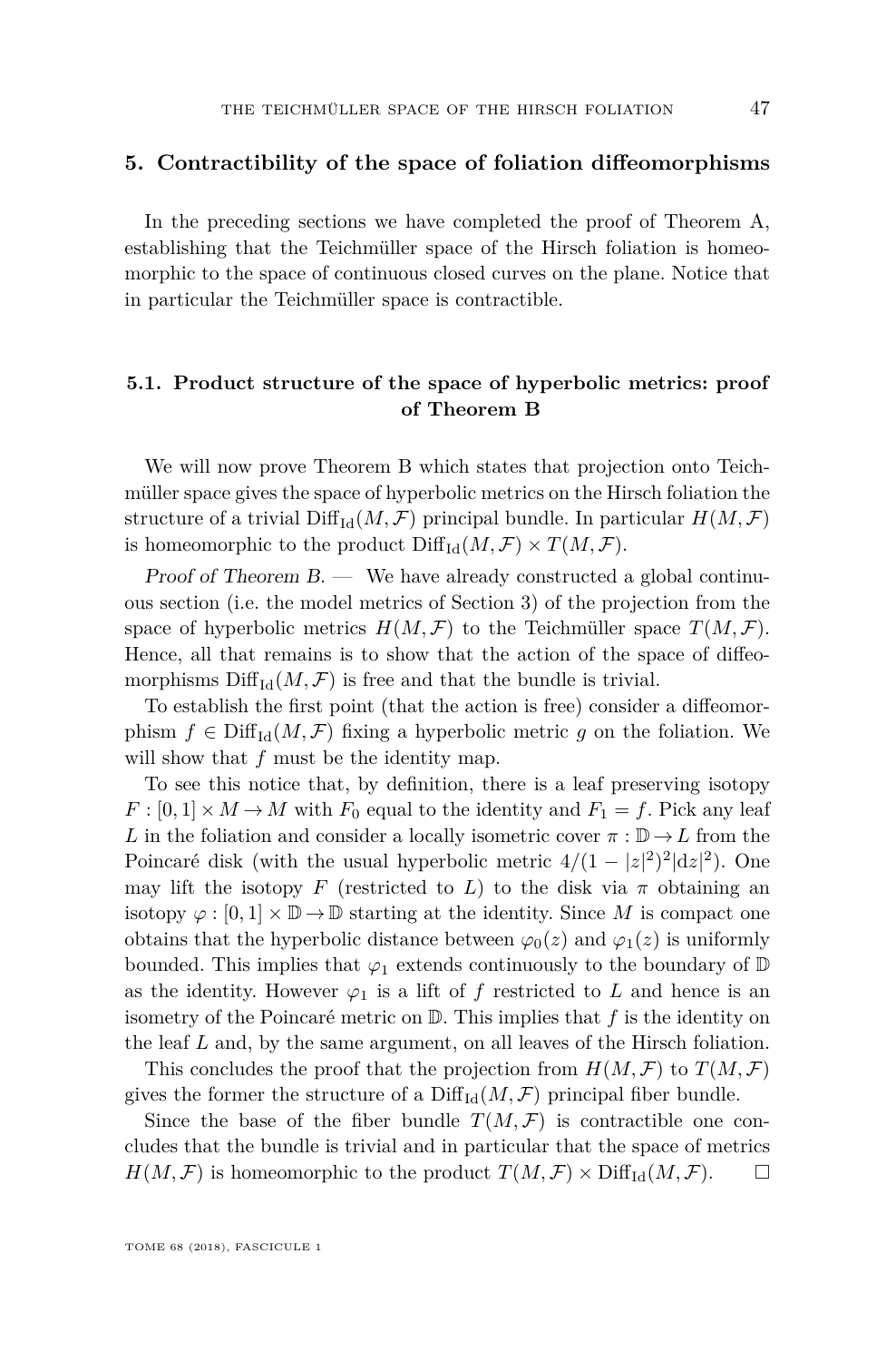#### **5.2. Contractibility : proof of Theorem [C](#page-2-2)**

To conclude, we will show that the space of hyperbolic metrics is contractible which implies (combined with Theorems [A](#page-2-0) and [B\)](#page-2-1) that the identity component of the space of leaf preserving diffeomorphisms of the Hirsch foliation must be contractible as well, i.e. Theorem [C.](#page-2-2)

Proof of Theorem  $C$ . — In view of Theorems [A](#page-2-0) and [B](#page-2-1) it suffices to show that  $H(M, \mathcal{F})$  is contractible to conclude that  $\text{Diff}_{\text{Id}}(M, \mathcal{F})$  must be as well.

To see this fix a reference hyperbolic metric *g* on the Hirsch foliation and an orientation (constant in any local foliated chart) for each leaf. Following Sullivan (see [\[39,](#page-51-1) Section 5]) we consider the unit tangent bundle  $\mathcal T$  of the foliation with respect to *g* and the function  $\pi : \mathcal{T} \times \mathbb{D} \to M$  such that for each  $v \in \mathcal{T}$  the map  $\pi_v$  is the unique locally isometric orientation preserving cover from  $\mathbb D$  (with the Poincaré metric) to the leaf containing *v* which sends the unit tangent vector at 0 pointing towards the positive real axis to *v*.

Hence  $\mathcal T$  has been identified with the space of locally isometric orientation preserving covers from  $\mathbb D$  into  $(M, \mathcal F)$ . As noted by Sullivan, under this identification, there is a natural action of the group  $\text{Isom}^+(\mathbb{D})$  of orientation preserving isometries of  $\mathbb{D}$  on  $\mathcal{T} \times \mathbb{D}$  where the action of an isometry *γ* on a pair  $(v, z)$  is defined as  $(v', \gamma(z))$  where *v*' satisfies  $\pi_{v'} = \pi_v \circ \gamma^{-1}$ .

Given any hyperbolic metric  $g'$  on the Hirsch foliation and a vector  $v \in \mathcal{T}$ one may lift  $g'$  to  $D$  using the map  $\pi_v$  to obtain a hyperbolic metric whose Beltrami coefficient we denote by  $\mu_v$ . This family of coefficients is invariant under the action of Isom<sup>+</sup>( $\mathbb{D}$ ) on  $\mathcal{T} \times \mathbb{D}$ .

We define a path of hyperbolic metrics  $g_t : t \in [0,1]$  from g to g' by letting  $q_t$  be the unique hyperbolic metric on the foliation whose family of Beltrami coefficients on  $\mathcal{T} \times \mathbb{D}$  (defined as in the previous paragraph) is  $t\mu_v$ .

To see that for each  $t$  the Beltrami coefficients  $t\mu_v$  really come from a conformal structure on the Hirsch foliation, notice that the pullback  $f^*\mu$ of a Beltrami coefficient  $\mu$  under a conformal map  $f$  satisfies  $f^*\mu(z) =$  $\overline{f'(z)}\mu(f(z))/f'(z)$ , and equality is preserved if one multiplies both sides by a factor *t*.

The fact that the metric  $q_t$  exists for each  $t$  is a consequence of Candel's work (in particular [\[16,](#page-50-4) Corollary 4.2]). The fact that it varies continuously with respect to  $t$  and the initial metric  $g'$  follows from the continuity of the solutions of the Beltrami equation with respect to the coefficient (see [\[2\]](#page-49-3)).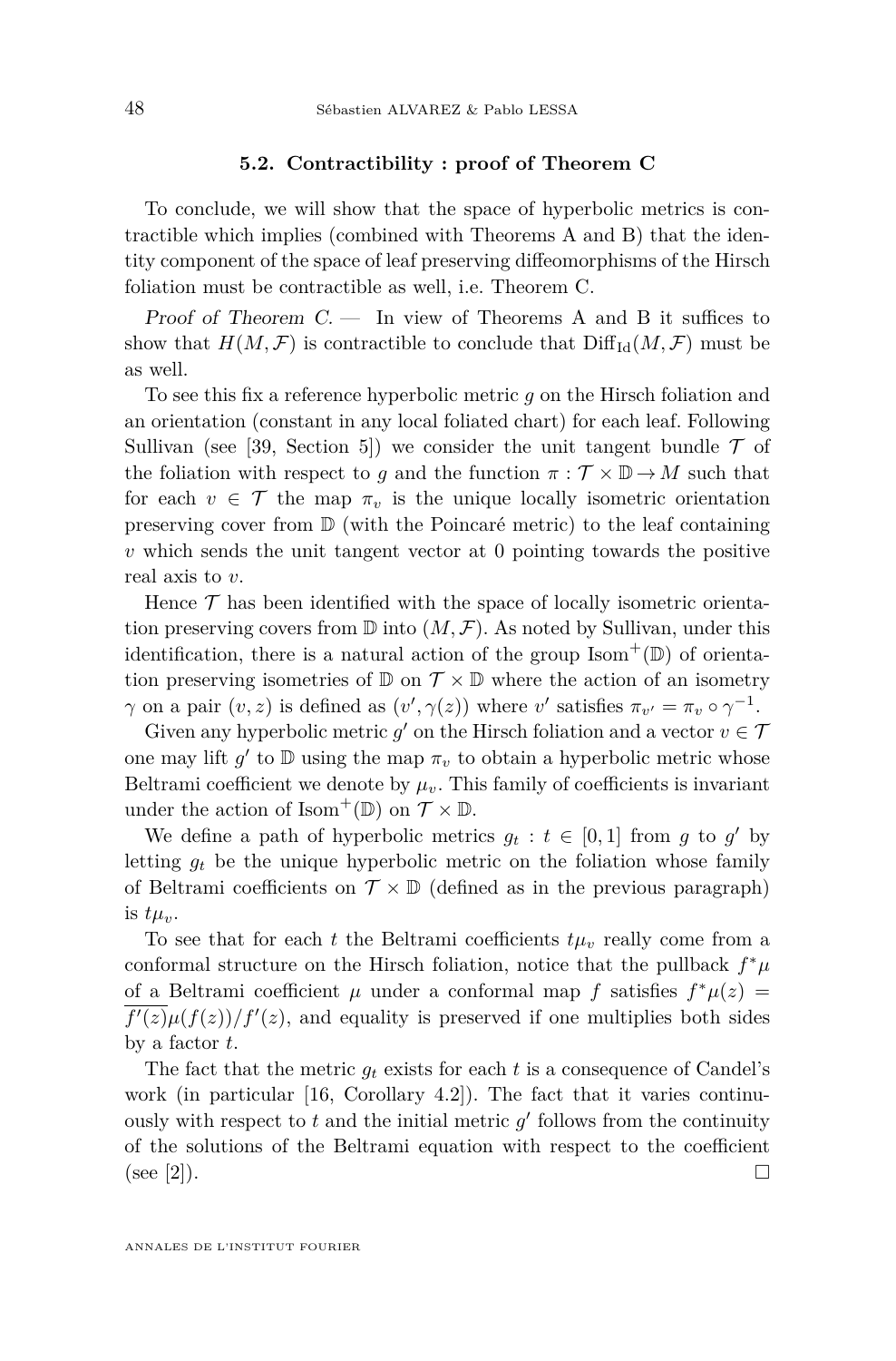#### **Acknowledgements**

The authors were supported by a post-doctoral grant financed by CAPES respectively at IMPA in Rio de Janeiro and at UFRGS in Porto Alegre. The second author was partially supported by CNPq project number 407129/2013-8 and SNI (Uruguay).

This paper grew out of visits of S.A. to IMERL in Montevideo, and of P.L. to IMB in Dijon and to IMPA in Rio de Janeiro. These visits were respectively financed by the IFUM, the ANR DynNonHyp BLAN08-2 313375 and by IMPA. We wish to thank the warm hospitality and support of these institutions. The authors also wish to warmly thank Pablo Guarino and Yuri Ki, especially for making Rio a second home.

It is also a pleasure to thank Christian Bonatti and Bin Yu for discussions about 3-dimensional topology, as well as Graham Smith and Alberto Verjovsky for discussions about the curve shortening flow, and José M. Rodriguez García for discussions about analytic capacity. Fernando Alcalde, Françoise Dal'bo, Matilde Martínez and Alberto Verjovsky shared their recent work on surface laminations, we are very grateful to all of them. A special thank goes to Michele Triestino who not only read and commented an early draft of this paper, but also brought our attention on Schwartz's work [\[37\]](#page-51-10). Finally, we also benefited from conversations with Bertrand Deroin, Matilde Martínez, Rafael Potrie, and François Ledrappier on preliminary versions of this text. Last but not least, we are grateful to the anonymous referee for his/her valuable comments.

This work would not have been possible without the encouragement of Sixto Rodriguez, and that's a concrete cold fact.

#### BIBLIOGRAPHY

- <span id="page-49-4"></span>[1] L. V. Ahlfors, Lectures on quasiconformal mappings, 2<sup>e</sup> ed., University Lecture Series, vol. 38, American Mathematical Society, 2006, With supplemental chapters by C. J. Earle, I. Kra, M. Shishikura and J. H. Hubbard, viii+162 pages.
- <span id="page-49-3"></span>[2] L. V. Ahlfors & L. Bers, "Riemann's mapping theorem for variable metrics", Ann. Math. **72** (1960), p. 385-404.
- <span id="page-49-2"></span>[3] F. Alcalde, F. Dal'Bo, M. Martínez & A. Verjovsky, "Minimality of the horocycle flow on foliations by hyperbolic surfaces with non-trivial topology", <https://arxiv.org/abs/1412.3259>, 2014.
- <span id="page-49-1"></span>[4] D. Alessandrini, L. Liu, A. Papadopoulos & W. Su, "On local comparison between various metrics on Teichmüller spaces", Geom. Dedicata **157** (2012), p. 91- 110.
- <span id="page-49-0"></span>[5] ——— , "On various Teichmüller spaces of a surface of infinite topological type", Proc. Am. Math. Soc. **140** (2012), no. 2, p. 561-574.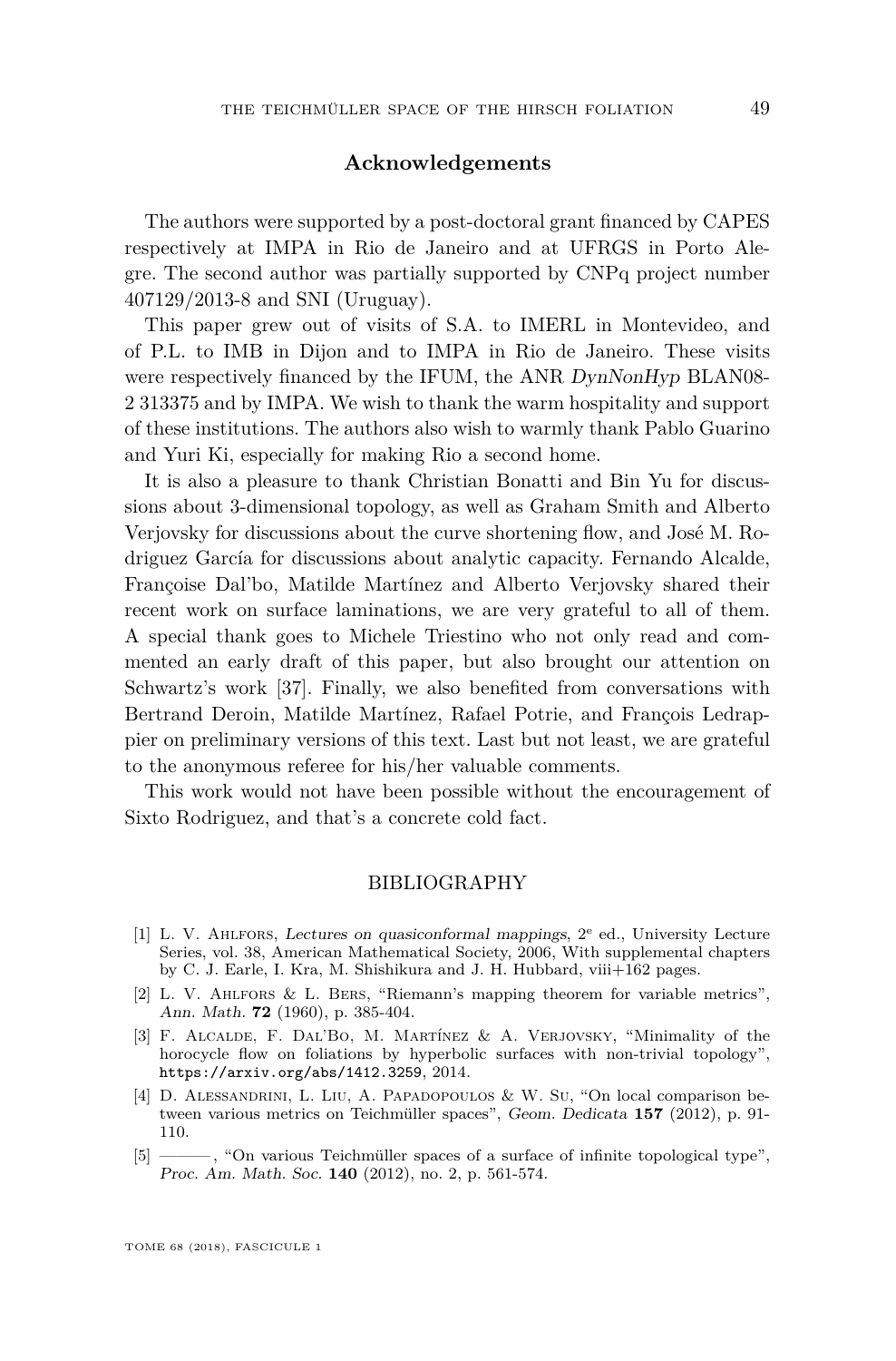- <span id="page-50-2"></span>[6] D. Alessandrini, L. Liu, A. Papadopoulos, W. Su & Z. Sun, "On Fenchel-Nielsen coordinates on Teichmüller spaces of surfaces of infinite type", Ann. Acad. Sci. Fenn. Math. **36** (2011), no. 2, p. 621-659.
- <span id="page-50-21"></span>[7] S. B. Angenent, "Nonlinear analytic semiflows", Proc. R. Soc. Edinb., Sect. A **115** (1990), no. 1-2, p. 91-107.
- <span id="page-50-22"></span> $\frac{1}{8}$ , "Parabolic equations for curves on surfaces. I. Curves with *p*-integrable curvature", Ann. Math. **132** (1990), no. 3, p. 451-483.
- <span id="page-50-19"></span>[9] R. Baer, "Kurventypen auf Flächen", J. Reine Angew. Math. **156** (1927), p. 231- 246.
- <span id="page-50-18"></span>[10] M. S. Berger, "Riemannian structures of prescribed Gaussian curvature for compact 2-manifolds", J. Differ. Geom. **5** (1971), p. 325-332.
- <span id="page-50-9"></span>[11] C. Bonatti, V. Grines, V. Medvedev & E. Pécou, "Topological classification of gradient-like diffeomorphisms on 3-manifolds", Topology **43** (2004), no. 2, p. 369- 391.
- <span id="page-50-10"></span>[12] C. BONATTI & L. PAOLUZZI, "3-manifolds which are orbit spaces of diffeomorphisms", Topology **47** (2008), no. 2, p. 71-100.
- <span id="page-50-11"></span>[13] S. Bonnot, "Topological model for a class of complex Hénon mappings", Comment. Math. Helv. **81** (2006), no. 4, p. 827-857.
- <span id="page-50-16"></span>[14] P. Buser, Geometry and spectra of compact Riemann surfaces, Progress in Mathematics, vol. 106, Birkhäuser, 1992, xiv+454 pages.
- <span id="page-50-15"></span>[15] D. Calegari, Foliations and the geometry of 3-manifolds, Oxford Mathematical Monographs, Oxford University Press, 2007, xiv+363 pages.
- <span id="page-50-4"></span>[16] A. CANDEL, "Uniformization of surface laminations", Ann. Sci. Éc. Norm. Supér. **26** (1993), no. 4, p. 489-516.
- <span id="page-50-13"></span>[17] A. CANDEL & L. CONLON, Foliations. I, Graduate Studies in Mathematics, vol. 23, American Mathematical Society, Providence, RI, 2000, xiv+402 pages.
- <span id="page-50-5"></span>[18] B. Deroin, "Nonrigidity of hyperbolic surfaces laminations", Proc. Am. Math. Soc. **135** (2007), no. 3, p. 873-881.
- <span id="page-50-8"></span>[19] B. Deroin & C. Vernicos, "Feuilletage de Hirsch, mesures harmoniques et *g*mesures", Publ. Mat. Urug. **12** (2011), p. 79-85.
- <span id="page-50-17"></span>[20] J. J. DUDZIAK, Vitushkin's conjecture for removable sets, Universitext, Springer, 2010, xii+331 pages.
- <span id="page-50-0"></span>[21] C. J. Earle & J. j. Eells, "A fibre bundle description of Teichmüller theory", J. Differ. Geom. **3** (1969), p. 19-43.
- <span id="page-50-1"></span>[22] C. J. Earle & A. Schatz, "Teichmüller theory for surfaces with boundary", J. Differ. Geom. **4** (1970), p. 169-185.
- <span id="page-50-20"></span>[23] D. B. A. Epstein, "Curves on 2-manifolds and isotopies", Acta Math. **115** (1966), p. 83-107.
- <span id="page-50-7"></span>[24] É. Ghys, "Topologie des feuilles génériques", Ann. Math. **141** (1995), no. 2, p. 387- 422.
- <span id="page-50-3"></span>[25] ——— , "Laminations par surfaces de Riemann", in Dynamique et géométrie complexes (Lyon, 1997), Panoramas et Synthèses, vol. 8, Société Mathématique de France, 1999, p. ix, xi, 49-95.
- <span id="page-50-12"></span>[26] M. A. Grayson, "Shortening embedded curves", Ann. Math. **129** (1989), no. 1, p. 71-111.
- <span id="page-50-14"></span> $[27]$  A. HATCHER, "Notes on basic 3-manifolds topology",  $xii+195$  pages, available online at <http://www.math.cornell.edu/~hatcher/3M/3Mfds.pdf>, 2007.
- <span id="page-50-6"></span>[28] M. W. HIRSCH, "A stable analytic foliation with only exceptional minimal sets", in Dynamical systems (Warwick 1974), Lecture Notes in Math., vol. 468, Springer, 1975, p. 9-10.